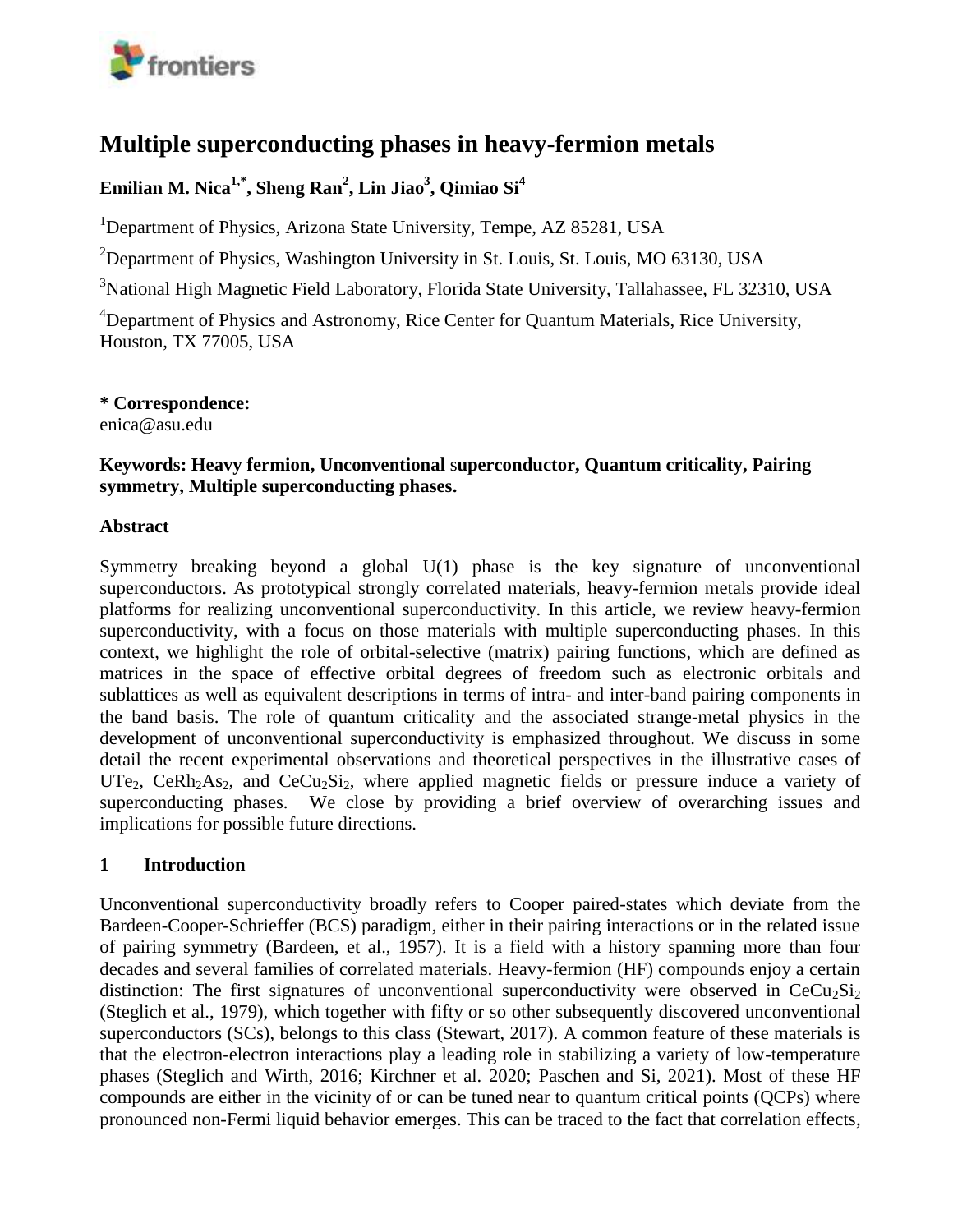like Kondo screening, antiferro-/ferro-magnetic (AFM/FM), and valance fluctuations share similar small energy scales (Paschen and Si, 2021; White, et al., 2015; Gegenwart, et al., 2008; Coleman and Schofield, 2005; Weng et al., 2016). The interplay between these interaction-induced effects underlies the rich low-temperature physics.

#### **1.1 Quantum criticality and HF superconductivity**

This article is primarily concerned with the nature of the superconducting phases and, thus, we will be very brief in discussing the mechanism for HF superconductivity. Many HF superconductors develop at the border of magnetic order in their phase diagrams. Quantum criticality, and the associated strange-metal physics, is thus believed to cause superconductivity. Almost by definition, HF behavior involves Kondo screening, which is most naturally associated with Kondo-exchange interactions between quasi-localized *f* and more dispersive conduction electrons. HFs exhibit characteristic scales associated with the initial onset of Kondo-singlet correlations, in the form of Kondo temperatures or coherence scales  $T_{coh}$  (Steglich and Wirth, 2016; Kirchner et al. 2020). As already alluded to, the presence of several small scales in HF materials facilitates tuning in experiment, and is ultimately behind the emergence of rich phase diagrams. A hierarchy of multiple scales also leads to important general conclusions in the context of superconductivity. Indeed, based on the ratio of the critical superconducting and effective Fermi temperatures  $T_c / T_F$ , many HFs would qualify as high-temperature SCs (Steglich, 2014; Stewart, 2017). In addition, Ruderman-Kittel-Kasuya-Yoshida (RKKY) interactions between local moments, originating from quasi-localized *f* electron states, are closely associated with Kondo interactions. RKKY and Kondo interactions typically compete, as proposed in the seminal work by Doniach (Doniach, 1977). It has been recognized in recent years that the RKKY-Kondo competition, together with the quantum fluctuations of the local moments give rise to a global phase diagram (Si 2006; Si 2010; Paschen and Si 2021). Extensive efforts, both experimental and theoretical, have been directed toward the elucidation of HF quantum criticality (Kirchner et al., 2020; Coleman et al., 2005; Löhneysen et al., 2007; Si and Steglich, 2010; Steglich and Wirth, 2016; Paschen and Si, 2021).

Broadly, two classes of QCPs have been advanced. One class is within the Landau framework where the quantum critical degrees of freedom (DOFs) correspond to the magnetic fluctuations (Hertz 1976; Millis 1993; Miyake et al., 1986; Mathur, et al., 1998; Monthoux and Lonzarich, 2001). In the other, the Kondo effect itself is critical along with the fluctuations of the magnetic order parameter leading to Kondo-destruction (KD) QCPs (Si et al., 2001; Coleman et al., 2001; Senthil et al., 2004; Si et al., 2014; Steglich and Wirth, 2016; Kirchner et al., 2020; Paschen and Si, 2021). For the AFM case, it has been recognized that, even in the order-parameter fluctuation description i.e. nominally the first class, the quantum criticality is actually distinct from the original Hertz-Millis picture and is accordingly labeled  $SDW_r$  quantum criticality instead (Hu et al. 2021a). Here, the subscript "r" marks the fact that the underlying quasiparticles are highly renormalized by the Kondo effect, which makes the Landau description valid only below a very small energy scale  $T_{cr}^*$ . For scales above  $T_{cr}^*$  but below the bare Kondo scale  $k_B T_K$ , the quantum criticality also involves KD effects. Characteristic features of the KD quantum criticality include dynamical (quantum  $\frac{\hbar \omega}{k_B T}$ ) scaling and a sudden jump of "large" to "small" Fermi surface across the QCP. The amplified quantum fluctuations of the KD quantum criticality in the normal state have been shown to drive HF superconductivity (Hu et al. 2021a). Moreover, because of the involvement of the Kondo effect, the spectral weight of the quantum critical fluctuations is large. The resulting superconducting transition temperature  $T_c$  is found to be high, reaching several percent of the effective Fermi energy (Hu et al., 2021a).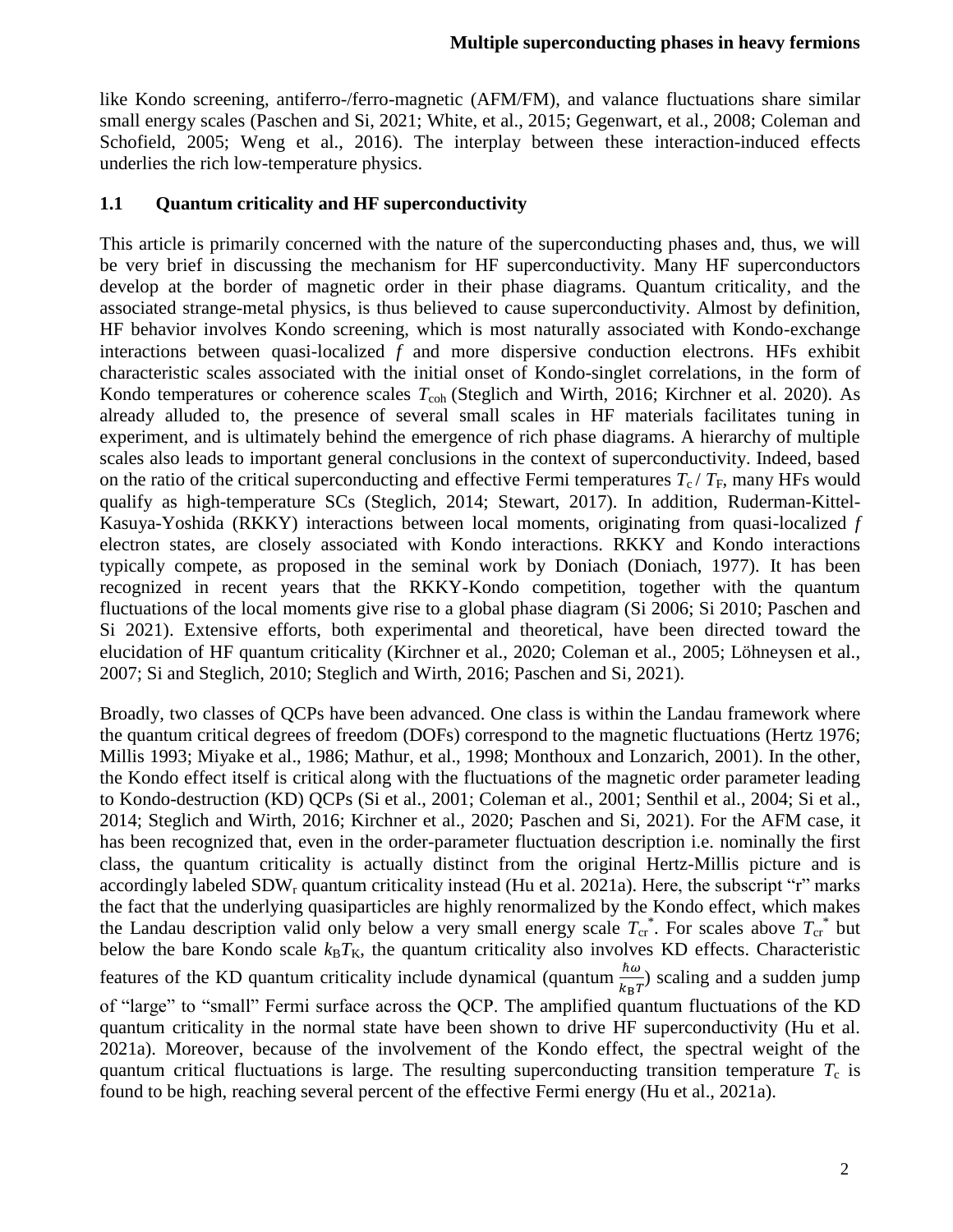Experimental evidence for the KD quantum criticality has been extensively reported, especially in compounds such as YbRh<sub>2</sub>Si<sub>2</sub> (Paschen et al., 2004; Friedemann et al., 2010; Prochaska et al., 2020),  $CeCu_{6-x}Au_{x}$  (Löhneysen et al., 1994; Schröder et al., 2000), CeRhIn<sub>5</sub> (Shishido et al., 2005; Park et al., 2006; Knebel et al., 2008), and  $Ce_3Pd_{20}Si_6$  (Custers et al., 2012; Martelli et al., 2019). In other cases, such as  $CeCu<sub>2</sub>Si<sub>2</sub>$ , there is evidence for quantum criticality in the form of magnetic orderparameter fluctuations (Arndt et al., 2011; Stockert et al., 2011, Smidman et al., 2018; Steglich and Wirth, 2016) and that, based on the temperature dependence of the spin damping rate and specific heat,  $T^*_{\text{cr}}$  is about 1-2 K and is indeed small compared to the bare Kondo scale  $T_K$  of about 20 K (Arndt et al., 2011; Gegenwart et al., 2008; Smidman et al., 2018; Smidman et al., 2022). Related effects on superconductivity, similarly due to quantum criticality are also expected in a number of cases, for example: CeIn<sub>3</sub> (Walker et al., 1997), CeRh<sub>2</sub>Si<sub>2</sub> (Movshovich et al., 1996), CePd<sub>2</sub>Si<sub>2</sub> (Grosche et al., 2001), and CeIrSi<sub>3</sub> (Sugitani et al., 2006). In this respect, HFs resemble other strongly-correlated materials like the cuprates, where superconductivity appears when AFM order, or the associated Mott insulator, is suppressed by chemical doping. Along the same lines, many Febased superconductors in the "1111" and "122" families also reach their highest  $T_c$ 's when the AFM order is suppressed. Moreover, non-magnetic quantum criticality in HF compounds, for instance associated with charge instabilities or multi-polar ordering as illustrated by examples covered previously, also appear to drive superconductivity.

#### **1.2 Survey of HF systems with multiple superconducting phases**

We now turn to reviewing HF superconducting regimes. Focusing in particular on HF systems with multiple superconducting phases, we show the ways in which the internal DOFs play an important role. A natural starting point is the case of superfluid  ${}^{3}$ He (Leggett, 1975; Vollhardt and Wölfle, 1990). From a historic perspective,  ${}^{3}$ He set the stage for Cooper pairing with non-trivial symmetry and (matrix) structure, both of which are associated with multiple superfluid phases. To illustrate, we consider the simplest pairing theories and the emergent conceptual framework. In a Ginzburg-Landau (GL) framework, the order parameter in <sup>3</sup>He is believed to preserve separate rotations in real space and spin space, as well as changes in the global phase. The relevant Cooper pairs have total angular momentum and spin 1, corresponding to odd-parity, spin-triplet pairing. The associated degeneracy is lifted in the Balian-Werthamer (BW) pairing state of the superfluid B phase, which is accessible at most pressures in zero magnetic field. In addition to selecting a global phase, the BW order parameter breaks a relative spin-orbit symmetry, by "locking together" the angular momentum and spin degrees of freedom (DOFs). It has a well-known  $\hat{\mathbf{k}} \cdot (\sigma_i \sigma_2)$  form which illustrates the residual combined  $SO(3)_{L+S}$  rotation symmetry. The matrix structure which emerges as a consequence of the symmetry breaking is important for understanding the stability of this phase, and its most remarkable properties. Due to the emerging matrix structure in spin space, the BW phase is gapped, ensuring its predominant stability in the phase diagram, see Fig. 1(A). Moreover, the same structure leads to nontrivial topology and to the presence of Majorana edge modes (Nagato et al., 1998). In addition to the BW order parameter, a distinct Anderson-Brinkman-Morel (ABM) order parameter is associated with the superfluid A phase, which emerges in a restricted range of higher pressure and temperature in zero magnetic field. The ABM phase further breaks the symmetry by selecting preferred quantization axes for the total angular momentum and spin of the Cooper pair, respectively, with a residual  $U_{L_z - \phi} \times U_{S_z}$  symmetry corresponding to rotations about the two axes combined with a change in the overall phase  $\phi$ . In its simplest realization, the ABM phase can be thought of as a  $k_x$  + *ik*<sup>y</sup> form factor multiplied by a trivial matrix corresponding to equal-spin pairing. The ABM order parameter also breaks time-reversal symmetry (TRS) and is one of the first instances of Weyl fermions in the context of condensed matter physics (Volovik, 2003). The phase diagram of  ${}^{3}$ He is more complex in the presence of a magnetic field, reflecting both the spin structure of the pairing, as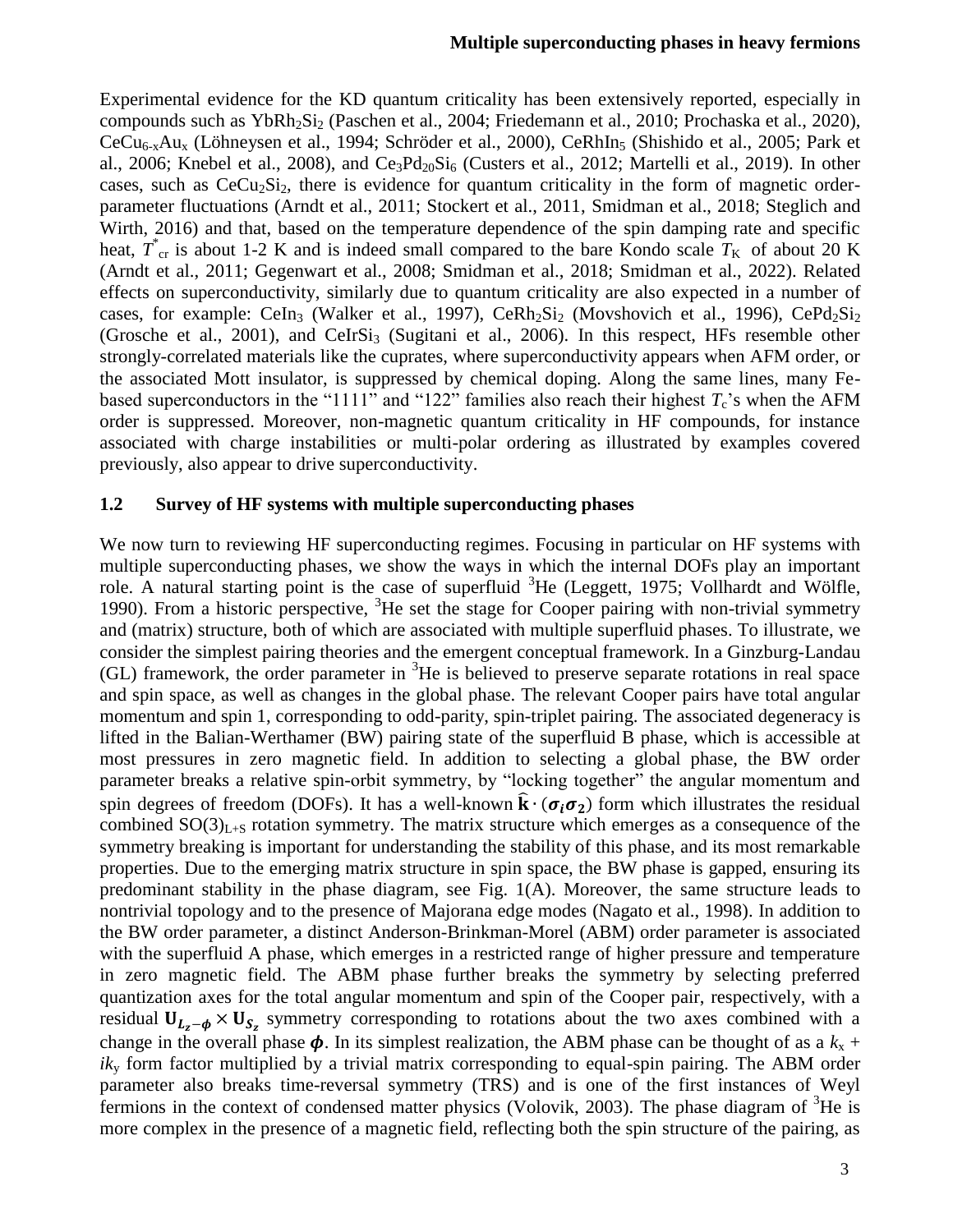well as the effective spin for the Cooper pairs associated with non-unitary order parameters (Leggett, 1975). For an exhaustive discussion we refer the reader to Refs. (Leggett, 1975; Vollhardt and Wölfle, 1990).

 $UBe_{13}$  was the first instance of a solid-state system exhibiting multiple superconducting phases (Bucher, et al., 1975). Upon Th substitution at U sites,  $U_{1-x}Th_xBe_{13}$  showed multiple superconducting phases driven by Th concentration or even temperature (Ott, et al., 1985). This discovery further supported the notion that superconductivity could be driven by unconventional pairing mechanisms. A more direct connection between superfluid <sup>3</sup>He and unconventional superconductivity was provided by the HF compound UPt<sub>3</sub> (Stewart, et al., 1984; Adenwalla, et al., 1990). Indeed, at ambient pressure and in zero magnetic field,  $UPt<sub>3</sub>$  has two superconducting phases with decreasing temperature, see Fig. 1B (Huxley, et al., 2002). In the presence of a field, this compound exhibits no less than five superconducting phases, among which are three flux phases, together with a tetracritical point (Joynt and Taillefer, 2002). While the phase diagram of  $UPt<sub>3</sub>$  suggests similarities with <sup>3</sup>He, most notably spin-triplet pairing, the two systems also differ in ways which are shared by most HF SCs. In the presence of spin-orbit coupling (SOC), the Cooper pairs can be classified according to a symmetry group  $G = D_{6h} \times T \times U(1)$ , corresponding to a finite point-group (PG) together with time-reversal and global phase rotations. The reduced rotational symmetry, as well as the presence of a space group appropriate to crystal structures, are hallmarks of solid-state superconductivity, in contrast to  ${}^{3}$ He. These effectively limit the pool of valid pairing candidates. Furthermore, the superconducting order parameter, as opposed to a superfluid, couples to electromagnetic fields, leading to additional superconducting regimes with applied fields. To describe the complex phase diagram of UPt<sub>3</sub>, several non-trivial pairing candidates have been advanced. Since a comprehensive overview is prohibitive, here we touch upon those salient features which are in line with the presence of order parameters with nontrivial symmetry and matrix structure. In this context, we note that three of the most prominent pairing candidates, the so-called  $E_{2u}$ , various spin-triplet, and *E*1*<sup>g</sup>* pairing states belong to multi-dimensional irreducible representations of the PG (Joynt and Taillefer, 2002). Much like in  ${}^{3}$ He, the degeneracy inherent in these representations is lifted, or is conversely recovered, in the various superconducting phases. For instance, the two-dimensional, oddparity, pseudo-spin-triplet  $E_{2u}$  (Sauls, 1994) pairing state provides a minimal mechanism for the appearance of two superconducting phases at ambient pressure and in zero field. The *D*6*<sup>h</sup>* PG symmetry is broken due to the coupling of the order parameter to a basal-plane weak AFM order. The degeneracy of the two components belonging to the  $E_{2u}$  irreducible representation is likewise lifted, resulting in two distinct transitions. The high-temperature phase selects one of the two components of  $E_{2u}$ . At lower temperatures, the superconducting order parameter regains a two-fold degeneracy in the form of a superposition of the two components with a  $\pm \pi/2$  phase difference. Although the PG symmetry is preserved within a global phase rotation (Sauls, 1994), the system spontaneously breaks TRS. Remarkably, the two-component, even-parity, pseudo-spin singlet  $E_{1g}$ pairing state has a similar predicted behavior, although it differs from  $E_{2u}$  in the presence of finite magnetic fields (Joynt and Taillefer, 2002). While deviating to an extent from the order parameters of  ${}^{3}$ He, many of the pairing candidates in UPt<sub>3</sub> nonetheless reflect the intimate connection between symmetry-imposed degeneracy and the emergence of a variety of phases with distinct broken symmetries. In addition, the case of  $UPt<sub>3</sub>$  incorporates magnetic ordering and applied magnetic fields as crucial ingredients for the stability of multiple superconducting regimes. As one might expect, the behavior of the proposed pairing candidates exhibits considerable complexity in the presence of applied fields. We shall not discuss these important aspects here but instead refer the reader to Ref. (Joynt and Taillefer, 2002; Sauls, 1994) for a greatly expanded discussion on UPt<sub>3</sub>.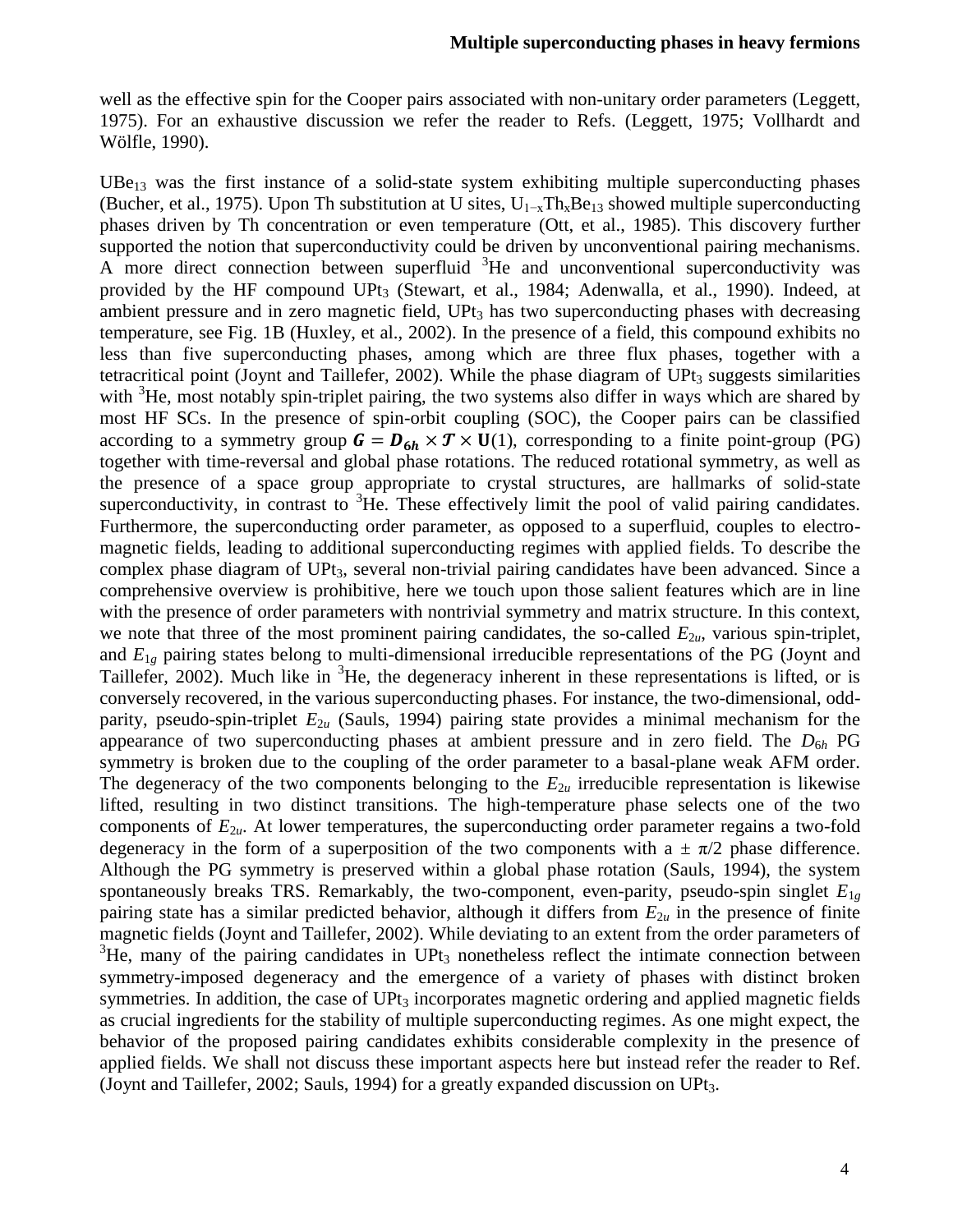#### **Multiple superconducting phases in heavy fermions**



**Figure** 1. Low temperature phase diagrams of <sup>3</sup>He (A), and of several heavy-fermion superconductors (SCs): (B) UPt<sub>3</sub> (Huxley, et al., 2002), (C) URhGe (Aoki, et al., 2001), (D) CeCoIn<sub>5</sub> (Kim, et al., 2016), (E) YbRh<sub>2</sub>Si<sub>2</sub> (Adapted from Schuberth, et al., 2016; see also Nguyen et al. 2021), (F)  $PrTi<sub>2</sub>Al<sub>20</sub>$  (Matsubayashi, et al., 2012).

Before moving on to multiple superconducting phases in a number of prominent HF compounds, we further illustrate the extent of superconductivity in the broader HF family. Following the discovery of unconventional superconductivity in  $CeCu<sub>2</sub>Si<sub>2</sub>$  (Steglich, et al., 1979), several uranium-based superconductors have been subsequently identified, including the already-mentioned  $UBe_{13}$  (Bucher, et al., 1975), UPt<sub>3</sub> (Stewart, et al., 1984), but also URu<sub>2</sub>Si<sub>2</sub> (Palstra, et al., 1985), prior to the appearance of the cuprates. Around the year 2000, instances of FM SCs, i.e., URhGe (Aoki, et al.,  $2001$ ), UGe<sub>2</sub> (Huxley, et al., 2001), and UCoGe (Huy, et al., 2007) have been reported. Unlike in Ce, where localized 4*f*-electrons underlie the Kondo effect, the 5*f*-electrons in U have more extended orbitals with higher itinerancy. In addition, 5*f* electrons also have lower symmetry. In U-based compounds, 5*f*-electrons could also induce AFM, FM, and/or superconductivity. For example, Fig. 1C shows the phase diagram of URhGe (Aoki, et al., 2001), where coexisting superconductivity and ferromagnetism have been observed. Since the magnetic moment is due to the itinerant 5*f* electrons, the induced FM order has strong Ising anisotropy. The FM fluctuations favor an equal-spin pairing scenario, which in turn gives rise to strong anisotropic superconducting gap. More strikingly, a fieldinduced superconducting phase is observed in URhGe, which also implies a field-induced QCP in the vicinity of a metamagnetic transition.

Other HF compounds, such as  $CeCoIn<sub>5</sub>$  (Kim, et al., 2016), YbRh<sub>2</sub>Si<sub>2</sub> (Schuberth, et al., 2016; Nguyen et al. 2021) and PrTi2Al<sup>20</sup> (Matsubayashi, et al., 2012) demonstrate rather unique superconducting regimes (Figs. 1D-F). A field-induced "Q-phase" is observed in  $CeCoIn<sub>5</sub>$ , as shown in Fig. 1D. This phase was also proposed as a candidate to a Fulde-Ferrell-Larkin-Ovchinnikov (FFLO) state (Bianchi et al., 2003), in which the Cooper pairs have residual total momentum. Recent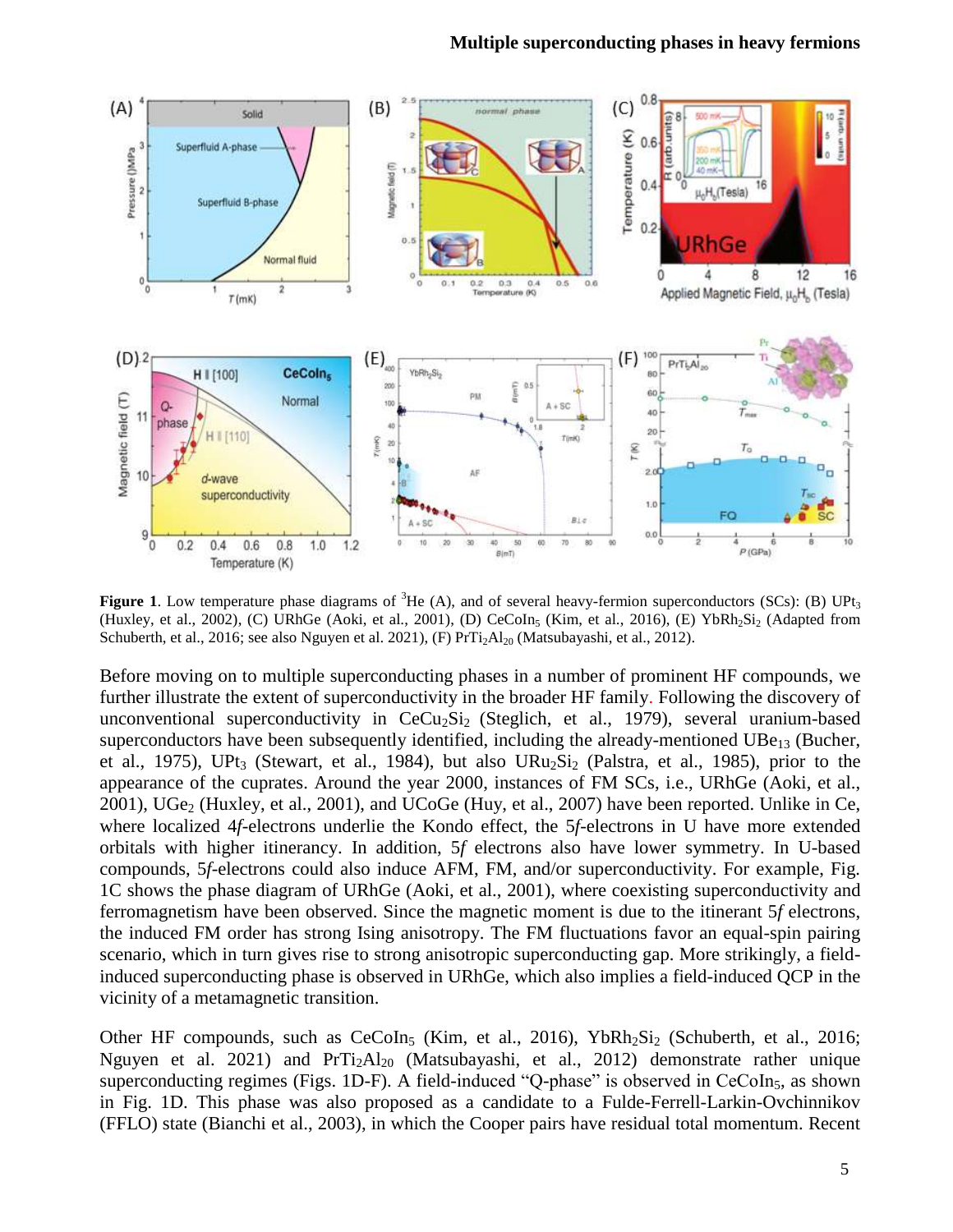research indicated that this phase could be a pair density wave phase with a spatial modulation of the order parameter (Gerber et al., 2014). Similar superconducting phases have also been proposed in a few other compounds. Substituting Co with Rh or Ir generates the family of the "115" materials. Here, the interplay between superconductivity and antiferromagnetism has been thoroughly examined due to the availability of high-quality single crystals. Notably, a combined pressure and chemical doping study on  $Ce(Rh,Ir)$ In<sub>5</sub> reveals how a single superconducting dome splits into two. While the first dome is in the vicinity of an AFM QCP, the other emerges from the heavy-Fermi liquid state without any trace of critical magnetic fluctuations, suggesting that charge/valence instabilities play leading roles instead (Kawasaki et al., 2006).

The compound YbRh<sub>2</sub>Si<sub>2</sub> is a prototypical HF exhibiting an AFM QCP (Trovarelli et al., 2000; Gegenwart et al., 2002; Custers et al., 2003; Ernst et al., 2011). It has become a canonical case of KD QCP (Si et al, 2001; Paschen et al., 2004; Prochaska et al., 2020) and been discussed extensively as such (Steglich and Wirth, 2016; Kirchner et al., 2020; Paschen and Si, 2021). However, superconductivity in this compound was not detected until recently. Upon being cooled down to the mK range, superconductivity was observed in YbRh<sub>2</sub>Si<sub>2</sub> using magnetic susceptibility (Schuberth et al., 2016) and electrical resistivity measurements (Nyuyen et al., 2021). In Ref. (Schuberth et al., 2016), the development of a hybrid nuclear-electronic magnetic order is also observed. It was proposed that the nuclear-spin ordering reduces the primary electronic order, thereby pushing the system closer to the KD quantum criticality, which promotes unconventional superconductivity (Schuberth et al., 2016). Upon replacing the naturally abundant Yb by <sup>174</sup>Yb, which has no nuclear magnetic moment, superconductivity is weakened (Nguyen et al. 2021), a result that is consistent with the role played by the nuclear spins. Nguyen et al. furthermore provided evidence for two different superconducting phases in YbRh<sub>2</sub>Si<sub>2</sub> that, in the <sup>174</sup>Yb case, splits into two adjacent domes, thus making YbRh<sub>2</sub>Si<sub>2</sub> a new example of a multiple-phase SC (Nguyen et al., 2021). This is an exciting result, suggesting that the pair-breaking effect of the external magnetic field is not as severe as previously thought, and that the innate quantum criticality at the quantum critical field can still nucleate superconductivity (Nguyen, et al., 2021). Taken together, these experiments (Schuberth et al., 2016; Nyuyen et al., 2021) provide compelling evidence that superconductivity is driven by the KD quantum criticality. Moreover, the high-field superconducting phase was tentatively identified as a potential case of spin-triplet pairing (Nguyen et al., 2021), a result that is supported by the calculations of pairing correlations near the KD QCP of a cluster Bose-Fermi Kondo model in the Ising-anisotropic case (Pixley 2015, Hu et al., 2021b), especially when the Zeeman effect of the external magnetic field is considered (Hu et al., 2021b).

Another example of complex superconducting order in HF is provided by  $PrTi<sub>2</sub>Al<sub>20</sub>$  (Sakai et al., 2012; Matsubayashi et al., 2012). Just like a local magnetic moment can be screened by itinerant electrons in a conventional HF compound, the electric quadrupole moment of  $Pr<sup>3+</sup>$  can in principle be screened by conduction electrons. The *f*-electrons in  $PrTi<sub>2</sub>Al<sub>20</sub>$  belong to low energy, non-magnetic (non-Kramers)  $\Gamma_3$  doublets which further transition into a long-range ferro-quadrupole (FQ) ordered state at low temperatures. Superconductivity appears upon suppressing the FQ order via high pressure. Around 9 GPa, the superconducting transition temperature and the effective masses of the heavy quasiparticles are dramatically enhanced, indicating the presence of a QCP associated with quadrupolar order.

In spite of the multitude of superconducting phases alluded to previously, virtually all HF compounds are expected to share a number of common features, which can also guide our understanding of the pairing mechanisms. We have already mentioned the Kondo-RKKY competition and the resulting quantum criticality in the normal state. As also alluded to earlier, the presence of several small scales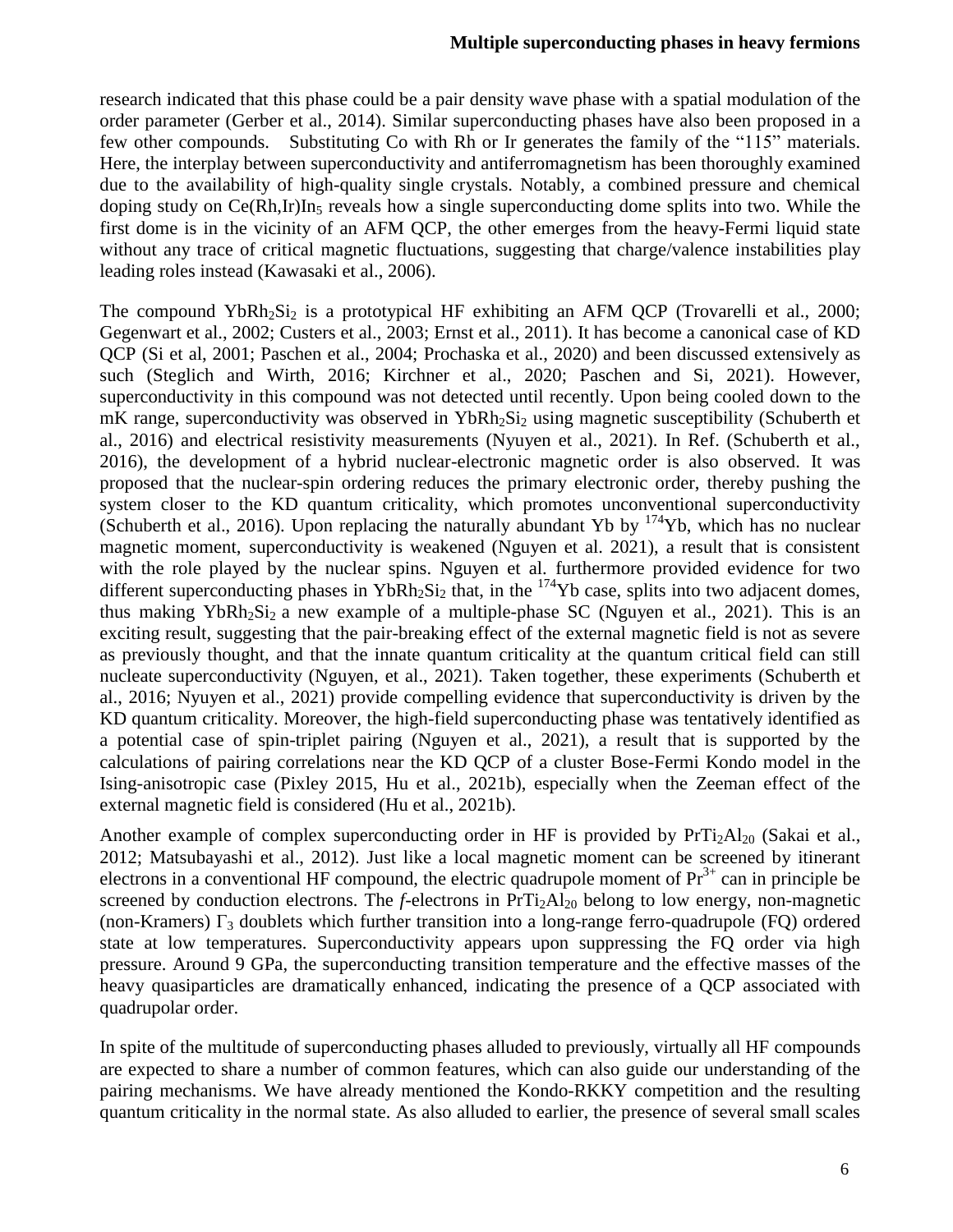in HF materials facilitates tuning in experiment, and is ultimately behind the emergence of rich phase diagrams. We refer to Sec. 1.1 for further discussions in this regard.

### **1.3 Orbital-selective (matrix) pairing states**

According to the BCS theory, the formation of Cooper pairs spontaneously breaks the U(1) gauge symmetry. Unconventional SCs can further break crystal symmetry (rotation or inversion) and/or TRS. The latter often involves the effective release of additional DOFs, such as spin, orbital, quadrupole, valley et al. Given the success of GL theory within the canonical BCS paradigm, and in the case of superfluid  ${}^{3}$ He (Leggett 1975; Vollhardt and Wölfle, 1990), it is not altogether surprising that most studies of unconventional superconductivity in complex, multiband HF compounds have focused on a broad, symmetry-based classification of the pairing states according to the PG. For spinsinglet pairing, the central question typically being asked is whether the pairing state is an (effectively) single band *s*- or *d*-wave, with an implicit understanding that the two cases are mutually exclusive. Similar symmetry-based classifications approaches have been adopted for spin-triplet superconductors (Joynt and Taillefer, 2002; Sigrist and Ueda 1991).

One focus of our discussion concerns the nature of the pairing states when there are multiple internal DOFs are involved, such as orbitals and sublattices. Such an extension of the set of candidate pairing states, which goes beyond the effectively single-band picture and which has immediate implications for HF superconductivity, has been driven by recent surprising experimental results. A notable case in this respect is that of the alkaline Fe-selenide compounds (Si et al., 2016; Lee 2017). Here, multiple ARPES experiments detected fully-gapped superconductivity (Wang et al., 2011; Xu et al., 2012), normally associated with a fully-gapped *s*-wave pairing candidate. By contrast, inelastic neutron scattering (INS) experiments detected the presence of a resonance in the spin spectrum (Park et al., 2011; Friemel et al., 2012), which requires a sign-change in the order parameter between different FS sheets. Due to the presence of a small hole pocket near the center of the Brillouin Zone (BZ) (Wang et al., 2011; Xu et al., 2012), the INS experiments would suggest a *d*-wave pairing candidate instead. As discussed in greater detail below, a remarkably similar experimental picture subsequently emerged in the HF  $CeCu<sub>2</sub>Si<sub>2</sub>$ .

To address the discrepancy between the experiments, which suggest in turn incompatible *s*- and *d*wave single-band pairing candidates, Ref. (Nica et al. 2017) proposed an  $s\tau_3$  pairing candidate by taking into account the multi-orbital/-band nature of the alkaline Fe-selenides. In addition to the usual spin-singlet matrix form, this orbital-selective pairing also incorporates an additional  $\tau_3$  matrix form in orbital space, defined for the most relevant  $d_{xz/yz}$  orbitals. The  $\tau$  matrix structure indicates that the pairing has opposite phases in the two orbital sectors, respectively. The additional "s" stands for a standard *s*-wave form factor. It is crucial to note that  $s\tau_3$  still belongs to a single irreducible representation of the *D4h* PG, much like *s*- and *d*-wave effective single-band candidates. As we shall see in subsequent sections, pairing states which incorporate additional (effective) orbital structure much like the  $s\tau_3$  candidate have also been proposed for several distinct HFs that involve multiple SC phases.

In the alkaline Fe-selenides, the  $s\tau_3$  pairing function does not commute with the kinetic part of the Hamiltonian, thus ensuring that the pairing is equivalent to two simultaneous but distinct *intra-* and *inter-band d*-wave components. The corresponding matrix pairing in band space can thus be classified as *d+d* pairing. Precisely due to the matrix structure, the two *d*-wave components add in quadrature to produce a full gap. Furthermore, they change sign under a  $\pi/2$  rotation. These two aspects ensure that  $s\tau_3$  ( $d+d$ ) pairing can reconcile the experiments in the alkaline Fe-selenides. As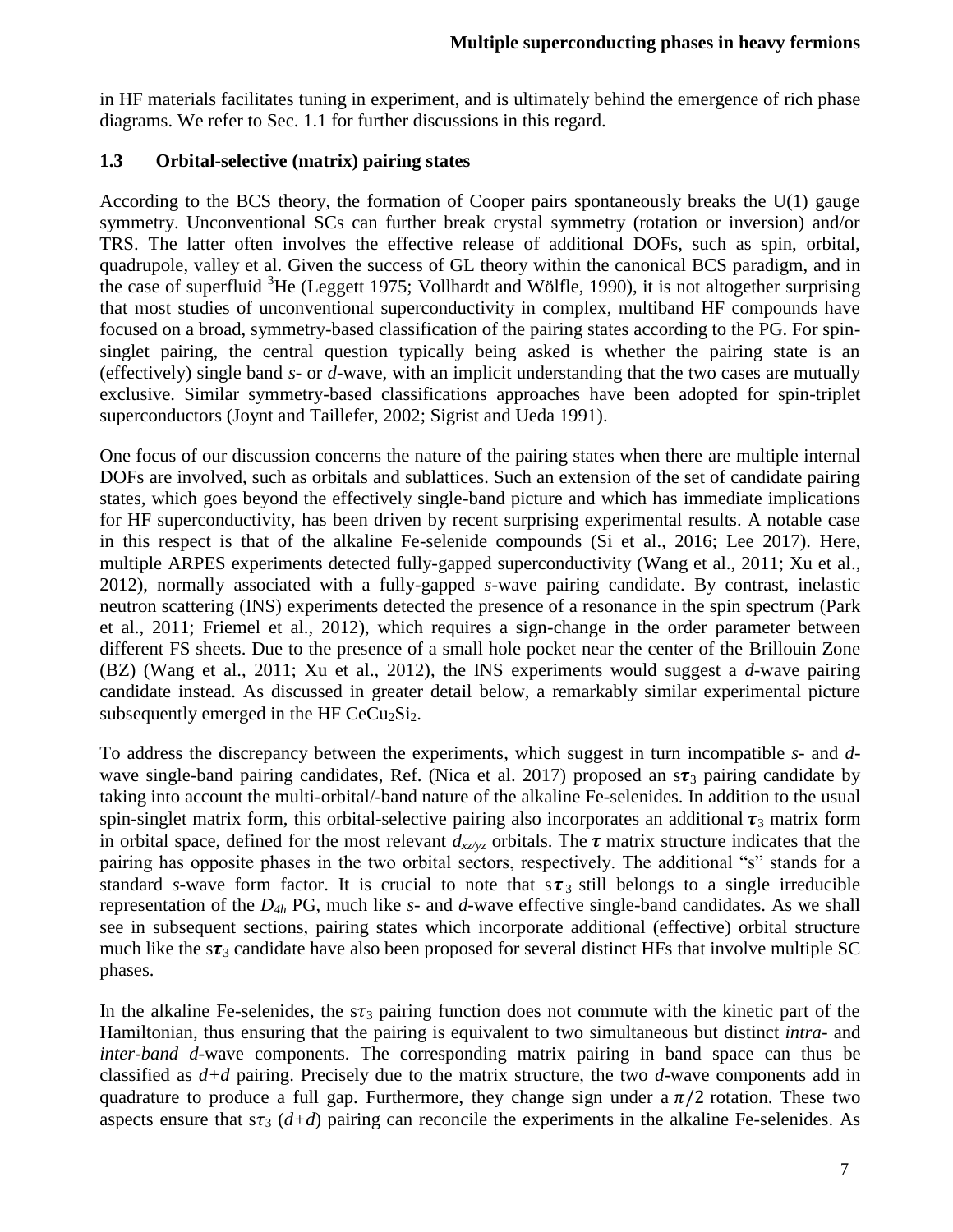for the experimental results, *d+d* pairing can be extended to HF superconductivity, as discussed in greater detail below.

The matrix structure of  $d + d$  pairing in the band basis bears a resemblance to the matrix structure of superfluid  ${}^{3}$ He-B, defined in a spin basis (Nica et al., 2021), which hints at a natural generalization of matrix pairing. While  $d + d$  mixes two distinct  $d$ -wave components via a non-trivial matrix structure in band space, the canonical pairing state for  ${}^{3}$ He-B mixes three distinct *p*-wave components in a matrix structure which combines equal- and opposite-spin fermions, with the consequence that the FS is gapped in both cases. Moreover, states with a trivial matrix structure in band space, i.e., proportional to an identity matrix, such as a *d + id* pairing candidates, are conceptually similar to the most basic equal-spin pairing in  ${}^{3}$ He-A. Thus,  ${}^{3}$ He in general provides important precedents for nontrivial matrix pairing states. It can guide our understanding of matrix pairing states generalized to orbital/spin-orbital DOF in crystalline SCs, in spite of the differences in parity, dimensionality, symmetry, and symmetry-breaking.

In the following, we review the recent progress in understanding multiple superconducting phases in HFs, as exemplified by UTe<sub>2</sub>, CeRh<sub>2</sub>As<sub>2</sub>, and CeCu<sub>2</sub>Si<sub>2</sub>. We illustrate the remarkable tunability of superconductivity in these compounds and discuss evidence in favor of pairing states with nontrivial symmetry and structure.

## **2 Multiple superconducting phases in heavy-fermion superconductors**

#### **2.1 Pressure and magnetic field induced multiple superconducting phases in UTe<sup>2</sup>**

 $UTe<sub>2</sub>$  is a recently discovered spin-triplet candidate SC (Ran et al., 2019). While the superconducting state of  $UTe_2$  closely resembles that of FM SCs, e.g., URhGe (Aoki et al., 2001) and UCoGe (Huy et al., 2007), the normal state of  $UTe<sub>2</sub>$  is paramagnetic (Ran et al., 2019a; Aoki et al., 2019). Nonetheless, the pronounced magnetic susceptibility (along one crystalline direction) and the  $H/T^{1.5}$ scaling of the magnetization provided initial indication for the importance of FM quantum fluctuations (Ran et al., 2019a). Spin-triplet pairing is strongly indicated by the extremely large, anisotropic upper critical field  $H_{c2}$ , nodes on the superconducting gap, and the temperatureindependent NMR Knight shift in the superconducting state (Ran et al., 2019a; Aoki et al., 2019; Metz et al., 2019; Bae et al., 2021; Nakamine et al., 2019; Nakamine et al., 2021). A nontrivial topology is also suggested by the observation of chiral in-gap bound states from scanning tunneling spectroscopy (Jiao et al., 2020). As expected for unconventional superconductors,  $UTe<sub>2</sub>$  likely has a nontrivial order parameter. It hosts multiple superconducting phases when magnetic field or external pressure is applied, some of which hold surprisingly high temperature and magnetic field stability. In the scope of this brief review, we focus on the order parameter and on the multiple superconducting phases of UTe<sub>2</sub>.

The initial specific heat measurements showed a single transition at  $T_c$ . However, when the specific heat was measured by means of the small-pulse method, a shoulder-like feature appears at a temperature of about 75 to 100 mK above the peak in  $C_p/T$  (Hayes et al., 2021). This feature is quite sharp and divides the jump in the specific heat into two local maxima in the derivative,  $d(C_p/T)/dT$ , representing two thermodynamic anomalies. In principle, the two transitions could be the result of inhomogeneity in the crystals. On the other hand, if there is indeed a multicomponent order parameter, TRS could be broken, which cannot be explained by inhomogeneity. To test for possible TRS breaking in the superconducting state of  $UTe<sub>2</sub>$ , high-resolution polar Kerr effects measurements were performed using a zero-area Sagnac interferometer (Hayes et al., 2021). Initial measurements indicated that without an applied magnetic field, the Kerr signal can be either finite or zero. This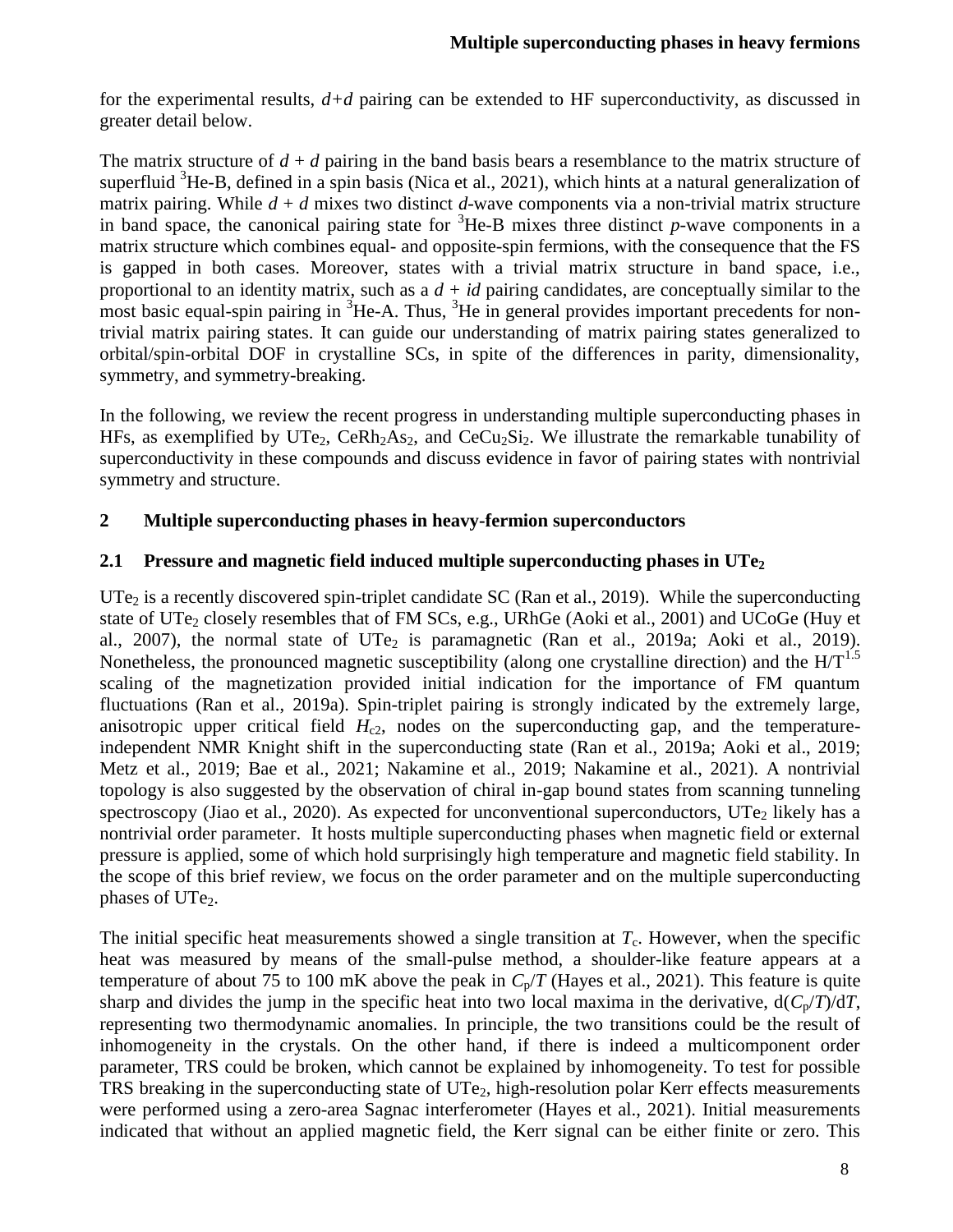observation led to the speculation that TRS breaking domains form spontaneously upon cooling the sample, which can orient in opposite directions and give average signal of zero.

To orient all of the domains in one direction, a small, field of +25 G was applied upon cooling the sample, and removed once the base temperature  $(\sim 300 \text{ mK})$  was reached. The Kerr angle was subsequently measured as the sample was warmed slowly, and it was found that a positive finite Kerr value develops around  $T_c$  in this zero-field measurement. The sign of the Kerr value was reversed with a negative training field (−25 G), indicating that the broken TRS order parameter is analogous to a magnetic moment (Hayes et al., 2021). As a finite Kerr signal cannot be explained by the inhomogeneity, the combination of the specific heat and Kerr effect measurements point to a multicomponent order parameter.



**Figure** 2. **a**. Finite Kerr signal below the superconducting transition temperature of UTe<sub>2</sub> indicating time reversal symmetry breaking. **b**. Specific heat of UTe<sub>2</sub> showing should-like feature at critical temperature. After (Hayes et al., 2021)

#### **2.1.1 Re-entrant superconducting phases in applied magnetic fields**

In applied magnetic fields, two independent, high-field superconducting phases were discovered in UTe<sub>2</sub> (Ran et al., 2019b; Knafo et al., 2021), for a total of three superconducting phases, as shown in Fig. 2. This is an example of two field-induced superconducting phases emerging in a single compound, one of which has the highest lower and upper limiting fields of any field-induced superconducting phase: more than 40 T and 65 T, respectively.

When the magnetic field is perfectly aligned along the *b*-axis, zero resistance persists up to 34.5 T at 0.35 K, with a transition from  $SC_{PM}$  to  $SC_{RE}$  at around 21 T. While evidence from thermodynamic measurements is absent, the transition between two separate superconducting phases is clear when the magnetic field is slightly rotated away from *b* axis, towards either *a*- or *c*-axis. For example, a small misalignment of less than  $5^\circ$  from the *b*-axis towards the *a*-axis decreases the  $H_{c2}$  value of  $SC<sub>PM</sub>$  to 15.8 T. When the magnetic field is further increased, a field-induced superconducting phase  $SC_{RE}$  appears between 21 T and 30 T. Resistance measurements show that this re-entrant phase,  $SC_{RE}$ , is present in a small angle range, within  $7^{\circ}$  when the field is rotated from *b*-axis towards the *a*axis, and within 4° towards the *c*-axis (Ran et al., 2019b).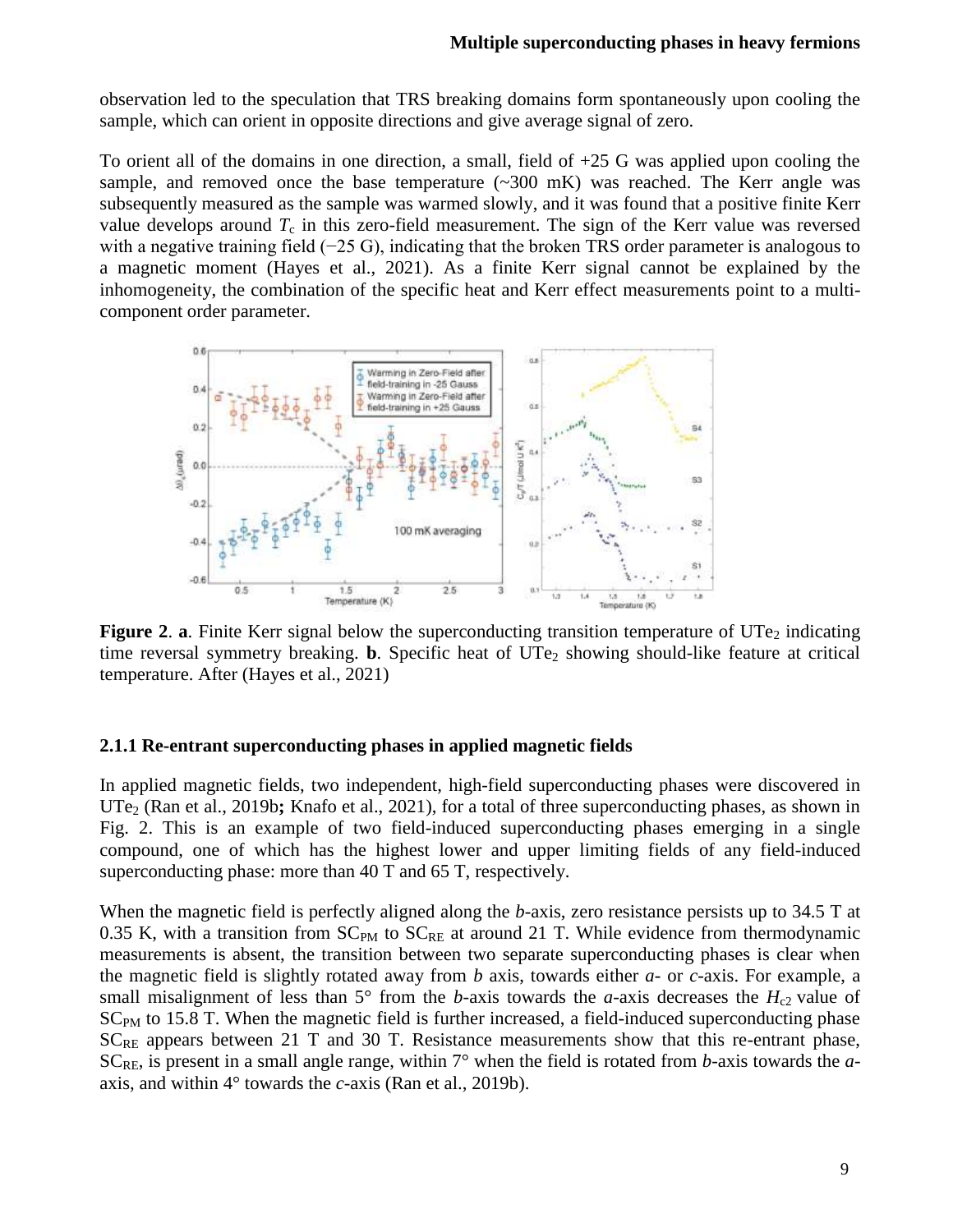#### **Multiple superconducting phases in heavy fermions**

The upper-field limit of  $SC_{RE}$  of 35 T coincides with a dramatic magnetic transition into a fieldpolarized phase, evidenced by a magnetic moment change from 0.35 to 0.65  $\mu$ B. The critical field  $H_m$ of this magnetic transition has little temperature dependence up to 10 K, but  $H<sub>m</sub>$  increases as the magnetic field rotates away from the *b*-axis to either the *a*- or *c*-axis (Ran et al., 2019; Knafo et al., 2021; Miyake et al., 2019). As  $H_m$  limits the  $SC_{RE}$  phase, it gives rise to the second field-induced superconducting phase,  $SC_{FP}$ , existing in the angular range of  $\theta = 20-40^{\circ}$  from the *b*-axis towards the *c*-axis. The onset field of the SC<sub>FP</sub> phase precisely follows the angle dependence of *H*m, while the upper critical field goes through a dome, with the maximum value exceeding 65 T, the largest field strength of these measurements. With  $T_c$  of 1.5 K, this new superconducting phase largely exceeds the magnetic field range of all known field-induced superconducting phases. Its special angle range is roughly the normal direction of the  $(011)$  plane, the easy cleave plane of UTe<sub>2</sub>, indicating a quasi-2D nature for this superconducting phase.



**Figure** 3. Magnetic field–angle phase diagram of  $UTe<sub>2</sub>$  showing the three superconducting phases  $SC<sub>PM</sub>$ ,  $SC<sub>RE</sub>$  and  $SC<sub>FP</sub>$ . After (Ran et al., 2019)

#### **2.1.2 Multiple superconducting phases under applied pressure**

The critical temperature  $T_c$  of UTe<sub>2</sub> shows a two-fold enhancement under pressure (Braithwaite et al., 2019; Ran et al., 2020; Thomas et al., 2020). Below 1.31 GPa, *T*<sup>c</sup> forms a clear dome feature under pressure peaked at 1 GPa, where  $T_c$  is doubled compared to the ambient-pressure value, reaching 3.2 K. The bulk nature of the SC is confirmed by magnetization data. Specific heat measurements indicate a phase transition from an ambient-pressure superconducting phase to a SC2 phase under higher pressure (Aoki et al., 2020). A new phase, magnetic in nature, appears above 1.5 GPa, which has been assigned to both FM and AFM order (Ran et al., 2020; Thomas et al., 2020). On one hand, hysteresis has been observed, indicating a possible FM nature. On the other hand, the critical temperature of the magnetic phase is suppressed with applied field in all directions, suggesting an AFM order instead. The shapes of the resistivity curves at the phase transition are also more consistent with antiferromagnetism. The exact nature of this phase needs to be confirmed by additional experiments.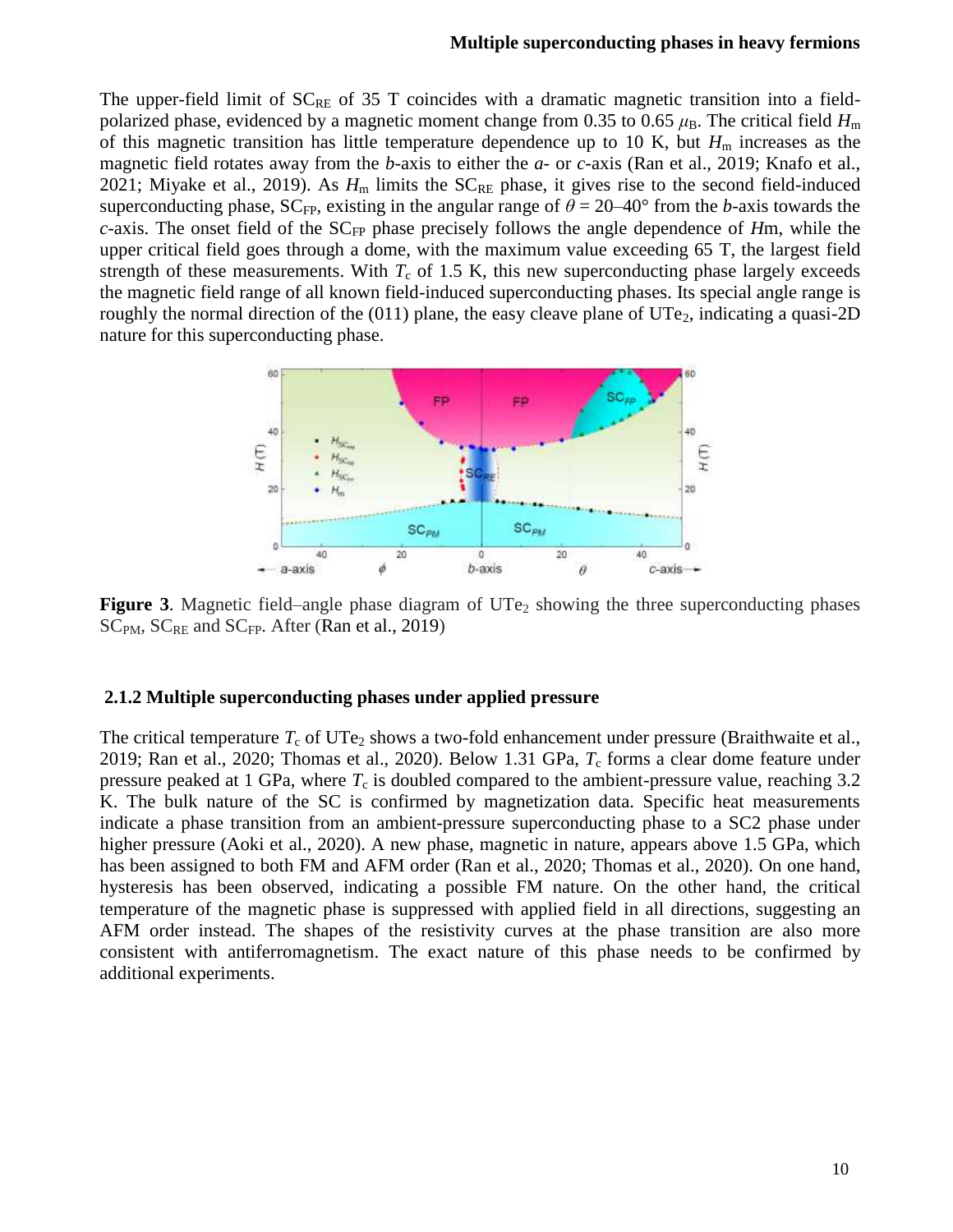

**Figure 4.** *H*-*T* phase diagrams of UTe<sub>2</sub> for *H* // *a*-axis at several pressures. After (Aoki et al., 2020)

A remarkably rich phase diagram emerges when the magnetic field is further applied under pressure. With (externally-applied) pressure, the magnetic field cannot be rotated relative to the sample *in-situ*. Therefore, only a few magnetic field directions have been explored: along the *a*-axis, *b*-axis, and for those special angles where high field induced  $SC<sub>FP</sub>$  appears.

Specific heat and resistance measurements have been carried out under pressure for magnetic fields applied along the *a*-axis. Within the zero-resistance region, different features in the specific heat curves have been used to delineate phase boundaries between different superconducting regimes. In the low-pressure region, a single superconducting phase was observed under magnetic field. As pressure was increased, SC1 disappeared, in agreement with the zero magnetic field results, and up to three new superconducting phases were observed. One phase only exists in the applied magnetic field along *a*-axis. Another emerged only at higher temperatures. The phase diagram in the intermediate pressure region,  $\sim 0.5$  GPa, resembles that of the UPt<sub>3</sub> at ambient pressure (Joynt and Taillefer, 2002). Given the important role of specific heat measurements in determining superconducting phase boundaries, it is conceivable that similar measurements might reveal additional paired phases when the magnetic field is applied in other directions. However, such measurements have not yet been performed. Discussions for other field directions are based mainly on transport measurements.

As already mentioned, when the field was applied along the *b*-axis, two superconducting phases,  $SC_{PM}$  and  $SC_{RE}$  were observed.  $SC_{RE}$  persisted up to the metamagnetic phase transition at  $H_m$ . Under applied pressure,  $H_m$  remained close to the upper limit of  $SC_{RE}$  and was continuously suppressed, even though the critical temperature of  $SC_{RE}$  was enhanced (Lin et al., 2020; Ran et al., 2021). Based on tunneling diode oscillator and resistance measurements, the phase boundaries between  $SC_{PM}$  and  $SC_{RE}$  were determined, which were also suppressed under pressure. To study the evolution of the high-field superconducting phase,  $SC_{FP}$ , the magnetic field was applied  $25^{\circ}$ -30° away from the *b* axis toward  $c$ . At ambient pressure, two superconducting phases,  $SC_{PM}$  and  $SC_{FP}$ , were established. Upon an initial increase in pressure, the stability of both superconducting phases was enhanced: the upper critical field of  $SC_{PM}$ ,  $H_{c2}$ , increased, and the critical onset field of  $SC_{FP}$ , which coincided with the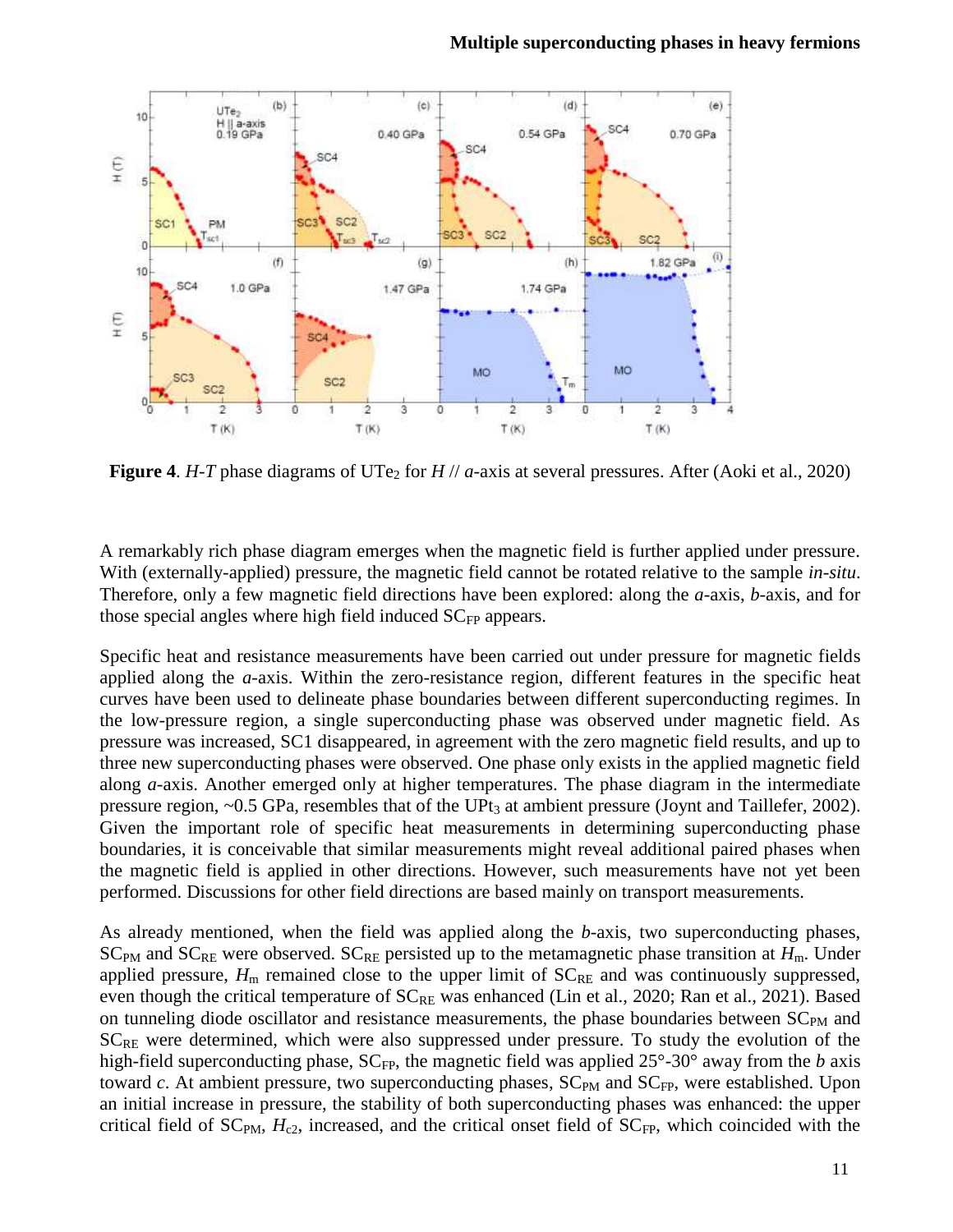metamagnetic field, decreased. In an intermediate crossover pressure range, the phase boundary between SC<sub>PM</sub> and SC<sub>FP</sub> was no longer visible in the electrical resistance; it remained zero up to 45 T at base temperature, which was s noteworthy as the largest DC magnetic field available to experiment (Ran et al., 2021).

Under pressure, the metamagnetic phase transition remains pinned to the upper limit of  $SC<sub>PM</sub>$  phase. As the pressure further increases, the metamagnetic field is suppressed, as is the upper critical field of  $SC_{PM}$ . But the critical onset field of  $SC_{FP}$  starts to increase, and the two superconducting phases are no longer connected above 1.2 GPa. When the metamagnetic transition vanishes under a pressure of 1.4 GPa,  $SC_{PM}$  is also suppressed completely.  $SC_{FP}$  persists under the highest pressure in these studies. The low- and high-field superconducting phases always exist on opposite sides of the metamagnetic transition HFP, for which a Fermi surface (FS) reconstruction scenario has been suggested based on thermoelectric power and Hall effect measurements. These imply that the  $SC<sub>PM</sub>$ and  $SC<sub>FP</sub>$  phases which are separated by the metamagnetic transition might exhibit different pairings states that are unique to PM and FP phases, respectively.



**Figure 5. (A).** *H-P* phase diagram of UTe<sub>2</sub> for magnetic fields applied along *b*-axis. (B) *H-P* phase diagram of UTe<sub>2</sub> for magnetic fields applied  $25^{\circ}$ -30° away from the *b*-axis toward *c*-axis. SC<sub>PM1</sub> phase is labeled as  $SC_{PM}$  on Fig 3 while  $SC_{PM2}$  is labeled as  $SC_{RE}$ . After Ran et al., 2021.

#### **2.1.3 Theoretical perspective**

The novelty of superconductivity in  $UTe<sub>2</sub>$  and the complexity of the phase diagram, as a function temperature, pressure, and magnetic fields, preclude a firm consensus on the pairing candidates at this point (Aoki et al., 2022). We will not attempt a comprehensive review of existing theories but will instead briefly cover a few representative studies in an attempt to identify those points which appear to distinguish  $\text{UTe}_2$  from other unconventional superconductors. Given the strong evidence for spin-triplet pairing, many proposals focus on this case. Even so, two major issues tentatively set UTe<sub>2</sub> apart. First, the orthorhombic lattice and the associated  $D_{2h}$  PG symmetry restrict the order parameter to one-dimensional irreducible representations. The degeneracy of the order parameters in other spin-triplet candidates, like  ${}^{3}$ He and UPt<sub>3</sub>, which can naturally account for the presence of multiple broken-symmetry states, does not seem to hold for  $UTe<sub>2</sub>$ . It should be mentioned that proposals based on accidental degeneracy between one-dimensional irreducible representations, which appear to naturally account for the observation of two superconducting transitions in  $\text{UTe}_2$  in zero field and ambient pressure, have also been advanced for  $UPt<sub>3</sub>$  (Joynt and Taillefer, 2002). Secondly, the absence of FM fluctuations and ordering, as determined by inelastic neutron scattering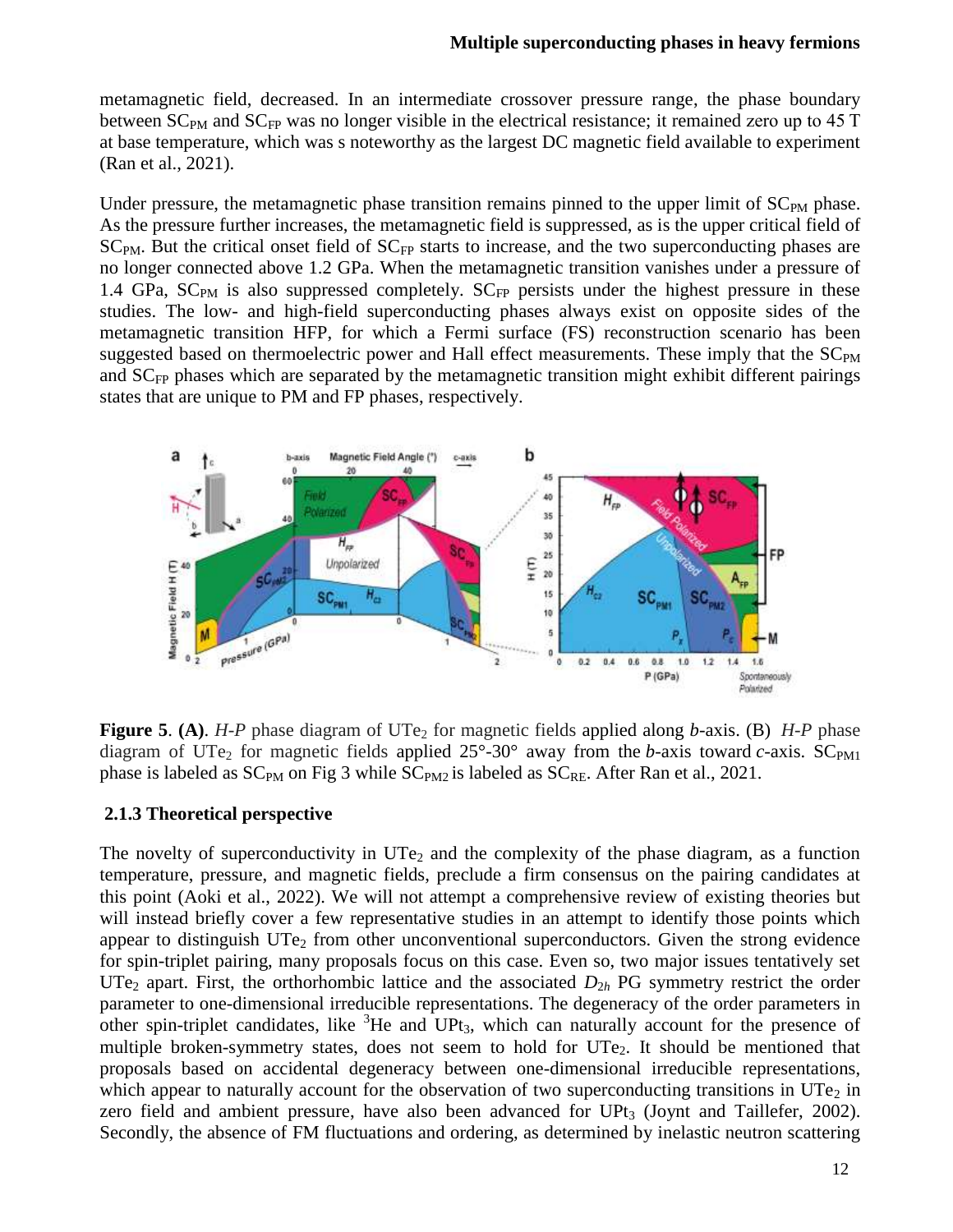(INS) measurements (Duan et al., 2021), which are expected to stabilize spin-triplet pairing, provides a challenge for theory. Indeed, INS experiments rather point to dominant AFM fluctuations instead. In this regard,  $UTe_2$  can also be contrasted to  $UPt_3$ , where a weak AFM order plays an important role in lifting the degeneracy inherent to multi-dimensional  $E_{1g}$  and  $E_{2u}$  irreducible representations (Sauls, 1994, Sigrist and Ueda, 1991; Vollhardt and Wölfle, 1990). It is tempting to note that AFM fluctuations in UTe<sub>2</sub>, as evidenced by INS experiments, and in UPt<sub>3</sub>, where an incipient AFM order was established, appear to play important roles for both candidates to spin-triplet pairing. Although not conclusive at this stage, this commonality suggests that AFM critical fluctuations, in the presence of anisotropy inherent to materials with significant SOC, might also provide a pairing mechanism for spin-triplet SCs.

We note that pairing candidates typically take into account the band structure and FS, the low-energy gapped or gapless Bogoliubov-de Gennes (BdG) spectrum, the pairing mechanism, the existence of multiple superconducting phases, and nontrivial topology. In the first category, we note that a number of *ab initio* studies predict a similar shape of the FS (Ishizuka et al., 2019; Xu et al., 2019; Nevidomski 2020; Miao et al., 2020; Duan et al., 2020), consisting of quasi-2D cylinder-like electron and hole FS sheets, although other shapes were also advanced (Shishidou et al., 2021; Miao et al., 2020). In a related manner, a number of authors proposed non-unitary, mixed-representation, TRS-breaking spin-triplet states (Ran et al., 2019; Aoki et al., 2019; Hayes et al., Science 2021) such as  $B_{1u} + iB_{3u}$  (Nevidomski 2020) or  $B_{3u} + iB_{2u}$  (Shishidou et al., 2021) which can in principle account for the presence of point nodes and topologically non-trivial chiral edge states consistent with experiments. Possible non-trivial topology is further discussed in Refs. Ishizuka et al., 2019, Shishidou et al., 2021. As noted previously, the quasi-degeneracy of the two components included in these mixed representation states is not guaranteed by symmetry. Nonetheless, such candidates can in principle also provide a resolution to the presence of multiple superconducting phases with applied fields, especially since non-unitary pairing states exhibit nontrivial effective magnetic moments which can couple to magnetism, like in  $UPt<sub>3</sub>$  at least at the conceptual level. Note that TRSpreserving unitary states have also been advanced (Xu et al., 2019; Ishizuka et al., 2019; Ishizuka and Yanase, 2021). Finally, the interplay between AFM and FM fluctuations leading to triplet pairing has been addressed by a number of recent works (Hu and Si, 2020; Chen et al., 2021; Kreisel et al., 2022).

FM, *intra-unit cell* exchange interactions have been especially invoked as promoting triplet pairing (Hu and Si, 2020; Shishidou et al., 2021; Chen et al., 2021). This has led to a matrix pairing state via additional effective orbital DOF due to inequivalent U sites. Starting from the DMFT-derived band structure of the normal state, Ref. (Chen et al., 2021) considered an effective, strong intra-unit cell FM exchange interaction and additional weaker, inter-unit cell AFM exchange couplings as supported by DFT calculations. The resulting spin spectrum in the normal state was found to be in agreement with the AFM fluctuations extracted from INS experiments (Duan et al., 2020; Duan et al., 2021). Following a strong-coupling approach along the lines of an effective, generalized *t-J* model, it was shown that the intra-unit cell FM "dimers" promote a spin-triplet pairing state with non-trivial orbital (layer) DOF. This state also reproduces a resonance in the spin-spectrum, as observed in INS experiments (Duan et al., 2021). In addition, STM measurements also observed anticorrelated modulation between superconducting gap size and Kondo resonance, even within one unit cell (Jiao et al., 2020). Ishizuka and Yanase proposed that applied pressure enhances AFM vs FM fluctuations. The resulting pressure-temperature phase diagram includes an odd-parity spintriplet state at low pressures, an even-parity spin-singlet phase at intermediate pressures, together with possible mixed odd- and even-parity states in between (Ishizuka and Yanase, 2021).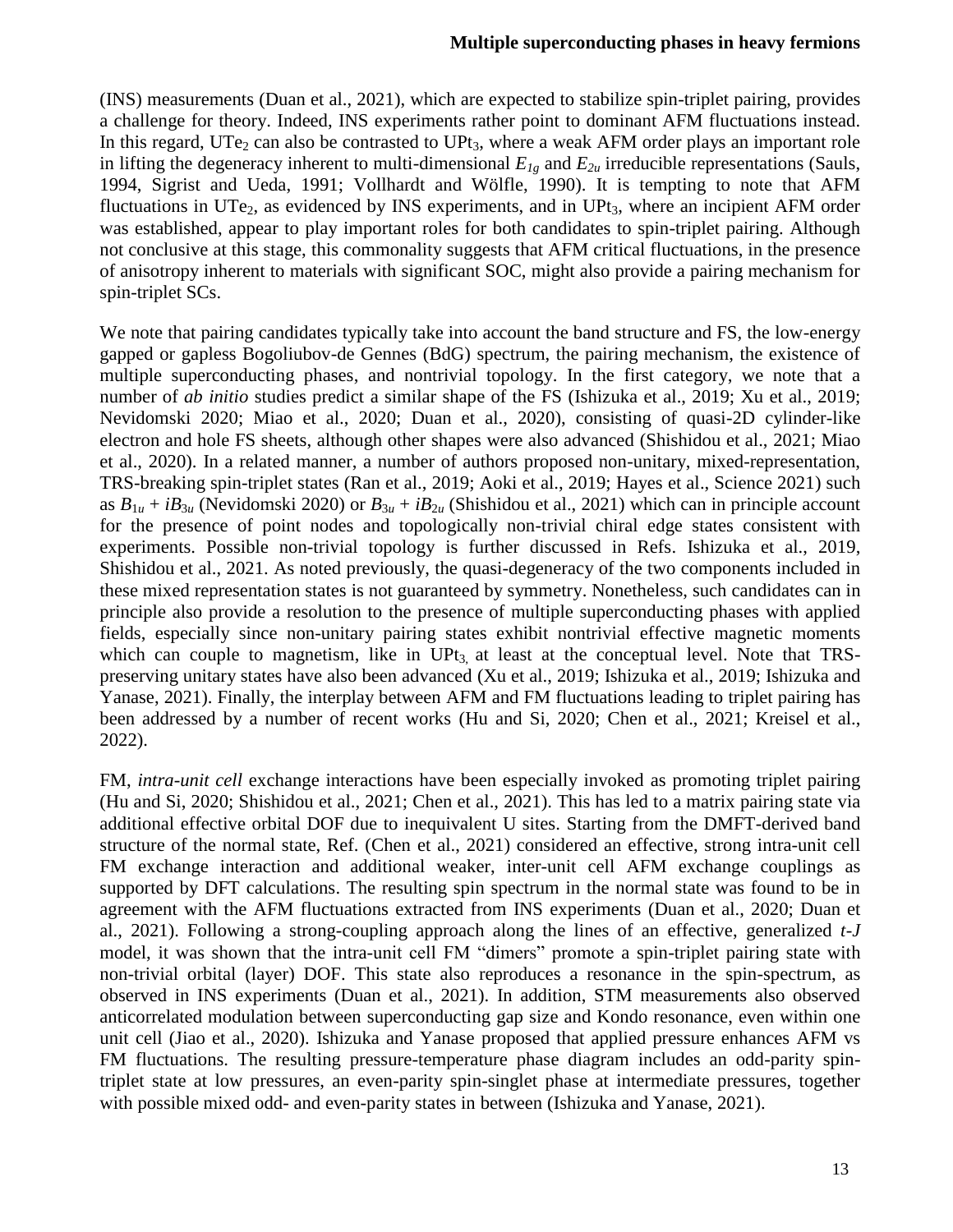

#### **2.2 Parity transition in the superconducting state of CeRh2As<sup>2</sup>**

**Figure 6**. Crystal structure of  $Cekh<sub>2</sub>As<sub>2</sub>(left)$ ,  $CeCu<sub>2</sub>Si<sub>2</sub>(center)$ , and  $CekhSi<sub>3</sub>(right)$ . To clarify the stacking order, each element is assigned A and B labels. The arrows indicate the cross-section planes of the inversion center. After Kibune et al., 2021.

The majority of SCs, including HFs, preserve inversion symmetry, which, together with the Pauli exclusion principle, ensures that the Cooper pairs with a singlet (triplet) spin matrix structure must have a corresponding even (odd)-parity wavefunction. Consequently, the pairing states in centrosymmetric SCs can be classified as either even-parity, spin-singlet or odd-parity, spin-triplet. For example, CeCu<sub>2</sub>Si<sub>2</sub> crystallizes in a tetragonal ThCr<sub>2</sub>Si<sub>2</sub>-type (*I4/mmm*) structure with inversion symmetry, see Fig. 6 (Kibune et al., 2021), and the Cooper pairing instability is believed to occur in the even-parity spin-singlet channel. However, if the crystal structure lacks a global inversion center, an electronic antisymmetric spin-orbit coupling (SOC) is allowed, which in turn lifts the spin degeneracy, inducing Rashba SOC interaction (Gor'kov and Rashba, 2001). Since parity is no longer preserved, a strong antisymmetric SOC can mix spin-singlet and spin-triplet states. Indeed, such parity-mixed superconducting states have been proposed in many non-centrosymmetric compounds such as CePt<sub>3</sub>Si (Bauer et al., 2004), CeRhSi<sub>3</sub> (Kimura et al, 2007), CeCoGe<sub>3</sub> (Kawai et al., 2008). These materials can simultaneously exhibit features associated with both *s*-wave and *p*-wave pairing states (Frigeri et al., 2004; Smidman et al., 2017).

Moreover, for some crystal structures, the paired electrons originate from sites which lack a local inversion symmetry, although a global inversion symmetry is preserved. The recently-discovered HF SC CeRh<sub>2</sub>As<sub>2</sub> (with a CaBe<sub>2</sub>Ge<sub>2</sub>-type crystal structure) is one example (Khim et al., 2021). A superconducting transition is observed around  $T_c = 0.26$  K (Khim et al., 2021; Hafner et al., 2022). While the crystal structure of  $CeRh<sub>2</sub>As<sub>2</sub>$  is similar to that of  $CeCu<sub>2</sub>Si<sub>2</sub>$ , the stacking order differs in the two cases, as shown in Fig. 6. Due to this, in  $Cerh<sub>2</sub>As<sub>2</sub>$ , the Ce sites lack inversion symmetry. Furthermore, the space-group of the lattice is non-symmorphic. As in a (globally) noncentrosymmetric SC, the absence of local inversion symmetry generates a local electric field (Kinmura et al., 2021). If the spin-orbit interaction is sufficiently strong, the spin degeneracy can be lifted by forming a Rashba spin-texture (Bihlmayer et al., 2015). It has been proposed that the combination of Rashba-type SOC and applied magnetic fields could lead to a change in the parity of the superconducting order parameters in quasi-2D materials, i.e., from even to odd (Yoshida et al., 2012). The observed superconducting states in  $CerRh<sub>2</sub>As<sub>2</sub>$  are seemingly consistent with this simple picture. The large value of specific heat jump at  $T_c$  confirms that the superconductivity involves heavy quasiparticles.

In the normal state, CeRh<sub>2</sub>As<sub>2</sub> shows characteristic Kondo lattice behavior with  $T_K \approx 30$ K. Low temperature resistivity and specific heat show typical non-Fermi liquid behaviour, indicating that the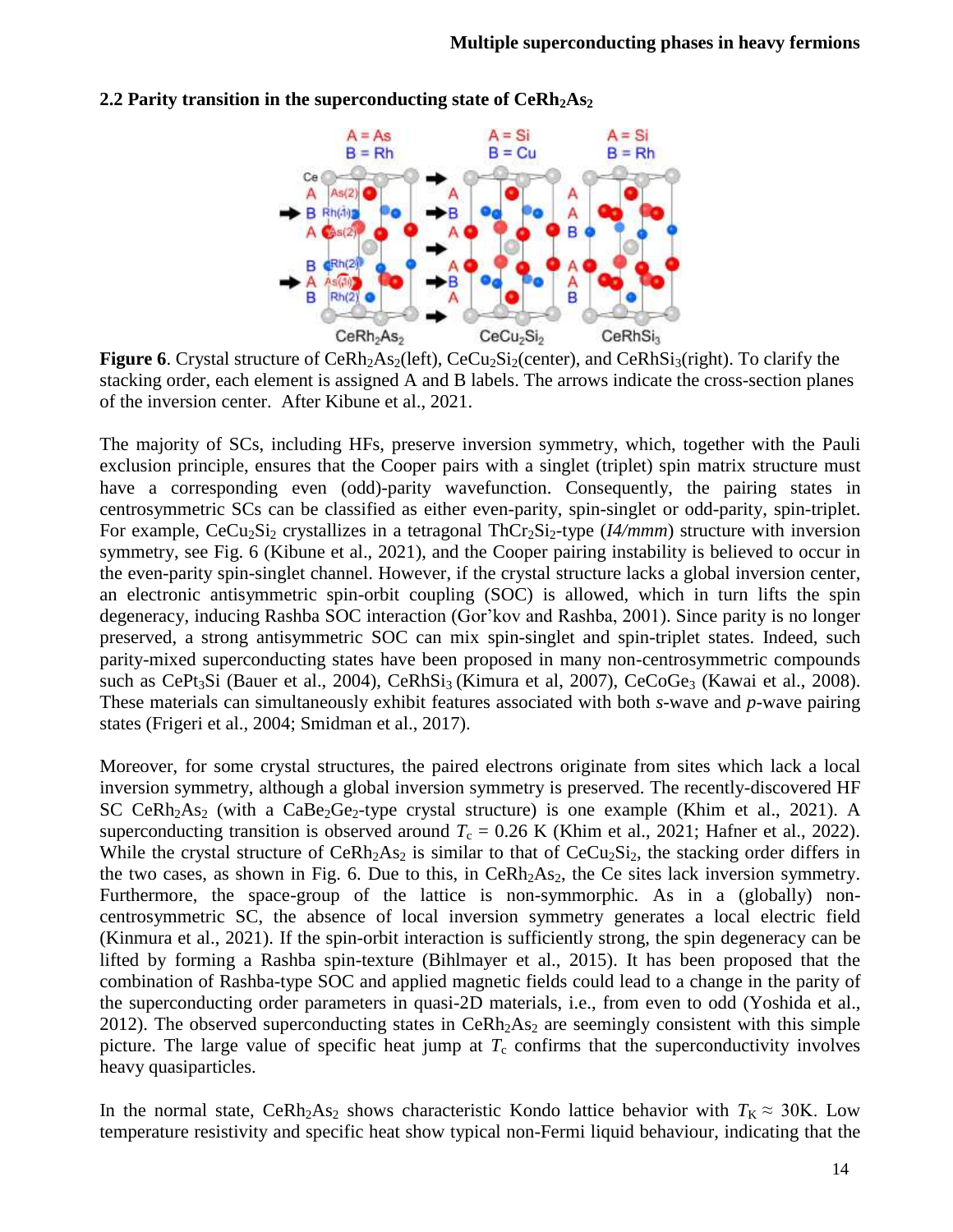system is located around a QCP (Khim et al., 2021; Hafner et al., 2022). All these observations imply an important role for the AFM fluctuations and Kondo effect in  $Cerh<sub>2</sub>As<sub>2</sub>$ , which in this respect is therefore similar to many other HF SC.

For  $H/\langle c$ , this compound exhibits very high upper critical fields of  $\sim$  14 T, more than 20 times larger than the Pauli-limiting field  $\mu_0 H_P \sim 1.84 T_c \sim 0.6 T$ . For *H* || *ab*, the upper critical field is around 1.9 T. The large anisotropic behaviour of  $H_{c2}$ , which stands in clear contrast to the case of  $CeCu<sub>2</sub>Si<sub>2</sub>$ , is however similar to that observed in non-centrosymmetric HF SCs like CeRhSi<sub>3</sub>. This implies that  $Cerh<sub>2</sub>A<sub>52</sub>$  is a quasi-2D SC with pronounced Rashba SOC. Intriguingly, magnetic and thermodynamic probes unveil an apparent first-order transition around 4 T for *H*//c, as shown in in Fig. 7. This anomaly also suggests a change in the symmetry of the superconducting order-parameter with increasing magnetic field. In addition to highlighting the absence of local inversion symmetry, recent experiments also uncovered several other intriguing aspects. 2D AFM fluctuations were observed below a Kondo coherence temperature  $~40$  K (Kitagawa et al., 2022), with AFM order below *T<sub>c</sub>*. The fact that AFM orders occurs within the superconducting phase is quite unusual. This might also be related to the absence of local inversion symmetry at the Ce site, which could induce an effective Zeeman field (Kibune et al., 2021). Slightly above  $T_c$ , an additional phase transition to a putative non-magnetic, quadrupole density wave was reported (Hafner et al., 2022). Here, Kondo screening and the crystalline-electric-field both play important roles when it comes to determining the low-energy manifold of the Ce 4*f*-states. The interplay between superconductivity and quadrupole density waves is still not well understood at this point.



**Figure 7.** Superconducting phase diagrams of CeRh<sub>2</sub>As<sub>2</sub>. (A) *H* || *c*. (C) Fits to the upper critical fields based on an even- to odd-parity transition proposal. (After Khim et al., 2021)

Much like for UTe<sub>2</sub>, the multiple-phase superconductivity in  $CeRh<sub>2</sub>As<sub>2</sub>$  (Khim et al., 2021) does not yet allow for a robust consensus on the nature of the Cooper pairing. Nevertheless, we mention those aspects which are unique to  $Cerh<sub>2</sub>As<sub>2</sub>$  and discuss existing work in this context. The absence of local inversion symmetry provides a natural connection to previous studies of non-centrosymmetric SCs, where symmetry-allowed Rashba SOC terms can lead to a mixing between even-parity spin-singlet and odd-parity spin-triplet states (Bauer and Sigrist, 2012), as already mentioned.

The two inequivalent effective Ce layers in CeRh<sub>2</sub>As<sub>2</sub> (Fig. 6) can be considered as two noncentrosymmetric superconducting subsystems. Consequently, these layers provide effective orbital DOFs which allow for the construction of matrix pairing states, by analogy to the  $s\tau_3$  state discussed in the introduction (Nica et al., 2017; Nica and Si, 2021). Indeed, Ref. (Khim et al., 2021) took this approach. The space of the two inequivalent layers can be denoted by  $\tau_0$  and the Pauli matrices  $\tau_i$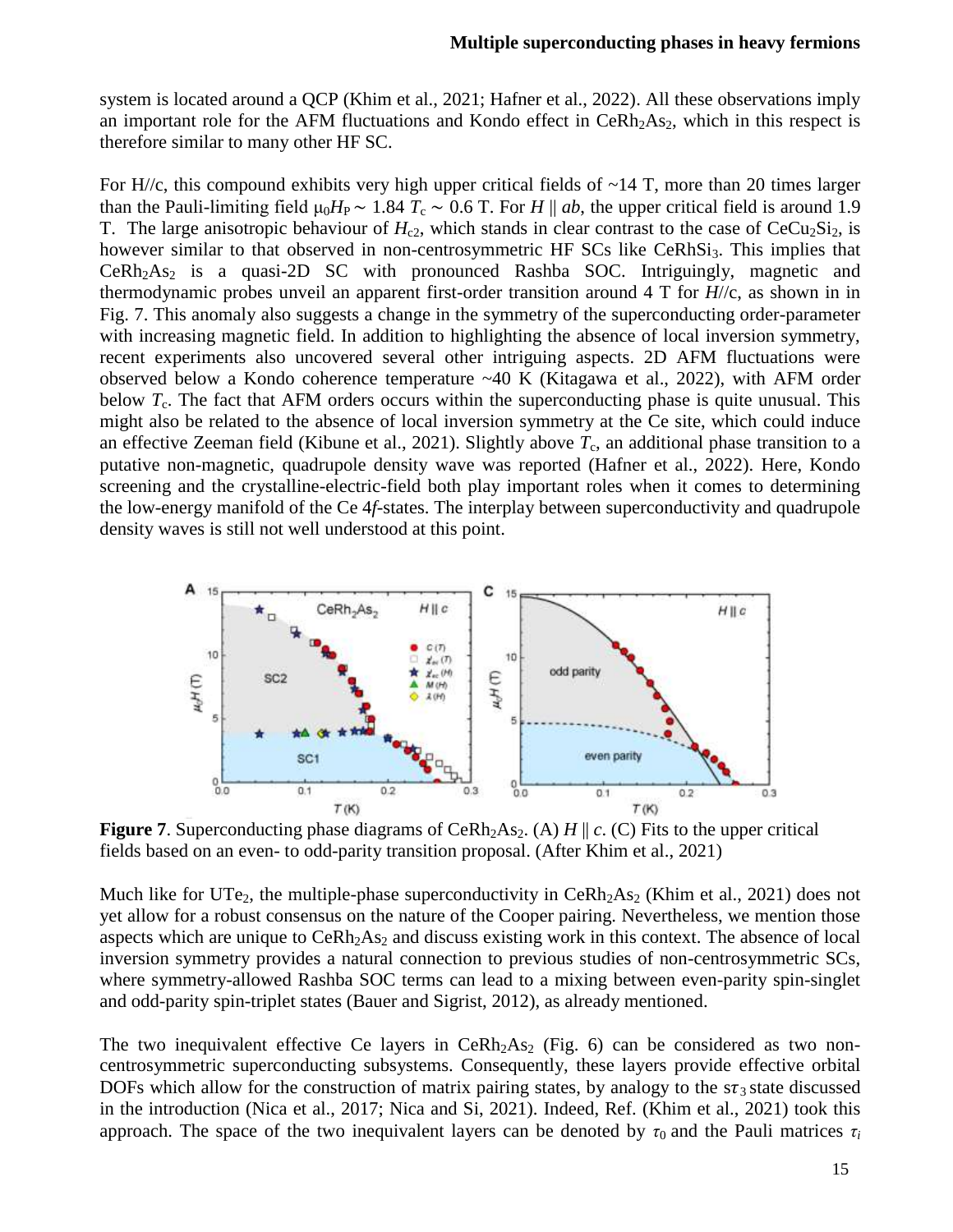#### **Multiple superconducting phases in heavy fermions**

 $(i=1,2,3)$ . The putative dominant intra-layer, spin-singlet pairing states are classified as even-parity for  $\tau_0$  and odd-parity for  $\tau_3$  (or equivalently  $\tau_z$  in Ref. (Khim et al., 2021)) layer dependencies, with equal- and opposite-sign pairing functions in the two layers, respectively. Due to the Rashba SOC, these states amount respectively to pseudo-spin singlet and helical pseudo-spin triplet states. By virtue of the Zeeman coupling and Cooper pair pseudo-spin orientations, the even-parity state is Pauli limited for fields along the *c*-axis, while the odd-parity state is not. The initial proposal was expanded upon in Ref. (Cavangh et al., 2022), where the role of the non-symmorphic space group in the context of the Zeeman coupling in the pseudo-spin basis was addressed, together with its consequences for the stability of the even- vs odd-parity states. At the GL level Ref. Schertenleib et al. 2021, considers the Ce layers in CeRh $_2$ As<sub>2</sub> as two weakly-coupled, non-centrosymmetric superconducting subsystems. For low fields, a predominantly even-parity, spin-singlet pairing state, admixed with a suppressed odd-parity, spin-triplet pairing state with alternating ±π phase along the *c*axis, is the most stable candidate. For higher fields, Ref. (Schertenleib et al., 2021) finds instead that an odd-parity, spin-triplet state together with a weaker, even-parity, spin-singlet component is favoured instead. These conclusions are in agreement with the experimental results along the *c*-axis.

While the studies mentioned up to this point assumed dominant intra-plane SOC, Ref. (Möckli and Ramires, 2022) considered the effects of stronger inter-layer coupling. In addition to the even-odd parity transition for weak interlayer coupling, the authors also find a distinct transition between two odd-parity spin-triplet states in the opposite limit (Möckli, 2022). Finally, we note that CeRh<sub>2</sub>As<sub>2</sub> has also been considered in the context of crystalline topological superconductivity protected by nonsymmorphic symmetry in Ref. (Nogaki et al., 2021). Among others, the authors advance the notion that odd-parity pairing states, as required by topological superconductivity, can be realized even in the spin-singlet case, due to the alternating sign of pairing with layer, as proposed for the high-field phase of CeRh<sub>2</sub>As<sub>2</sub>.

#### **2.3 Spin and Charge instabilities in CeCu2Si<sup>2</sup>**



**Figure 8.** Temperature-pressure phase diagram of  $CeCu_2(Si_{1-x}Ge_x)_2$ , showing two superconducting phases under pressure (Yuan et al., 2003).

We have emphasized that superconductivity often develops at the border of charge/spin instabilities. In the vicinity of an AFM order, spin-singlet states are generally favored, ensuring that the angular momentum of the Cooper pairs is even. Therefore, a *d*-wave pairing state is normally expected in this case, as also proposed for cuprate and organic SCs (Stewart 2017). In CeCu<sub>2</sub>Si<sub>2</sub>, the *d*-wave scenario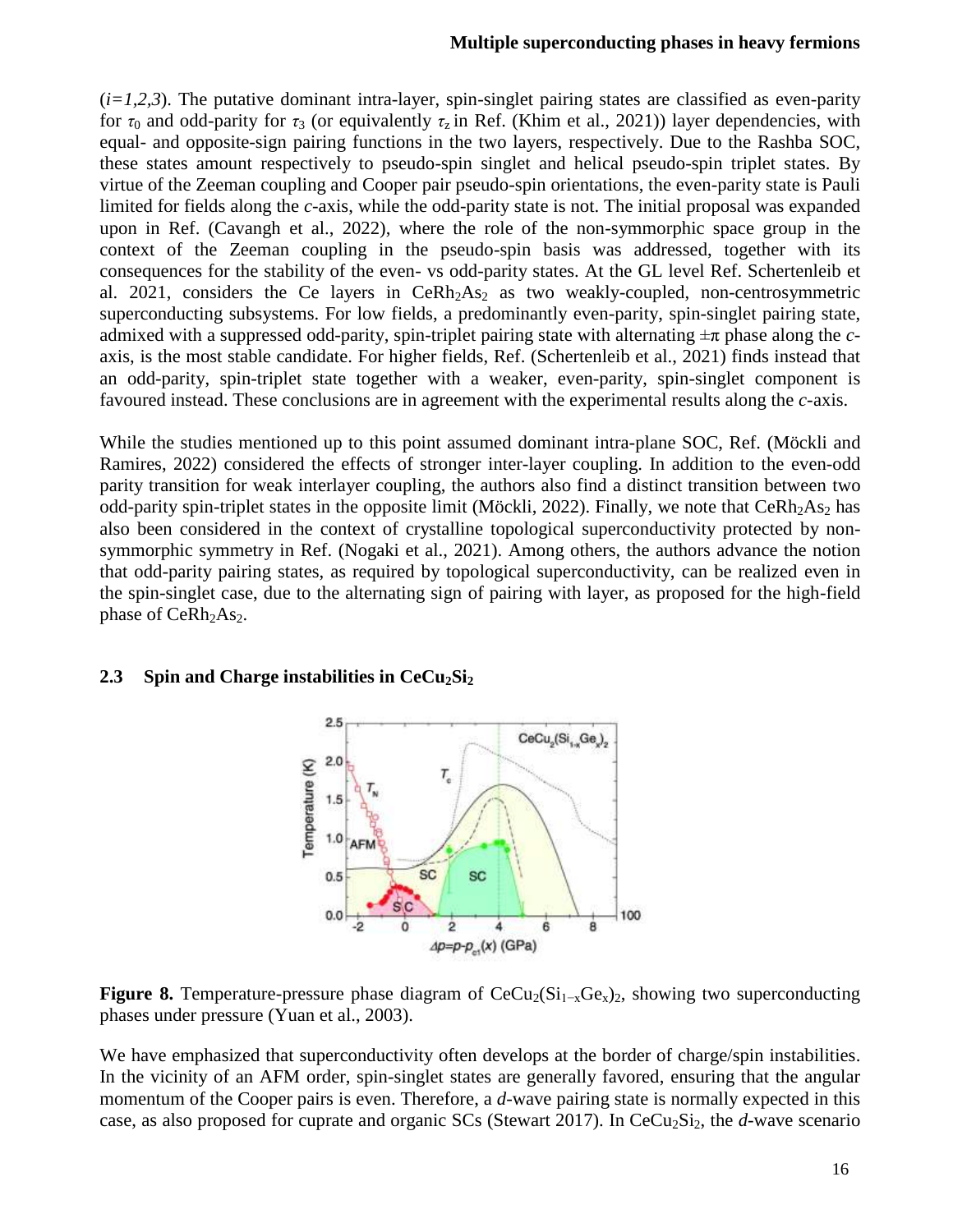#### **Multiple superconducting phases in heavy fermions**

is supported by the absence of a coherence peak in the spin lattice relaxation rate  $1/T_1$  from NQR measurements (Ishida et al., 1999). INS suggests  $d_{x^2-y^2}$  symmetry (Eremin et al., 2008; Stockert et al., 2011), while the angular-dependent upper critical field measurements indicate  $d_{xy}$  symmetry (Vieyra et al., 2011). Overall, these studies suggest *d*-wave symmetry which would typically imply gapless superconductivity. Surprisingly, recent low-temperature specific heat (Kittaka et al., 2014) and London penetration depth (Pang et al., 2018; Yamashita et al., 2017) measurements both indicate fully gapped superconductivity, due to the absence of quasiparticle excitations below ~50 mK. To reconcile these experimental results,  $s^{\pm}$  and  $d+d$  type paring states have been proposed, respectively. A summary of the extensive work on  $CeCu<sub>2</sub>Si<sub>2</sub>$ , which stretches back for a few decades, is given in Ref. (Smidman et al, 2018).

As discussed in a broader context (Sec. 1.3), including that of the Fe-based SCs, the orbital DOF can play a leading role for Cooper paring. This is also likely the case for HFs in general, which typically exhibit multiple bands of varying orbital content in the vicinity of the Fermi level. The difficulties in resolving the experimental results in  $CeCu<sub>2</sub>Si<sub>2</sub>$  via single-band pairing states naturally suggest that the pool of available candidates must be enlarged. One way of achieving this is to consider the nontrivial effects of additional bands, or equivalently, that of additional local orbital/spin-orbital DOF in the context of pairing states. To illustrate this approach, we review a recently proposed, two-band  $d +$ *d* pairing state, consisting of distinct intra- and inter-band *d*-wave components in 2D (Nica et al., 2021). This candidate has provided a resolution to the experiments in  $CeCu<sub>2</sub>Si<sub>2</sub>$  (Pang et al., 2018; Smidman et al., 2018). In contrast to single-band *d*-wave pairing, *d* + *d* pairing exhibits a non-trivial matrix structure:

$$
\Delta_{d+d} = \begin{pmatrix} d_{x^2-y^2} & d_{xy} \\ d_{xy} & -d_{x^2-y^2} \end{pmatrix}
$$

Thus, while each of the intra- and inter-band components behaves like a simple *d*-wave, their superposition is significantly different. Most notably, due to the matrix structure, the pairing gap is determined by the addition in quadrature of the two components. Since these are distinct *d*-waves, for instance  $d_{x^2-y^2}$  and  $d_{xy}$ , their nodes overlap only at certain high-symmetry points in the BZ. In general, this leads to a fully gapped Fermi surface (FS). However, this pairing state also retains crucial aspects of single-band *d*-wave pairing. Thus far, the most attractive feature is the change in sign of the intra-band component under  $C_{4z}$  rotations, which accounts for the presence of an in-gap resonance in the spin spectrum, as captured by INS experiments in  $CeCu<sub>2</sub>Si<sub>2</sub>$  (Stockert et al., 2011) as well as in the alkaline Fe-selenides (Park et al., 2011; Friemel et al., 2012). The  $d + d$  pairing state can therefore 'seamlessly' combine features associated with either single-band *s*- or *d*-waves, considered mutually exclusive in the standard approach. Another important feature of  $d + d$  pairing is its relation to microscopic pairing states defined in terms of orbital DOF, which belong to a single irreducible representation of the PG. Two important consequences follow from this statement. First, the two components are not expected to develop independently, as in a multi-gap pairing state (Nagamatsu et al., 2001), implying a single transition to a  $d + d$  superconducting state, as for singleband d-wave pairing. The *d*+*d* pairing state preserves all of the symmetries of the former. Secondly, both  $d + d$  and single-band  $d$ -wave pairing states are classified according to the same irreducible representation by hypothesis. Consequently,  $d + d$  pairing can coexist with a single-band  $d$ -wave pairing, again without breaking any additional symmetries. This includes regimes where  $d + d$  pairing is not the strongest superconducting channel; its presence being favored instead by the additional opening of a gap in the BdG spectrum.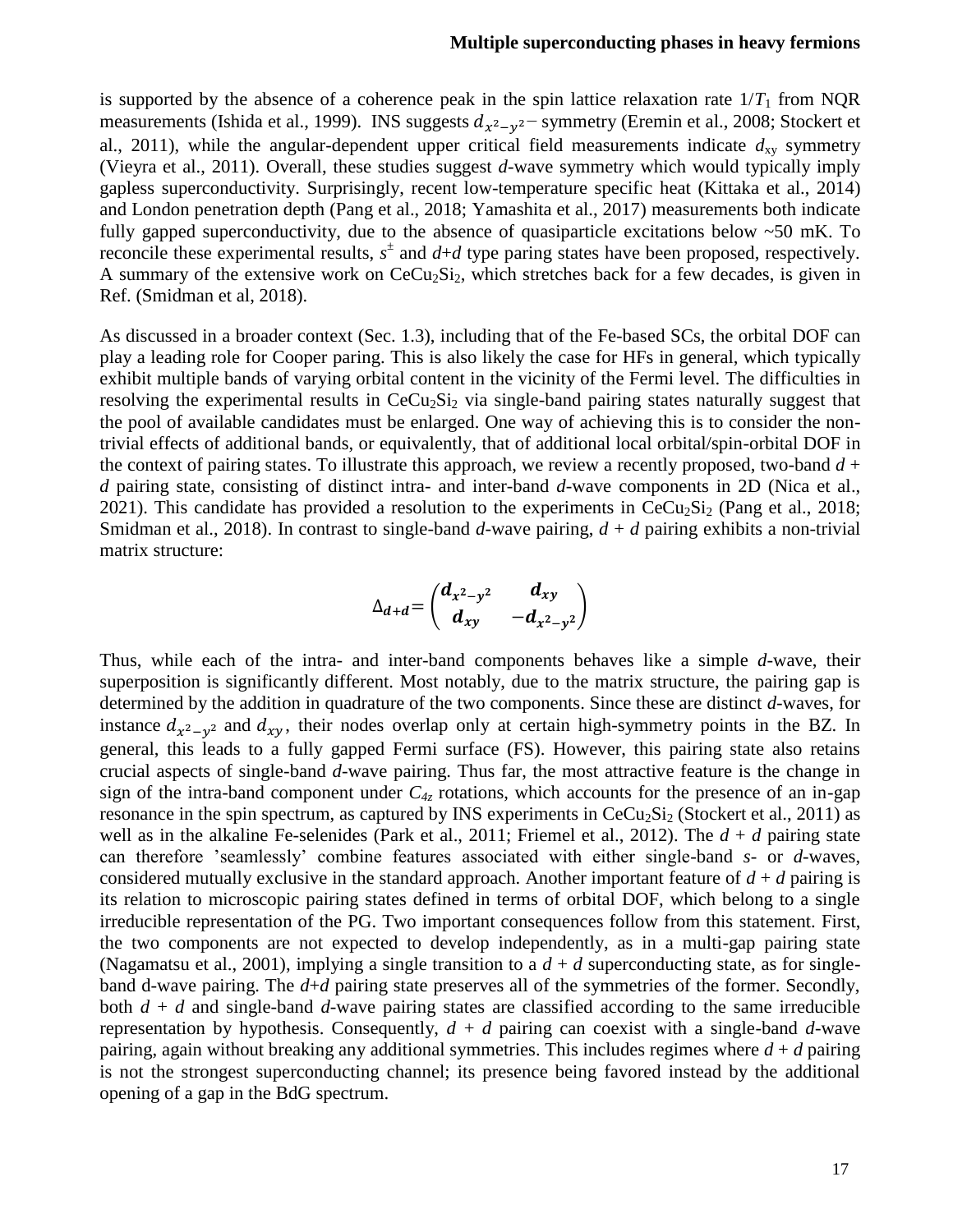While pairing with non-trivial matrix structure provides a new and general way of bypassing the mutually-exclusive nature of single-band *s*- and *d*-wave states, its associated pairing mechanisms and regimes of stability are more conveniently considered in an equivalent representation, involving electrons in local orbital/spin-orbital multiplets. These DOF provide a natural basis for constructing pairing states from correlated electrons subject to strong Coulomb repulsion. As discussed in Sec. 1.3, the idea is that pairing states with a non-trivial matrix structure in an orbital/spin-orbital basis, which transform non-trivially under the PG, lead to pairing states with non-trivial structure in the band basis, like for the *d + d* state. This is due to the interplay between the local multiplet structure and the normal-state dispersion. The latter is determined by effective intra- and inter-orbital hybridization terms which generally do not commute with non-trivial matrix pairing states. This ensures the presence of both intra- and inter-band components in the band basis, although the pairing state preserves those features associated with PG symmetry. This was explicitly shown in the context of two-orbital models for the alkaline Fe-selenides (Sec. 1.3). The equivalence of  $d + d$  pairing to a matrix pairing state consisting of an *s*-wave form factor multiplied by a  $\tau_3$  Pauli matrix, defined in the basis of  $d_{xz/yz}$  degenerate orbitals, was shown in Ref. (Nica et al., 2017). The sign-changing nature of the  $d + d$  state is attributed to the  $\tau_3$  pairing matrix, which belongs to a non-trivial  $B_{1g}$  irreducible representation of the PG. Moreover, this state was also stabilized in a five-orbital model for the alkaline Fe-selenides. A microscopic candidate for  $d+d$  pairing in CeCu<sub>2</sub>Si<sub>2</sub> was advanced along similar lines in Ref. (Nica et al., 2021). By analogy with the alkaline Fe-selenides, this candidate was labeled as  $s\Gamma_3$ . It consists of an *s*-wave form factor multiplied by a matrix defined in terms of  $\Gamma_7$ correlated f-electron and  $\Gamma_6$  conduction electron doublets.

Charge instabilities can also enhance effective pairing interactions (Monthoux et al., 2007). CeCu<sub>2</sub>Si<sub>2</sub> and its isostructural compound  $CeCu<sub>2</sub>Ge<sub>2</sub>$  both exhibit a superconducting dome around the border of an AFM QCP, see Fig. 8. However, by tuning the samples away from the QCP using pressure, superconductivity is first (completely) suppressed, but subsequently re-emerges to form a secondary dome in the pressure-temperature phase diagram. Several models have been proposed to explain the second dome superconductivity in  $CeCu<sub>2</sub>Si<sub>2</sub>$  and  $CeCu<sub>2</sub>Ge<sub>2</sub>$  (Weng et al., 2016). The point of these proposals is that pressure induces a change of a Ce valence transition, which is more likely associated with an effective charge instability, instead of spin. A number of experimental results corroborate this picture. These include a reduction in the electronic scattering and a maximum Sommerfeld coefficient around the center of the second superconducting dome, as detected from transport measurements (Holmes et al., 2004), and a continuous change in the Ce valence for  $CeCu<sub>2</sub>Si<sub>2</sub>$  under increasing pressure, as observed by x-ray absorption spectroscopy (Rueff et al., 2011). Recent research finds additional examples which appear to deviate from the central theme of spin fluctuation-mediated Cooper pairing. For instance, superconductivity and antiferromagnetism can coexist over a wide pressure range in  $CeAu<sub>2</sub>Si<sub>2</sub>$  (Ren et al., 2014), with both superconducting and magnetic transition temperatures showing a parallel increase with pressure. The pressure-temperature phase diagram also resembles those of  $CeCu<sub>2</sub>Si<sub>2</sub>$  and  $CeCu<sub>2</sub>Ge<sub>2</sub>$ .

#### **3 Summary and Outlook**

While single-phase, spin-singlet superconductivity emerging near an AFM QCP still probably provides the most robust understanding of unconventional superconductivity, it is by no means unique, as illustrated in previous sections. For instance, in  $UTe<sub>2</sub>$ , one could argue that the traditional competition between antiferromagnetism and Kondo screening must also include the effects of FM fluctuations. This complicated interplay likely underlies the complex superconducting phase diagram, which includes up to five distinct regimes, as accessed by applying magnetic field and pressure. Furthermore, additional multi-orbital or equivalent microscopic DOF, which emerge from the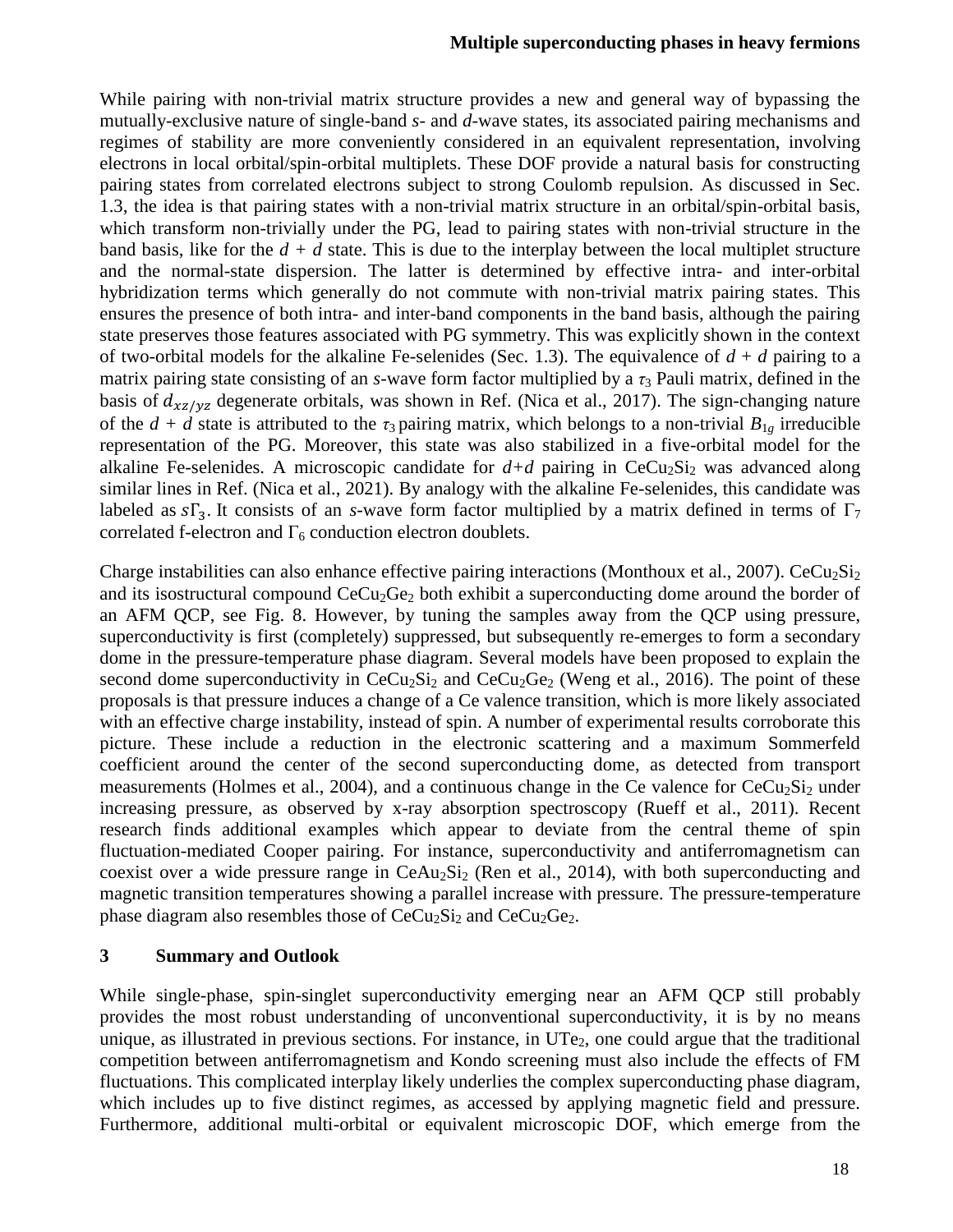interplay of lattice structure and symmetry of the *f*-electron sites, can significantly enrich the emerging superconducting phase diagrams. In  $CerRh<sub>2</sub>As<sub>2</sub>$ , magnetic fields can in principle induce a change in the parity of the superconducting order parameter from odd to even, in a scenario made plausible by the lack of local inversion symmetry due to stacking order. The two-domed phase diagram of  $CeCu<sub>2</sub>Si<sub>2</sub>$  suggests that spin and charge instabilities can in turn play leading roles in driving multiple superconducting phases in the same compound, as accessed via distinct tuning parameters. In general, we have emphasized how quantum criticality and the associated strange-metal physics promote unconventional superconductivity in heavy-fermion metals.

The common multi-orbital/band nature of HFs can play an important role in determining the paring symmetry. Consider such multi-band pairing states such as  $s\tau_3$  or, equivalently,  $d+d$ . In contrast to the intra-band component, the inter-band component in general pairs electrons away from the FS, with a characteristic energy difference approaching the value of the indirect gap, which depends on the strength of the Kondo interactions. The pairing interactions, as basically determined by the RKKY coupling, need to be comparable to the indirect gap to overcome the energetic cost of interband pairing. As mentioned previously, such regimes are not uncommon in HF systems close to a magnetic transition; inelastic neutron scattering experiments, in  $CeCu<sub>2</sub>Si<sub>2</sub>$ , for example have identified a sizeable energy width in the magnetic excitation spectrum (Stockert et al., 2011). A related issue is the anisotropy of the RKKY interactions, which is typically pronounced in HF compounds with strong local SOC. This is important in several ways. The crystal field splits the total-*J* multiplets of the quasi-localized *f*-electrons due to strong SOC. The lowest-energy, local manifold determines the nature of the spin-orbital DOFs which can be used to construct unconventional microscopic pairing states with matrix structure. For instance, in  $CeCu<sub>2</sub>Si<sub>2</sub>$ , the  $f<sub>1</sub>$ electrons are in a  $\Gamma_7$  doublet state. The only allowed, non-trivial, even-parity, matrix pairing state involves additional  $\Gamma_6$  doublets (Nica and Si, 2021). Even when SOC is not dominant, it can lead to a coupling between the orbital and spin DOF of the pairing state leading to non-trivial structure for given spin-singlet or -triplet configurations, as proposed for  $UTe<sub>2</sub>$  (Chen et al., 2021). Furthermore, an Ising anisotropy of the RKKY interactions due to SOC, can also make spin-triplet pairing states competitive, even in the nominally AFM case (Hu et al., 2021b).

Symmetry-protected topological pairing states have also received a great deal of attention in recent years. As noted previously, spin-triplet pairing in  ${}^{3}$ He has provided important precedents in this context as well, particularly in the case of the gapped and topologically non-trivial B phase with Majorana edge modes, see for instance Refs. (Murakawa et al., 2011; Bunkov et al., 2020) and work cited therein, but also as an early realization of Weyl fermions in the A phase (Volovik 2003). There are some similarities between the phase diagrams of  ${}^{3}$ He and the HF superconductor UPt<sub>3</sub> (Vollhardt and Wölfle, 1990; Joynt and Taillefer, 2002). UTe<sub>2</sub> has also emerged as a promising HF candidate to spin-triplet superconductivity. Signatures of TRS breaking (Hayes et al., 2021) as well as reports of edge modes (Jiao et al., 2020) have also singled out this compound as a potential realization of topologically non-trivial (chiral) superconductivity (Aoki et al., 2022). CeRh<sub>2</sub>As<sub>2</sub> has also been advanced as a candidate for crystalline topological superconductivity protected by the nonsymmorphic space group (Kosuke et al., 2021). The required odd-parity pairing is due to a matrix pairing structure (in an effective orbital DOF) instead of the more traditional spin-triplet candidates. In the context of the much-sought topological superconductivity, the larger space of pairing candidates which goes hand-in-hand with multiple superconducting phases in a number of HFs is very promising, for predicting and ultimately realizing these exotic states. As illustrated by these recent developments, pairing with matrix structure is inherently richer than the effectively singleband candidates (Nica et al., 2017; Nica and Si, 2021).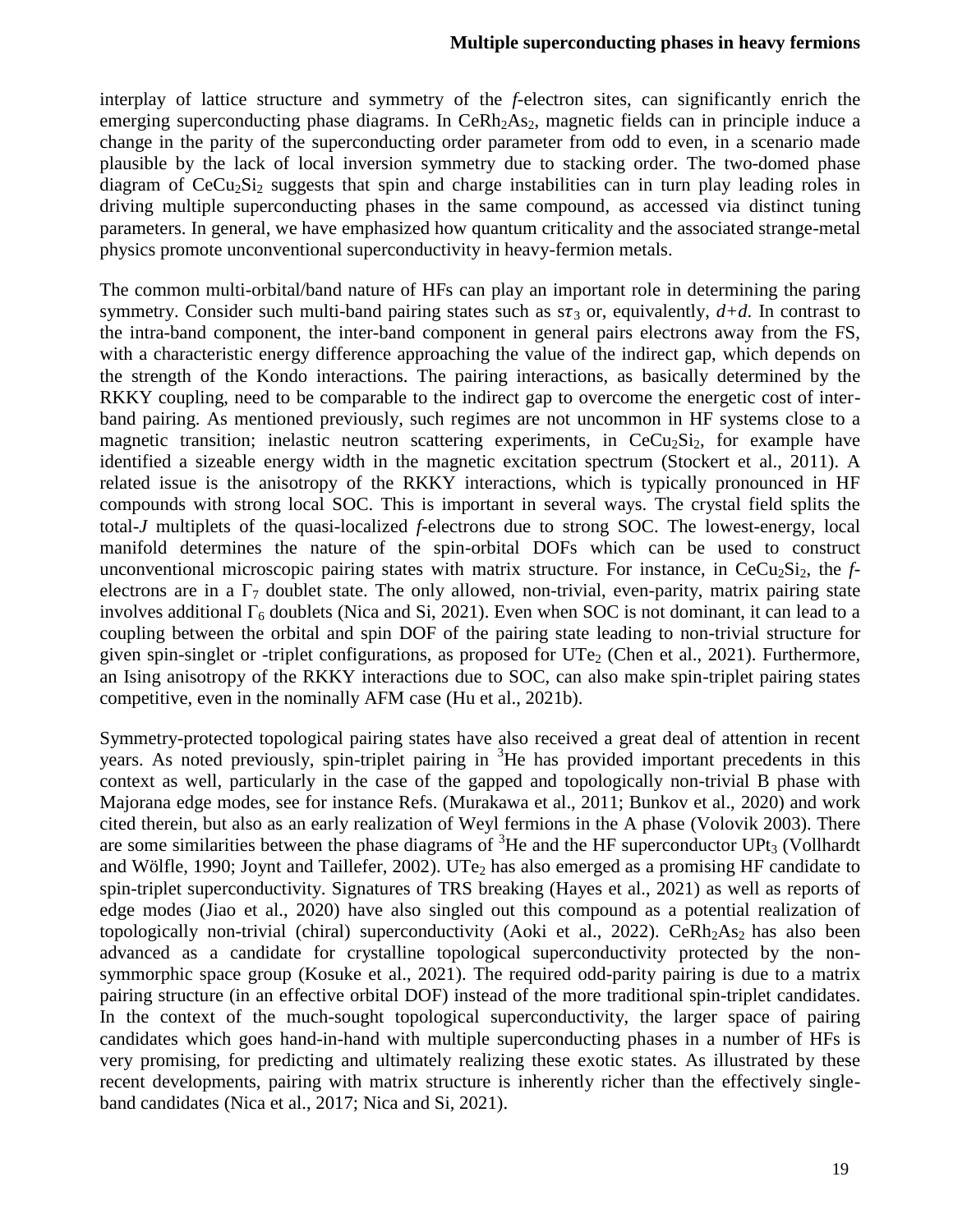#### **Multiple superconducting phases in heavy fermions**

Although HFs have been the focus of this work, it is important to note that multiple superconducting phases have also been observed in  $YBa_2Cu_3O_y$  (Grissonnanche et al., 2014), LaFeAsO<sub>1-x</sub>(H/F)<sub>x</sub> (Iimura et al., 2012),  $BaTi(5b_{1-x}Bi_x)_{2}O$  (Zhai et al., 2013), and very recently, in the kagome superconductors  $CsV<sub>3</sub>Sb<sub>5</sub>$  (Nguyen et al., 2022) and  $RbV<sub>3</sub>Sb<sub>5</sub>$  (Guguchia et al., 2022). As illustrated here, recent advances in experimental techniques have provided a much-improved characterization of sample properties in transport, thermodynamic, and various spectroscopies. In such cases as  $UTe<sub>2</sub>$ and CeRh<sub>2</sub>As<sub>2</sub>, these advances have significantly accelerated the discovery of multiple superconducting phases. This progress has also led to dramatic reversals in so-called "standard" cases. Indeed, owing to the development of precise measurements below 100 mK, a completely new understanding of  $CeCu<sub>2</sub>Si<sub>2</sub>$ , the very first unconventional superconductor is now emerging, with possible implications for other classes of well-studied superconductors. The great diversity of unconventional superconductors provides unprecedented opportunities for realizing novel pairing states.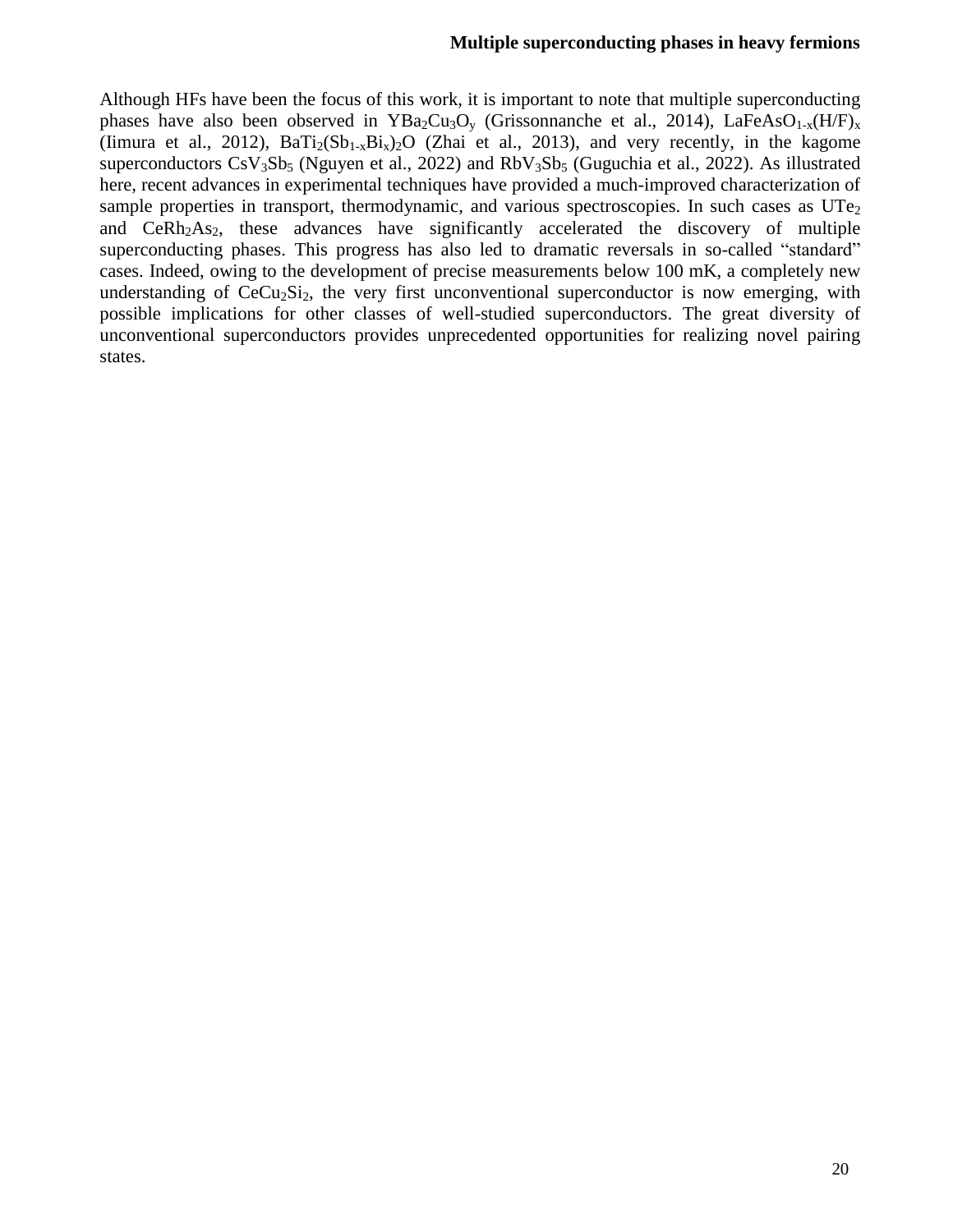## **Conflict of Interest**

The authors declare that the research was conducted in the absence of any commercial or financial relationships that could be construed as a potential conflict of interest.

### **Author Contributions**

All authors contributed to the writing of the manuscript.

## **Funding**

E.M.N. was supported by the NSF Grant No. DMR-1904716 and an ASU startup grant. The work at Washington University was supported by McDonnell International Scholars Academy. L.J. acknowledges financial support from National High Magnetic Field Laboratory, which is funded by the National Science Foundation (DMR-1644779) and the State of Florida. The work at Rice University has been supported by the DOE BES Award #DE-SC0018197 and the Robert A. Welch Foundation Grant No. C-1411.

#### **Acknowledgments**

We thank Lei Chen, Pengcheng Dai, Chunruo Duan, Onur Erten, Haoyu Hu, Silke Paschen, Frank Steglich, Rong Yu, and Steffen Wirth for useful discussions.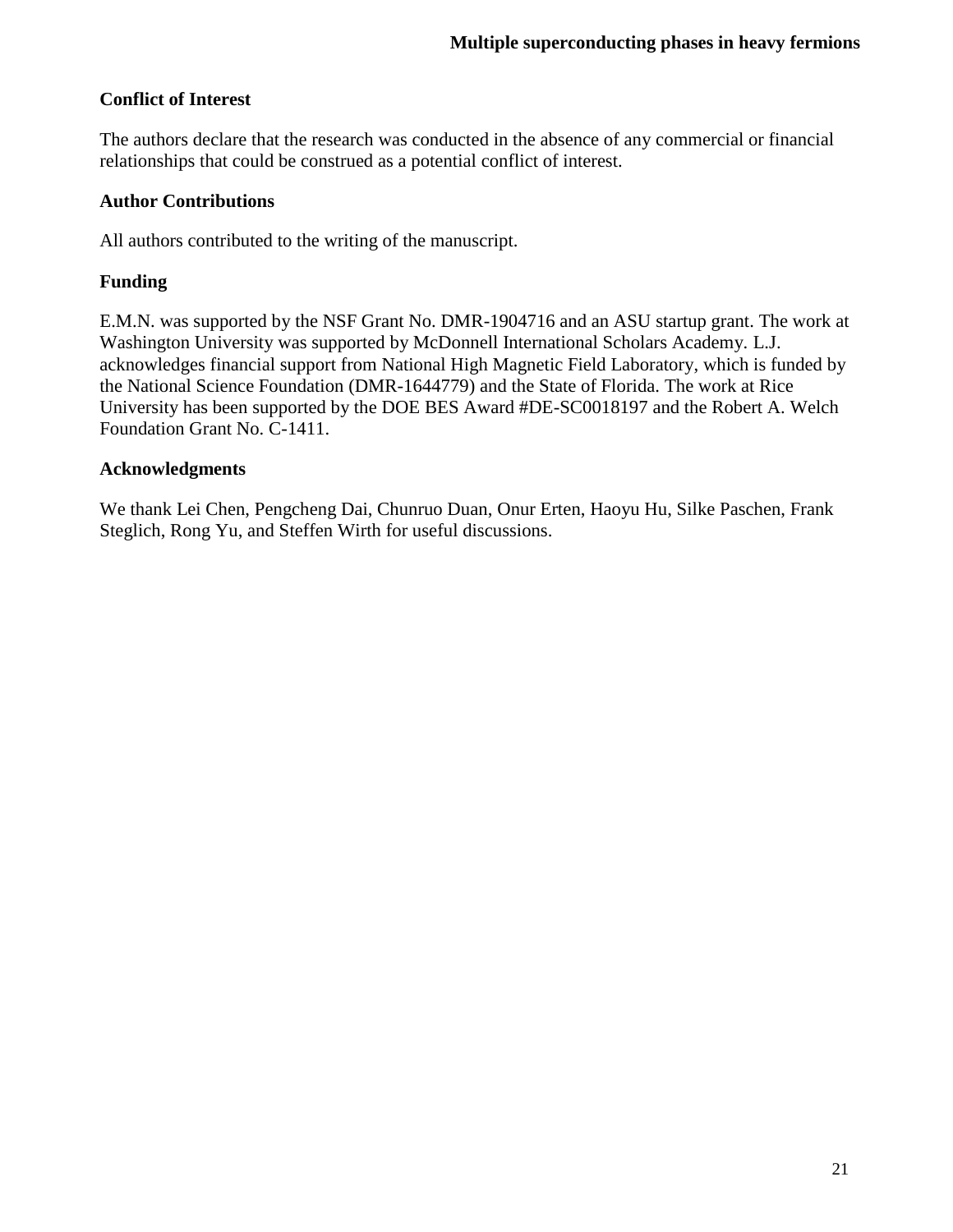## **References**

Adenwalla, S., Lin, S. W., Ran, Q. Z., Zhao, Z., Ketterson, J. B., Sauls, J. A. et al., (1990). Phase diagram of UPt<sub>3</sub> from ultrasonic velocity measurements. Phys. Rev. Lett.  $65$ , 2298.

Aoki, D. Huxley A., Ressouche, E., Braithwaite, D., Flouquet, J., Brison, J. -P., et al. (2001). Coexistence of superconductivity and ferromagnetism in URhGe. Nature 413, 613.

Aoki, D., Nakamura, A., Honda, F., Li, D. X., Homma, Y., Shimizu, Y. et al. (2019). Unconventional superconductivity in heavy fermion UTe<sub>2</sub>. Journal of the Physical Society of Japan 88, 043702. https://doi.org/10.7566/JPSJ.88.043702.

Aoki, D., Honda, F., Knebel, G., Braithwaite, D., Nakamura, A., Li, D. X., et al. (2020). Multiple superconducting phases and unusual enhancement of the upper critical field in  $UTe<sub>2</sub>$ . J. Phys. Soc. Japan 89, 053705.

Aoki, D., Brison, J. -P., Flouquet, J., Ishida, K., Knebel, G., Tokunaga, Y., and Yanase, Y. (2022) Unconventional Superconductivity in  $UTe<sub>2</sub>$ , J. Phys.: Condens. Matter. <https://iopscience.iop.org/article/10.1088/1361-648X/ac5863>

Arndt, J., Stockert, O., Schmalzl, K., Faulhaber, E., Jeevan, H. S., Geibel, C., Schmidt, W., Loewenhaupt, M., and Steglich, F. (2011). Spin Fluctuations in Normal State  $CeCu<sub>2</sub>Si<sub>2</sub>$  on Approaching the Quantum Critical Point. Phys. Rev. Lett. 106, 246401.

Bae, S. Kim, H. S., Eo, Y. S., Ran, S., Liu, I., Fuhrman. W. T., et al. (2021). Anomalous normal uid response in a chiral superconductor UTe*2*. Nat. Commun. 12, 2644. [https://doi.org/10.1038/s41467-](https://doi.org/10.1038/s41467-021-22906-6) [021-22906-6.](https://doi.org/10.1038/s41467-021-22906-6)

Bardeen, J., Cooper, L. N., and Schrieffer J. R. (1957). Microscopic theory of **s**uperconductivity, Phys. Rev. 106 162.

Bauer, E., Hilscher, G., Michor, H., Paul, C., Scheidt, E. W., Gribanov, A., et al., (2004). Phys. Rev. Lett. 92 027003.

Bauer E., and Sigrist. M. (2012). Non-Centrosymmetric Superconductors: Introduction and Overview. Lecture notes in physics. Springer-Verlag Berlin Heidelberg.

Bianchi. A., Movshovich, R., Vekhter, I., Pagliuso, P. G., and Sarrao, J. L. (2003). Avoided Antiferromagnetic Order and Quantum Critical Point in CeCoIn<sub>5</sub>. Phys. Rev. Lett. 91, 257001.

Bihlmayer, G., Rader, O., and Winkler, R., (2015). Focus on the Rashba effect. New J. Phys. 17, 050202.

Braithwaite, D., Vališka, M., Knebel, G., Lapertot, G., Brison, J. -P., Pourret, A., et al. (2019). Multiple superconducting phases in a nearly ferromagnetic system. Commun. Phys. 2, 147. URL [https://doi.org/10.1038/s42005-019-0248-z.](https://doi.org/10.1038/s42005-019-0248-z)

Bucher, E., Maita, J. P., Hull, G. W., Fulton, R. C., and Cooper, A. S. (1975). Electronic properties of beryllides of the rare earth and some actinides. Phys. Rev. B 11, 440. DOI:10.1103/PhysRevB.11.440.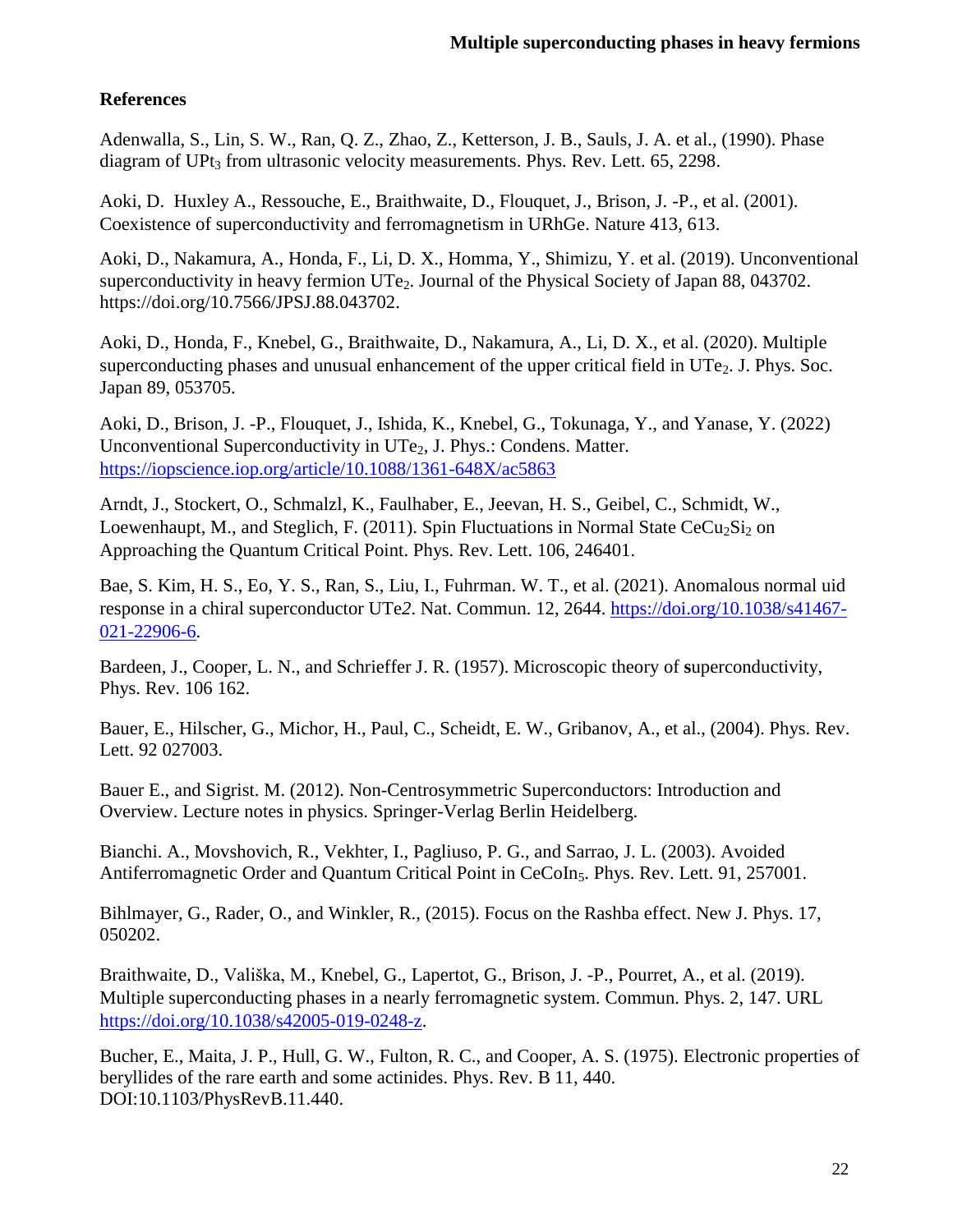Bunkov Y. M., and Gazizulin, R. R. (2020). Direct observation of the specific heat of Majorana quasiparticles in superfluid  ${}^{3}$ He B phase. Scientific Reports 10, 20120.

Cai, A., Pixley, J. H., Ingersent, K., and Si, Q. (2020). Critical local moment fluctuations and enhanced pairing correlations in a cluster Anderson model. Phys. Rev. B 101, 014452.

Cavanagh, D. C., Shishidou, T., Weinert, M., Brydon, P. M. R., and Agterberg, D. F. (2022). Nonsymmorphic symmetry and field-driven odd-parity pairing in CeRh<sub>2</sub>As<sub>2</sub>. Phys. Rev. B 105, L020505.

Chen, L., Hu, H., Lane, C., Nica, E. M., Zhu, J. X., and Si, Q. (2021). Multiorbital spin-triplet pairing and spin resonance in the heavy-fermion superconductor  $UTe<sub>2</sub>$ . arXiv:2112.14750.

Coleman, P., Pépin, C., Si, Q., and Ramazashvili, R. (2001). How do Fermi liquids get heavy and die? J. Phys.: Condens. Matter 13, R723-R738.

Coleman, P., Schofield, A. J. (2005). Quantum criticality. Nature 433, 226-229.

Custers, J., Gegenwart, P., Wilhelm, H., Neumaier, K., Tokiwa, Y., Trovarelli, O., et al. (2003), The break-up of heavy electrons at a quantum critical point. Nature 424, 524.

Custers, J., Lorenzer, K., Müller, M., Prokofiev, A., Sidorenko, A., Winkler, H., Strydom, A. M., Shimura, Y., Sakakibara, T., Yu, R., Si, Q., and Paschen, S. (2012). Destruction of the Kondo effect in the cubic heavy-fermion compound  $Ce<sub>3</sub>Pd<sub>20</sub>Si<sub>6</sub>$ . Nat. Mater. 11, 189-194.

Doniach, S. (1977). The Kondo lattice and weak antiferromagnetism. Physica  $B + C$  91, 231.

Duan, C., Sasmal, K., Maple, M. B., Podlesnyak, A., Zhu, J.-X., Si, Q., and Dai, P. (2020). Incommensurate Spin Fluctuations in the Spin-Triplet Superconductor Candidate UTe<sub>2</sub>. Phys. Rev. Lett. 125, 237003.

Duan, C. R., Baumbach, R. E., Podlesnyak, A., Deng, Y. H., Moir, C., Breindel, A. J., Maple, B., Nica, E. M., Si, Q., and Dai, P. C. (2021). Resonance from antiferromagnetic spin fluctuations for superconductivity in UTe<sub>2</sub>. Nature  $600$ ,  $636-640$ .

Eremin, I., Zwicknagl, G., Thalmeier, P., and Fulde, P., 2008. Feedback Spin Resonance in Superconducting  $CeCu<sub>2</sub>Si<sub>2</sub>$  and  $CeCoIn<sub>5</sub>$ . Phys. Rev. Lett. 101 187001

Ernst, S., Kirchner, S., Krellner, C., Geibel, C., Zwicknagl, G., Steglich, F., and Wirth, S. (2011). Emerging local Kondo screening and spatial coherence in the heavy-fermion metal  $YbRh_2Si_2$ . Nature 474, 362.

Friedemann, S., Oeschler, N., Wirth, S., Krellner, C., Geibel, C., Steglich, F., Paschen, S., Kirchner, S., and Si, Q. (2010). Fermi-surface collapse and dynamical scaling near a quantum-critical point," Proc. Natl. Acad. Sci. USA 107, 14547–14551. https://www.pnas.org/doi/pdf/10.1073/pnas.1009202107.

Friemel, G., Park, J. T., Maier, T. A., Tsurkan, V., Li, Y., Deisenhofer, J. et al. (2012). Reciprocalspace structure and dispersion of the magnetic resonant mode in the superconducting phase of  $Rb_xFe_{2-x}Se_2$  single crystals. Phys. Rev. B 85, 140511.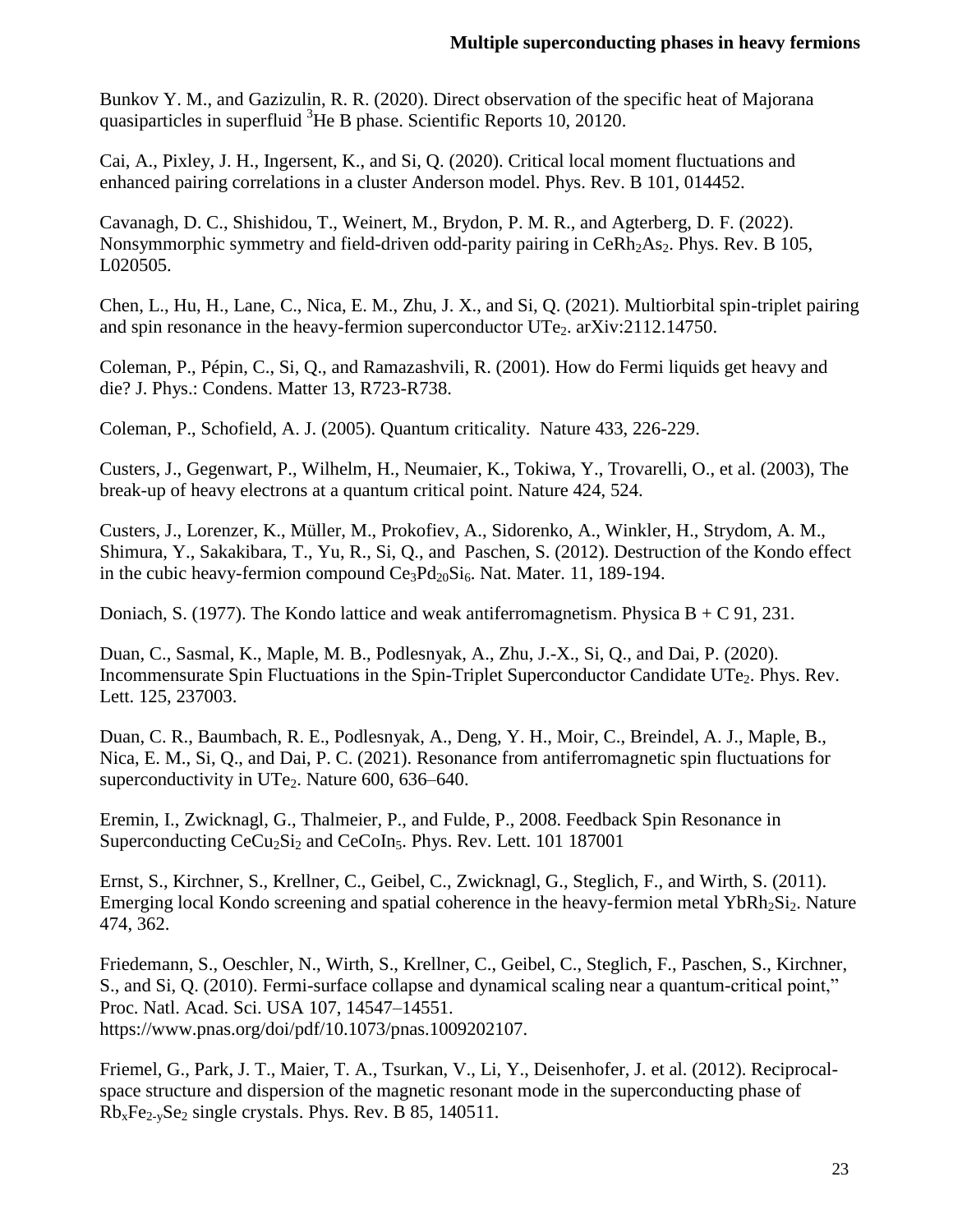Frigeri, P. A., Agterberg, D. F., and Sigrist, M. (2004). Spin susceptibility in superconductors without inversion symmetry. New J. Phys. 6 115.

Gegenwart, P., Custers, J., Geibel, C., Neumaier, K., Tayama, T., Tenya, K., Trovarelli, O., and Steglich, F. (2002). Magnetic-Field Induced Quantum Critical Point in YbRh<sub>2</sub>Si<sub>2</sub>. Phys. Rev. Lett. 89, 056402.

Gegenwart, P., Si, Q., and Steglich, F. (2008). Quantum criticality in heavy-fermion metals, Nat. Phys. 4 186.

Gerber, S., Bartkowiak, M., Gavilano, J. L., Ressouche, E., Egetenmeyer, N., Niedermayer, C., et al. (2014). Switching of magnetic domains reveals spatially inhomogeneous superconductivity, Nat. Phys. 10, 126.

Gor'kov, L. P., and Rashba, E. I. (2001). Superconducting 2D System with Lifted Spin Degeneracy: Mixed Singlet-Triplet State. Phys. Rev. Lett. 87 037004.

Grissonnanche, G., Cyr-Choinière, O., Laliberté, F., René de Cotret, S., Juneau-Fecteau, A., Dufour-Beauséjour, S. et al. (2014). Direct measurement of the upper critical field in cuprate superconductors. Nat. Commun. 5 3280.

Grosche, F. M., Walker, I. R., Julian, S. R., Mathur, N. D., Freye, D. M., Steiner, M. J., and Lonzarich, G. G., (2001). Superconductivity on the threshold of magnetism in  $CePd_2Si_2$  and  $Celn_3$ . J. Phys.: Condens. Matter 13 2845–2860

Guguchia, Z., Mielke, C. III, Das, D., Gupta, R., Yin, J.-X., Liu, H. et al. (2022). Tunable nodal kagome superconductivity in charge ordered  $RbV_3Sb_5$ . arXiv:2202.07713

Hafner, D., Khanenko, P., Eljaouhari E.-O., Kuchler, R., Banda, J., Bannor, N.. et al. (2022). Possible Quadrupole Density Wave in the Superconducting Kondo Lattice CeRh2As2. Phys. Rev. X 12, 011023

Hayes, I. M. Wei, D. S., Metz, T., Zhang, J., Eo, Y. S., Ran, S., et al. (2021). Multicomponent superconducting order parameter in UTe<sub>2</sub>. Science 373, 797-801. DOI: 10.1126/science.abb0272

Hertz, J. A. (1976). Quantum critical phenomena. Phys. Rev. B 14, 1165-1184.

Holmes, A. T., Jaccard, D., and Miyake, K. 2004. Signatures of valence fluctuations in  $CeCu<sub>2</sub>Si<sub>2</sub>$ under high pressure. Phys. Rev. B 69 024508

Hu, H., and Si, Q. (2020). Talk given at the January 2020 fundamentals of quantum materials workshop on superconductivity of  $UTe<sub>2</sub>$ , University of Maryland.

Hu, H., Cai, A., Chen, L., Deng, L., Pixley, J. H., Ingersent, K., and Si, Q. (2021a). Unconventional Superconductivity from Fermi Surface Fluctuations in Strongly Correlated Metals. arXiv:2109.13224.

Hu, H., Cai, A., Chen, L., and Si, Q. (2021b). Spin-singlet and spin-triplet pairing correlations in antiferromagnetically coupled kondo systems. arXiv:2109.12794.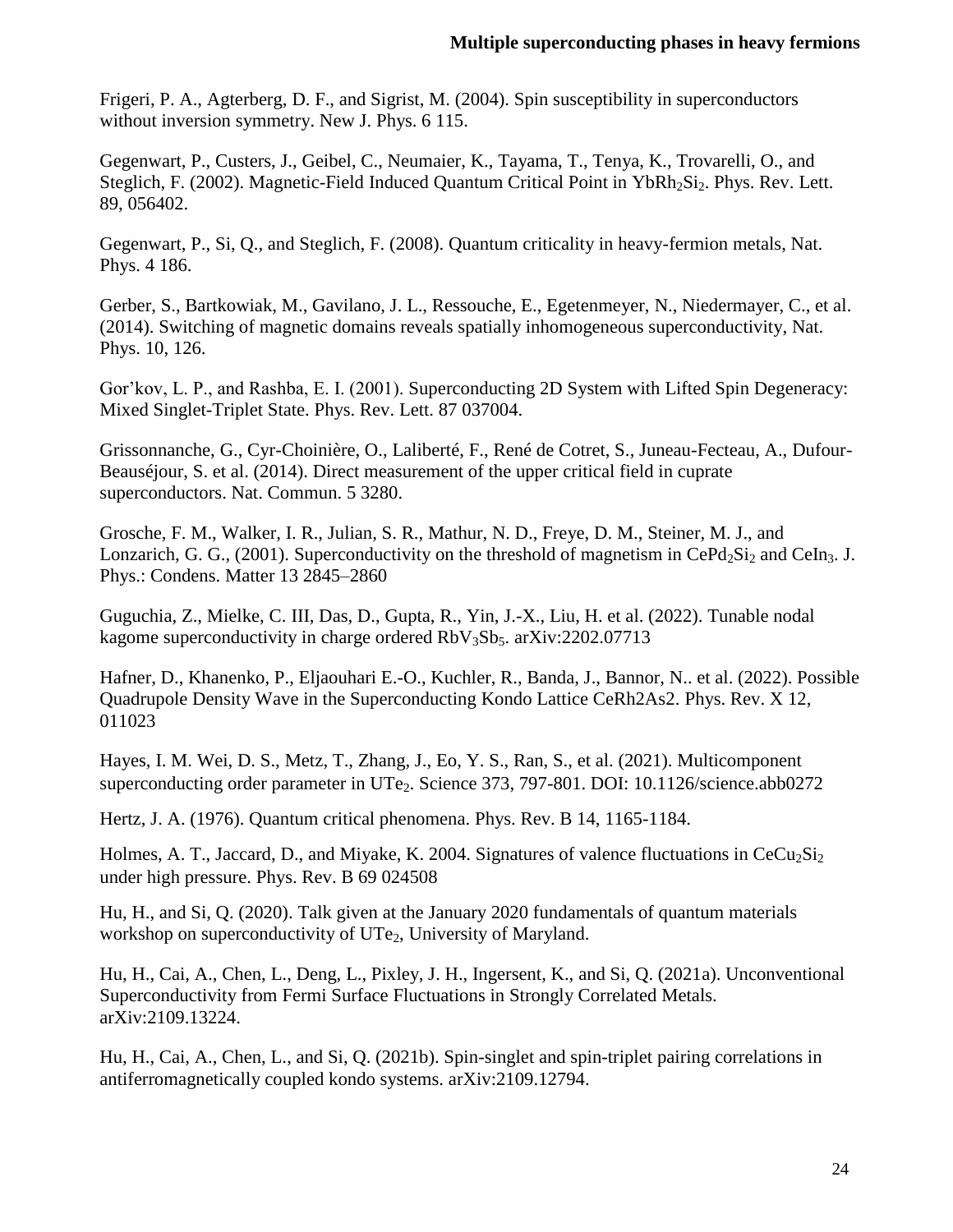Huy, N. T., Gasparini, A., Nijs, D. E. de, Huang, Y., Klaasse, J. C. P., Gortenmulder, T., et al. (2007). Superconductivity on the Border of Weak Itinerant Ferromagnetism in UCoGe. Phys. Rev. Lett. 99, 067006.

Huxley, A., Rodière, P., Paul, D. M., Dijk, N. v., Cubitt, R., and Flouquet, J. (2000). Realignment of the flux-line lattice by a change in the symmetry of superconductivity in  $UPt_3$ . Nature 406, 160-164.

Huxley, A., Sheikin, I., Ressouche, E., Kernavanois, N., Braithwaite, D., Calemczuk, R., and Flouquet, J. (2001), UGe<sub>2</sub>: A ferromagnetic spin-triplet superconductor, Phys. Rev. B 63, 144519.

Iimura, S., Matsuishi, S., Sato, H., Hanna, T., Muraba, Y., Kim, S. W. et al. (2012). Two-dome structure in electron-doped iron arsenide superconductors. Nat. Commun. 3 943.

Ishida, K., Kawasaki, Y., Tabuchi, K., Kashima, K., Kitaoka, Y., Asayama, K., et al. (1999). Evolution from Magnetism to Unconventional Superconductivity in a Series of  $Ce<sub>x</sub>Cu<sub>2</sub>Si<sub>2</sub>$ Compounds Probed by Cu NQR. Phys. Rev. Lett. 82 5353.

Ishizuka, J., Sumita, S., Daido, A., and Yanase, Y. (2019). Insulator-metal transition and topological superconductivity in  $UTe_2$  from a first-principles calculation," Phys. Rev. Lett. 123, 217001.

Jiao, L., Howard, S., Ran, S., Wang, Z. Y., Rodriguez, J. O., Sigrist, M., et al. (2020). Chiral superconductivity in heavy-fermion metal UTe<sub>2</sub>. Nature 579, 523-527. URL [https://doi.org/10.1038/s41586-020-2122-2.](https://doi.org/10.1038/s41586-020-2122-2)

Joynt, R., and Taillefer L. (2002). The superconducting phases of UPt<sub>3</sub>. Rev. Mod. Phys. 74, 235– 294.

Kang, K., Fernandes, R. M., Abrahams, E., and Wölfle, P. (2018). Superconductivity at an antiferromagnetic quantum critical point: Role of energy fluctuations," Phys. Rev. B 98, 214515.

Kawai, T., Muranaka, H., Measson, M., Shimoda, T., Doi, Y., Matsuda T. D. et al., (2008). Magnetic and Superconducting Properties of Ce*TX*<sup>3</sup> (*T*: Transition Metal and *X*: Si and Ge) with Noncentrosymmetric Crystal Structure.

Kawasaki, S., Yashima, M., Mugino, Y., Mukuda, H., Kitaoka, Y., Shishido, H., and Ōnuki, Y. (2006). Enhancing the Superconducting Transition Temperature of CeRh<sub>1-x</sub>Ir<sub>x</sub>In<sub>5</sub> due to the Strong-Coupling Effects of Antiferromagnetic Spin Fluctuations: An <sup>115</sup>In Nuclear Quadrupole Resonance Study. Phys. Rev. Lett. 96 147001.

Kibune, M., Kitagawa, S., Kinjo, K., Ogata, S., Manago, M., Taniguchi, T., et al., (2021). Observation of antiferromagnetic order as odd-parity multipoles inside the superconducting phase in CeRh<sub>2</sub>As<sub>2</sub>. arXiv: 2112.07081.

Kim, D. Y., Lin, S. Y., Weickert, F., Kenzelmann, M., Bauer, E. D., Ronning, F., et al. (2016). Intertwined Orders in Heavy-Fermion Superconductor CeCoIn<sub>5</sub>. Phys. Rev. X, 6, 041059.

Kimura, N., Ito, K., Aoki, H., Uji, S., and Terashima, T. (2007). Extremely High Upper Critical Magnetic Field of the Noncentrosymmetric Heavy Fermion Superconductor CeRhSi<sub>3</sub>. Phys. Rev. Lett. 98 197001.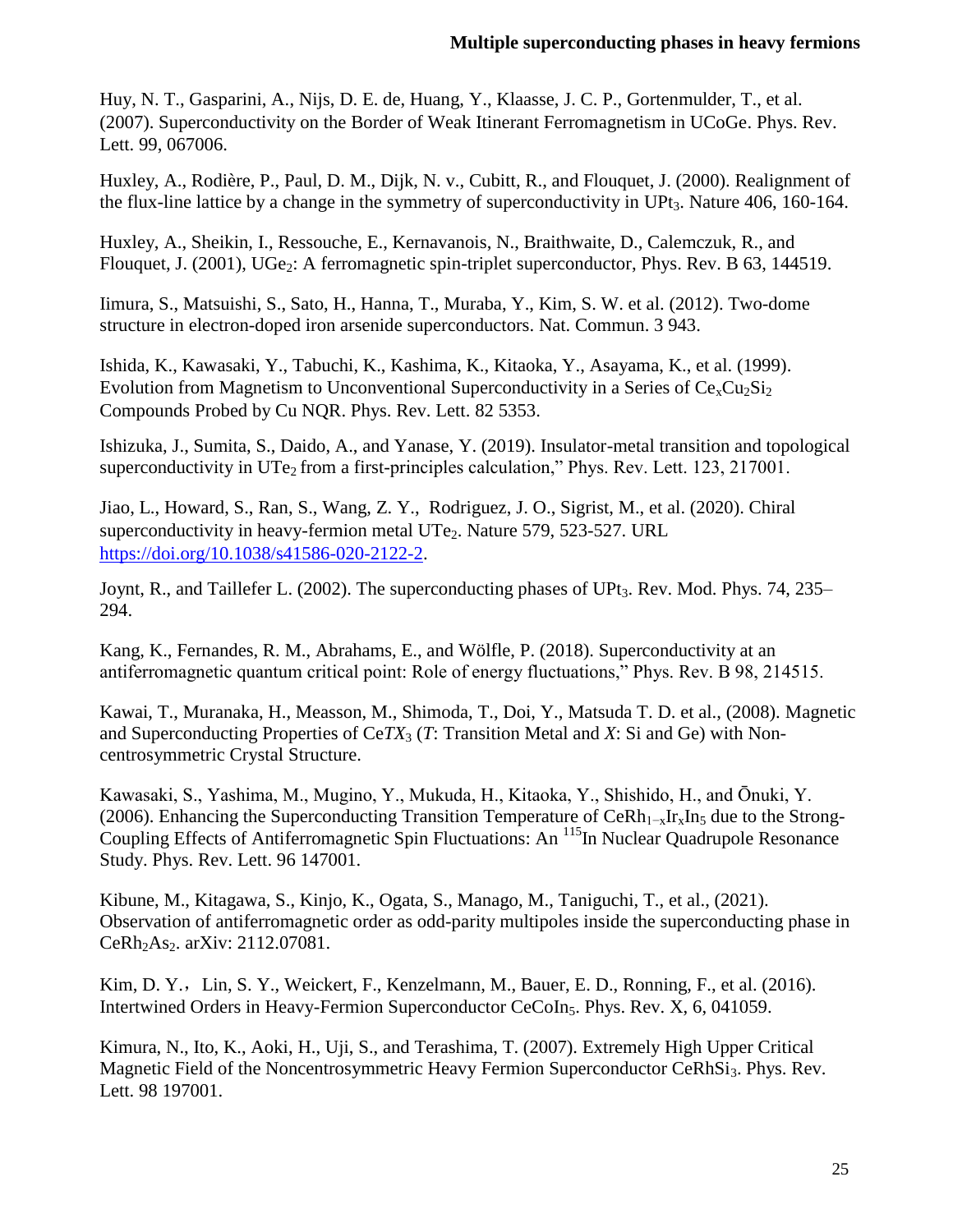Kimura, S., Sichelschmidt, J., and Khim, S. Y. (2021). Optical study on electronic structure of the locally non-centrosymmetric CeRh<sub>2</sub>As<sub>2</sub>. arXiv:2109.00758.

Kirchner, S., Paschen, S., Chen, Q., Wirth, S., Feng, D., Thompson, J. D., and Si, Q. (2020). Colloquium: Heavy-electron quantum criticality and single-particle spectroscopy. Rev. Mod. Phys. 92, 011002.

Kittaka, S., Aoki, Y., Shimura, Y., Sakakibara, T., Seiro, S., Geibel, C., Steglich, F., Ikeda, H., and Machida, K., (2014). Multiband superconductivity with unexcepted deficiency of nodal quasiparticles in Cecu<sub>2</sub>Si<sub>2</sub>. Phys. Rev. Lett. 112 067002.

Khim, S., Landaeta, J. F., Banda, J., Bannor, N., Brando, M., Brydon, P. M. R., et al. (2021). Fieldinduced transition within the superconducting state of  $Certh<sub>2</sub>As<sub>2</sub>$ . Science 373, 1012–1016. <https://www.science.org/doi/pdf/10.1126/science.abe7518>

Knafo, W. Nardone, M., Vališka, M., Zitouni, A., Lapertot, G., Aoki, D., Knebel G., and Braithwaite D. (2021). Comparison of two superconducting phases induced by a magnetic field in UTe<sub>2</sub>. Commun. Phys. 4, 40. URL [https://doi.org/10.1038/s42005-021-00545-z.](https://doi.org/10.1038/s42005-021-00545-z)

Knebel, G., Aoki, D., Brison, NJ. -P., and Flouquet, J. (2008). The quantum critical point in cerhin5: A resistivity study. Journal of the Physical Society of Japan 77, 114704. https://doi.org/10.1143/JPSJ.77.114704.

Knebel, G. Knafo, W., Pourret, A., Niu, Q., Vališka, M., Braithwaite D., et al. (2019). Field-reentrant superconductivity close to a metamagnetic transition in the heavy-fermion superconductor  $\text{UTe}_2$ . J. Phys. Soc. Jpn. 88, 063707. URL [https://doi.org/10.7566/JPSJ.88.063707.](https://doi.org/10.7566/JPSJ.88.063707)

Kreisel, A., Quan, Y. D., and Hirschfeld, P. J. (2022). Spin triplet superconductivity driven by finitemomentum spin fluctuations. Phys. Rev. B 105, 104507.

Lee, D.-H. (2017). Hunting down unconventional superconductors. Science 357, 32-33.

Leggett A. J. (1975). A theoretical description of the new phases of liquid  ${}^{3}$ He. Rev. Mod. Phys. 47, 331–414.

Li, Y., Wang, Q. Q., Xu, Y. J., Xie, W. H., and Yang, Y. F., (2019). Nearly degenerate  $p_x+ip_y$  and  $dx^2-y^2$  pairing symmetry in the heavy fermion superconductor YbRh<sub>2</sub>Si<sub>2</sub>. Phys. Rev. B 100, 085132.

Lin, W.-C., Campbell, D. J., Ran, S., Liu, I., Kim, H. S., Nevidomskkyy, A. H., et al. (2020). Tuning magnetic confinement of spin-triplet superconductivity. npj Quantum Materials 5, 68. URL [https://doi.org/10.1038/s41535-020-00270-w.](https://doi.org/10.1038/s41535-020-00270-w)

Löhneysen, H. v., Pietrus, T., Portisch, G., Schlager, H. G., Schröder, A., Sieck, M., and Trappmann, T. (1994). Non-fermi-liquid behavior in a heavy-fermion alloy at a magnetic instability. Phys. Rev. Lett. 72, 3262–3265.

Löhneysen, H. v., Rosch, A., Vojta, M., and Wölfle, P. (2007). Fermi-liquid instabilities at magnetic quantum critical points. Rev. Mod. Phys. 79, 1015-1075.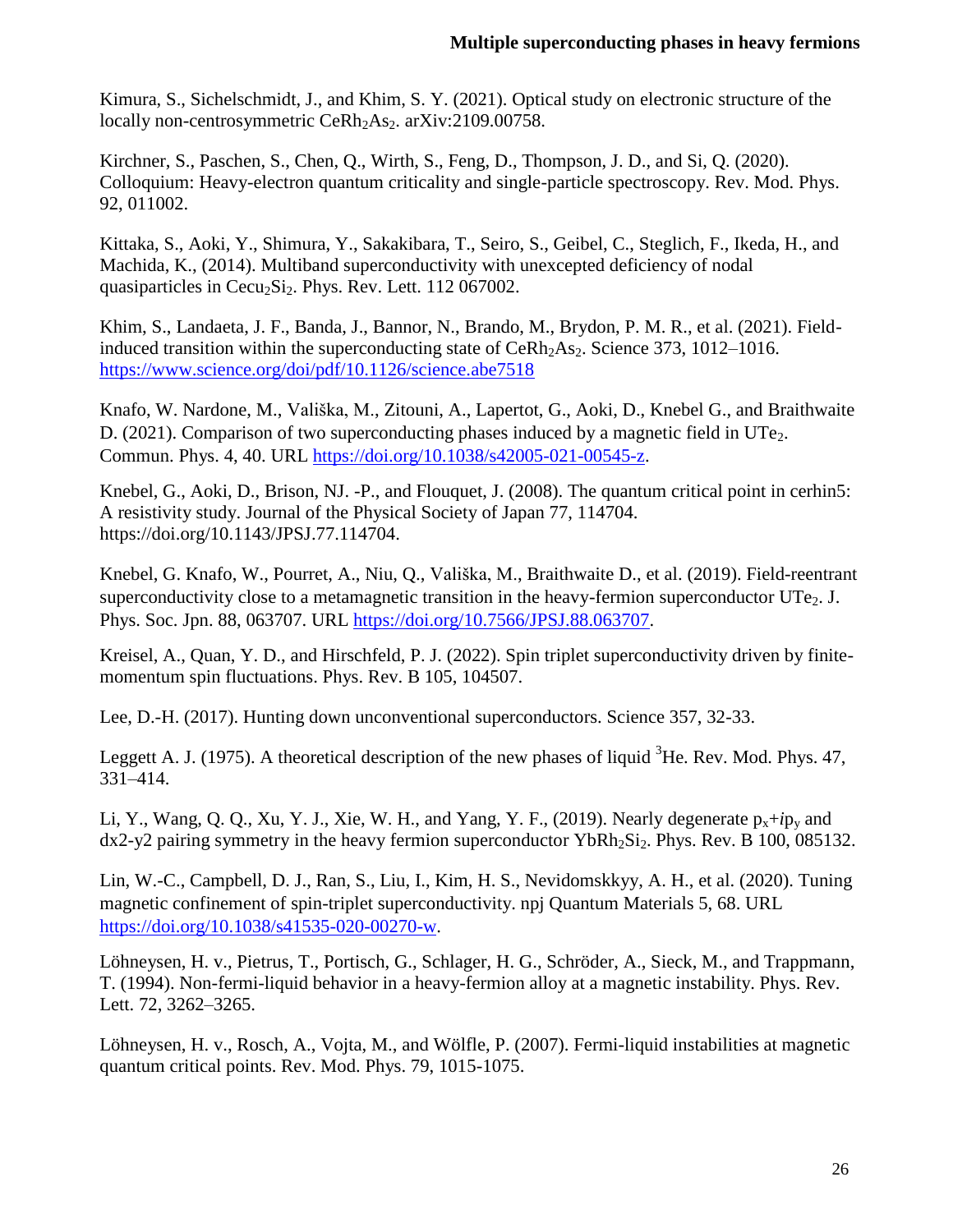Martelli, V., Cai, A., Nica, E. M., Taupin, M., Prokofiev, A., Liu, C.-C., Lai, H.-H., Yu, R., Ingersent, K., Küchler, R., Strydom, A. M., Geiger, D., Haenel, J., Larrea, J., Si, Q., and Paschen, S. (2019). Sequential localization of a complex electron fluid. Proc. Natl. Acad. Sci. U.S.A. 116, 17701.

Mathur, N. D., Grosche, F. M., Julian, S. R., Walker, I. R., Freye, D. M., Haselwimmer, R. K. W., and Lonzarich, G. G. (1998). Magnetically mediated superconductivity in heavy fermion compounds. Nature 394, 39-43.

Matsubayashi, K., Tanaka, T., Sakai, A., Nakatsuji, S., Kubo, Y., Uwatoko, Y. (2012). Pressureinduced heavy fermion superconductivity in the nonmagnetic quadrupolar system  $PrTi<sub>2</sub>Al<sub>20</sub>$ . Phys. Rev. Lett. 109 187004.

Metz, T. Bae, S. J., Ran, S., Liu, I., Eo, Y. S., Fuhrman, W. T., et al. (2019). Point-node gap structure of the spin-triplet superconductor UTe2. Phys. Rev. B 100, 220504. [https://link.aps.org/doi/10.1103/PhysRevB.100.220504.](https://link.aps.org/doi/10.1103/PhysRevB.100.220504)

Miao, L., Liu, S. Z., Xu, Y. S., Kotta, E. C., Kang, C. -J., Ran, S., et al. (2020). Low energy band structure and symmetries of UTe<sub>2</sub> from angle-resolved photoemission spectroscopy," Phys. Rev. Lett. 124, 076401.

Millis, A. J. (1993). Effect of a nonzero temperature on quantum critical points in itinerant fermion systems. Phys. Rev. B 48, 7183-7196.

Miyake, A., Shimizu, Y., Sato, Y. J., Li, D. X., Nakamura, A., Homma, Y., et al. (2019). Metamagnetic transition in heavy fermion superconductor UTe<sub>2</sub>. J. Phys. Soc. Jpn. 88, 063706. URL [https://doi.org/10.7566/JPSJ.88.063706.](https://doi.org/10.7566/JPSJ.88.063706)

Miyake, K., Schmitt-Rink, S., and Varma, C. M. (1986). Spin-fluctuation-mediated even-parity pairing in heavy-fermion superconductors. Phys. Rev. B 34, 6554.

Monthoux, P., and Lonzarich, G. G. (2001). Magnetically mediated superconductivity in quasi-two and three dimensions. Phys. Rev. B 63, 054529.

Monthoux, P., Pines, D., and Lonzarich, G. G. (2007). Superconductivity without phonons, Nature 450, 1177.

Movshovich, R., Graf, T., Mandrus, D., Thompson, J. D., Smith, J. L., and Fisk, Z. (1996). Superconductivity in heavy-fermion Ce $Rh_2Si_2$ . Phys. Rev. B 53, 8241

Murakawa, S., Wada, Y., Tamura, Y., Wasai, M., Saitoh, M., Aoki, Y., et al. (2011). Surface Majorana cone of the superfluid <sup>3</sup>He B phase. Journal of the Physical Society of Japan 80, 013602. https://doi.org/10.1143/JPSJ.80.013602.

Möckli, D., and Ramires, A. (2021). Two scenarios for superconductivity in  $CerRb<sub>2</sub>As<sub>2</sub>$ . Phys. Rev. Research 3, 023204.

Möckli, D. (2022). Unconventional singlet-triplet superconductivity. J. Phys.: Conf. Ser. 2164, 12009.

Nagamatsu, J., Nakagawa, N., Muranaka, T., Zenitani, Y., and Akimitsu, J. (2001). Superconductivity at 39 K in magnesium diboride. Nature 410, 63.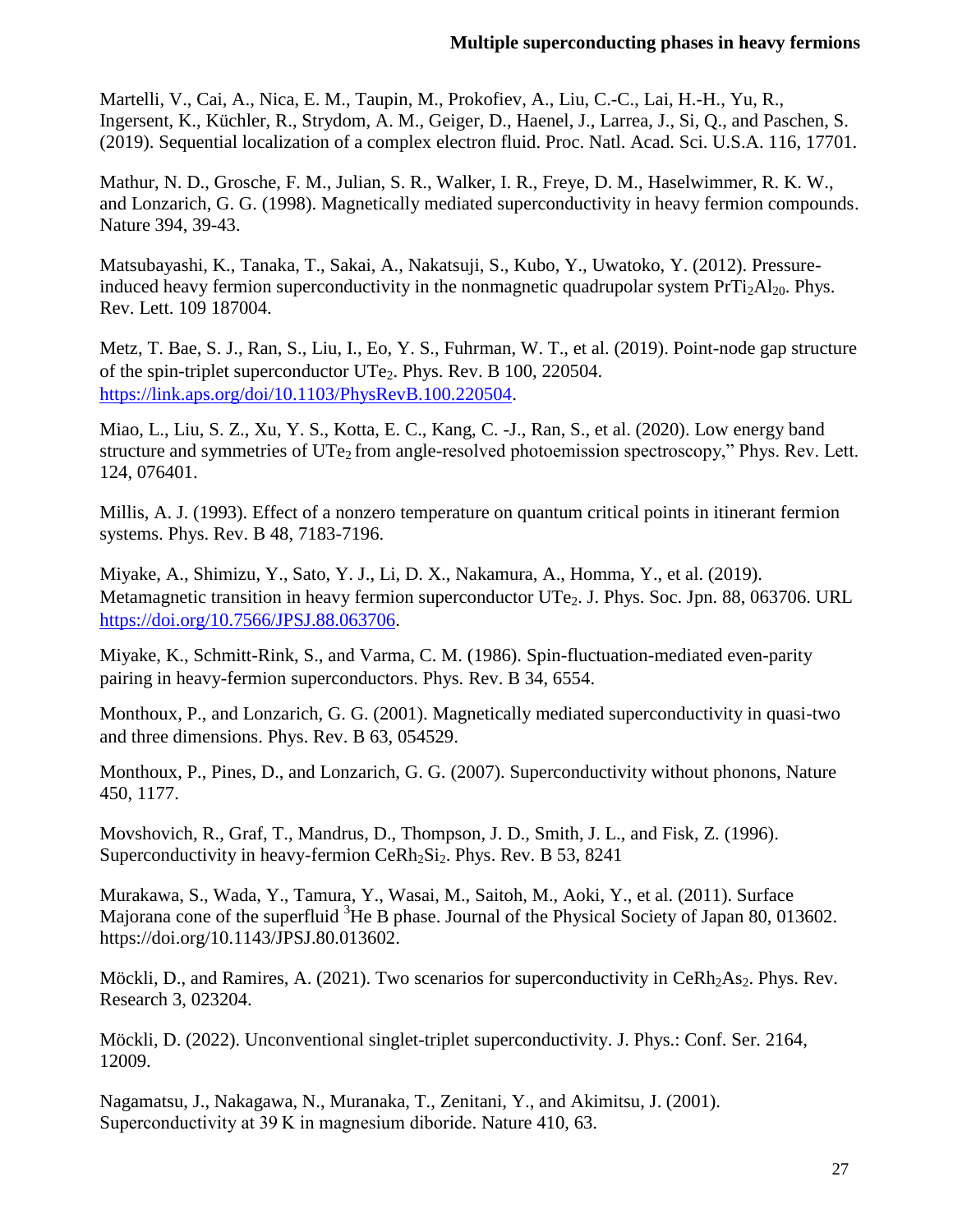Nagato, K., Yamamoto, M., and Nagai, K. (1998). Rough surface effects on the p-wave Fermi superfluids. J. Low Temp. Phys. 110, 1135

Nakamine, G., Kitagawa, S., Ishida, K., Tokunaga. Y., Sakai, H., Kambe, S., et al. (2019). Superconducting properties of heavy fermion  $UTe_2$  revealed by  $^{125}$ Te-nuclear magnetic resonance. J. Phys. Soc. Jpn. 88, 113703. URL [https://doi.org/10.7566/JPSJ.88.113703.](https://doi.org/10.7566/JPSJ.88.113703)

Nakamine, G., Kinjo, K., Kitagawa, S., Ishida, K., Tokunaga, Y., Sakai, H., (2021) Anisotropic response of spin susceptibility in the superconducting state of  $UTE<sub>2</sub>$  probed with  $^{125}Te\text{-NMR}$ measurement. Phys. Rev. B 103, L100503. URL [https://link.aps.org/doi/10.1103/PhysRevB.103.L100503.](https://link.aps.org/doi/10.1103/PhysRevB.103.L100503)

Nevidomskyy, A. H. (2020). Stability of a nonunitary triplet pairing on the border of magnetism in UTe<sub>2</sub>. arXiv:2001.02699.

Nguyen, D. H., Sidorenko, A., Taupin, M., Knebel, G., Lapertot, G., Schuberth, E., and Paschen, S. (2021). Superconductivity in an extreme strange metal. Nat. Commun. 12, 4341.

Nguyen, T., and Li, M. D. (2022). Electronic properties of correlated kagomé metals  $AV_3Sb_5$  ( $A = K$ , Rb, and Cs): A perspective. J. Appl. Phys. 131, 060901.

Nica, E. M., Yu, R., and Si, Q. (2017). Orbital-selective pairing and superconductivity in iron selenides. npj Quantum Materials 2, 24.

Nica, E. M., and Si, Q. (2021). Multiorbital singlet pairing and d+d superconductivity. npj Quantum Materials 6, 3.

Nogaki, K., Daido, A., Ishizuka, J., and Yanase, Y. (2021). Topological crystalline superconductivity in locally noncentrosymmetric CeRh<sub>2</sub>As<sub>2</sub>. Phys. Rev. Research 3, L032071.

Ott, H. R., Rudigier, H., Fisk, Z., and Smith, J. L. (1985). Phase transition in the superconducting state of  $U_{1-x}$ Th<sub>x</sub>Be<sub>13</sub> ( $x = 0$ –0.06) Phys. Rev. B 31, R165.

Palstra, T. T. M., Menovsky, A. A., Berg, J. v., Dirkmaat, A. J., Kes, P. H., Nieuwenhuys, G. J., and Mydosh, J. A. (1985). Superconducting and magnetic transitions in the heavy-fermion system URu2Si2. Phys. Rev. Lett. 55, 2727.

Pang, G. M., Smidman, M., Zhang, J. L., Jiao, L., Weng, Z. F., Nica, E. M., et al. (2018). Fully gapped d-wave superconductivity in  $CeCu<sub>2</sub>Si<sub>2</sub>$ . Proc. Nat. Acad. Sci. 115, 5343.

Park, T., Ronning, F., Yuan, H. Q., Salamon, M. B., Movshovich, R., Sarrao, J. L., and Thompson, J. D., (2006). Hidden magnetism and quantum criticality in the heavy fermion superconductor CeRhIn<sub>5</sub>. Nature 440, 65–68.

Park, J. T., Friemel, G., Li, Y., Kim, J. -H. Tsurkan, V. Deisenhofer, J. et al. (2011). Magnetic Resonant Mode in the Low-Energy Spin-Excitation Spectrum of Superconducting Rb<sub>2</sub>Fe<sub>4</sub>Se<sub>5</sub> Single Crystals. Phys. Rev. Lett. 107, 177005.

Paschen, S., Lühmann, T., Wirth, S., Gegenwart, P., Trovarelli, O., Geibel, C., Steglich, F., Coleman, P., and Si, Q. (2004). Hall-effect evolution across a heavy-fermion quantum critical point. Nature 432, 881–885.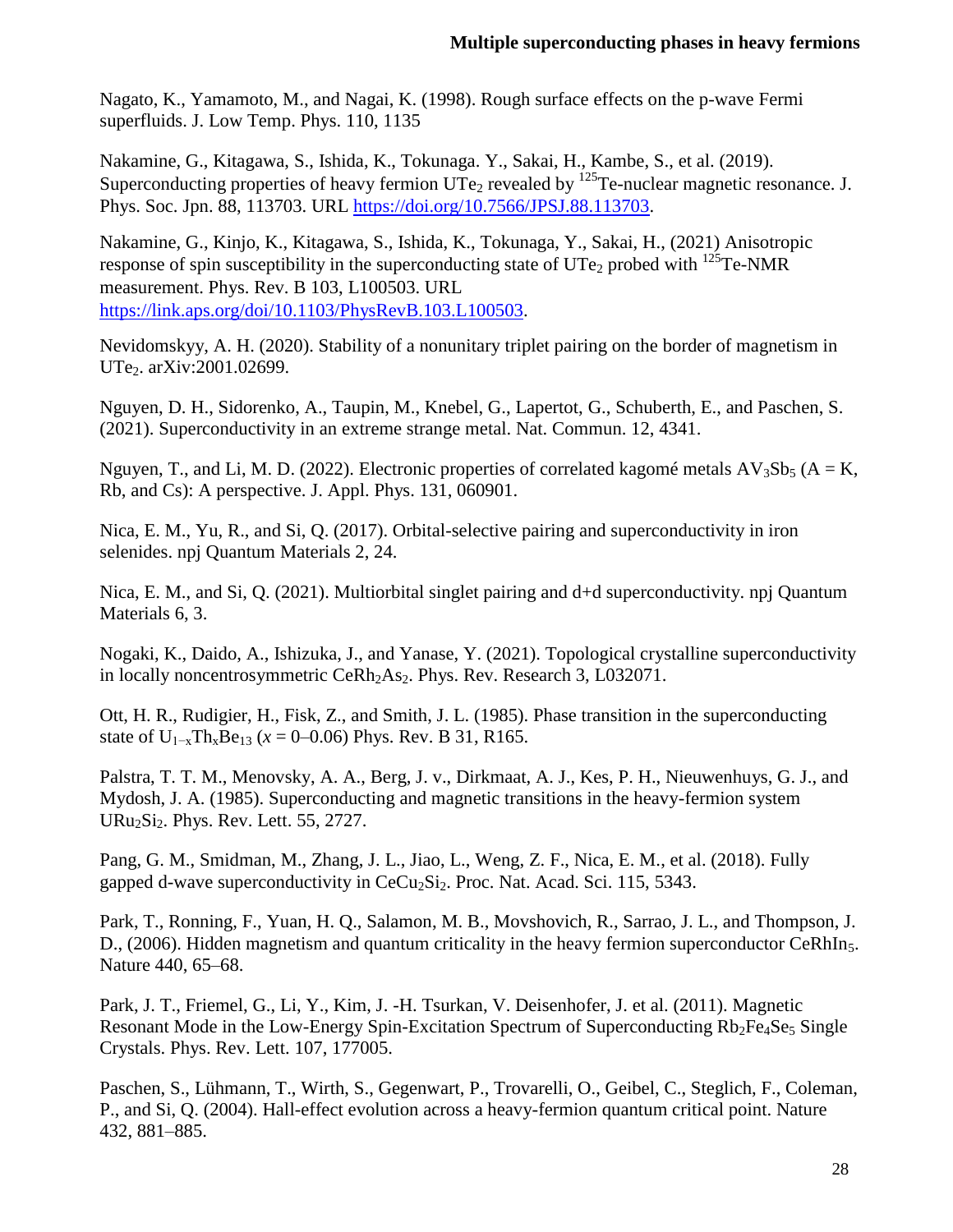Paschen S., and Si, Q. (2021). Quantum phases driven by strong correlations. Nature Reviews Physics 3, 9–26.

Pixley, J. H., Deng, L. L., Ingersent, K., and Si, Q. (2015). Pairing correlations near a kondodestruction quantum critical point. Phys. Rev. B 91, 201109.

Prochaska, L., Li, X., MacFarland, D. C., Andrews, A. M., Bonta, M., Bianco, E. F., Yazdi, S., Schrenk, W., Detz, H., Limbeck, A., Si, Q., Ringe, E., Strasser, G., Kono, J. , and Paschen, S. (2020). Singular charge fluctuations at a magnetic quantum critical point. Science 367, 285-288.

Ran, S., Eckberg, C., Ding, Q. -P., Furukawa, Y., Metz, T., Saha, S. R., et al. (2019a). Nearly ferromagnetic spin-triplet superconductivity. Science 365, 684–687. https://www.science.org/doi/pdf/10.1126/science.aav8645.

Ran, S., Liu, I., Eo, Y. S., Campbell, D. J., Neves, P. M., Fuhrman, W. T., et al. (2019b). Extreme magnetic field-boosted superconductivity. Nat. Phys. 15, 1250-1254. [https://doi.org/10.1038/s41567-](https://doi.org/10.1038/s41567-019-0670-x) [019-0670-x.](https://doi.org/10.1038/s41567-019-0670-x)

Ran, S., Kim, H. S., Liu, I., Saha, S. R., Hayes, I., Metz, T., et al. (2020). Enhancement and reentrance of spin triplet superconductivity in UTe2 under pressure. Phys. Rev. B 101, 140503. URL [https://link.aps.org/doi/10.1103/PhysRevB.101.140503.](https://link.aps.org/doi/10.1103/PhysRevB.101.140503)

Ran, S., Saha, S. R., Liu, I., Graf, D., Paglione, J., and Butch, N. P. (2021). Expansion of the high field-boosted superconductivity in UTe<sub>2</sub> under pressure. npj Quantum Materials 6, 75. <https://doi.org/10.1038/s41535-021-00376-9>

Ren, Z., Pourovskii, L. V., Giriat, G., Lapertot, G., Georges, A. and Jaccard, D. (2014). Giant Overlap between the Magnetic and Superconducting Phases of CeAu<sub>2</sub>Si<sub>2</sub> under Pressure. Phys. Rev. X 4 031055.

Rueff, J. -P., Raymond, S., Taguchi, M., Sikora, M., Itié, J. -P., Baudelet, F., et al., 2011. Pressure-Induced Valence Crossover in Superconducting CeCu<sub>2</sub>Si<sub>2</sub>. Phys. Rev. Lett. 106 186405.

Sakai, A., Kuga, K., and Nakatsuji, S. (2012). Superconductivity in the ferroquadrupolar state in the quadrupolar Kondo lattice  $PrTi<sub>2</sub>Al<sub>20</sub>$ , J. Phys. Soc. Jpn. 81, 083702.

Sauls, J.A. (1994). The order parameter for the superconducting phases of UPt<sub>3</sub>. Advances in Physics 43, 113–141 https://doi.org/10.1080/00018739400101475.

Schertenleib, E. G., Fischer, M. H., and Sigrist, M. (2021). Unusual *H-T* phase diagram of CeRh<sub>2</sub>As<sub>2</sub>: The role of staggered noncentrosymmetricity. Phys. Rev. Research 3, 023179.

Schröder, A., Aeppli, G., Coldea, R., Adams, M., Stockert, O., Löhneysen, H. v., Bucher, E., Ramazashvili, R., and Coleman, P. (2000). Non-fermi-liquid behavior in a heavy-fermion alloy at a magnetic instability. Nature 407, 351–355.

Schuberth, E., Tippmann, M., Steinke, L., Lausberg, S., Steppke, A., Brando, M., et al. (2016). Emergence of superconductivity in the canonical heavy-electron metal  $YbRh_2Si_2$ . Science 351, 485– 488. [https://www.science.org/doi/pdf/10.1126/science.aaa9733.](https://www.science.org/doi/pdf/10.1126/science.aaa9733)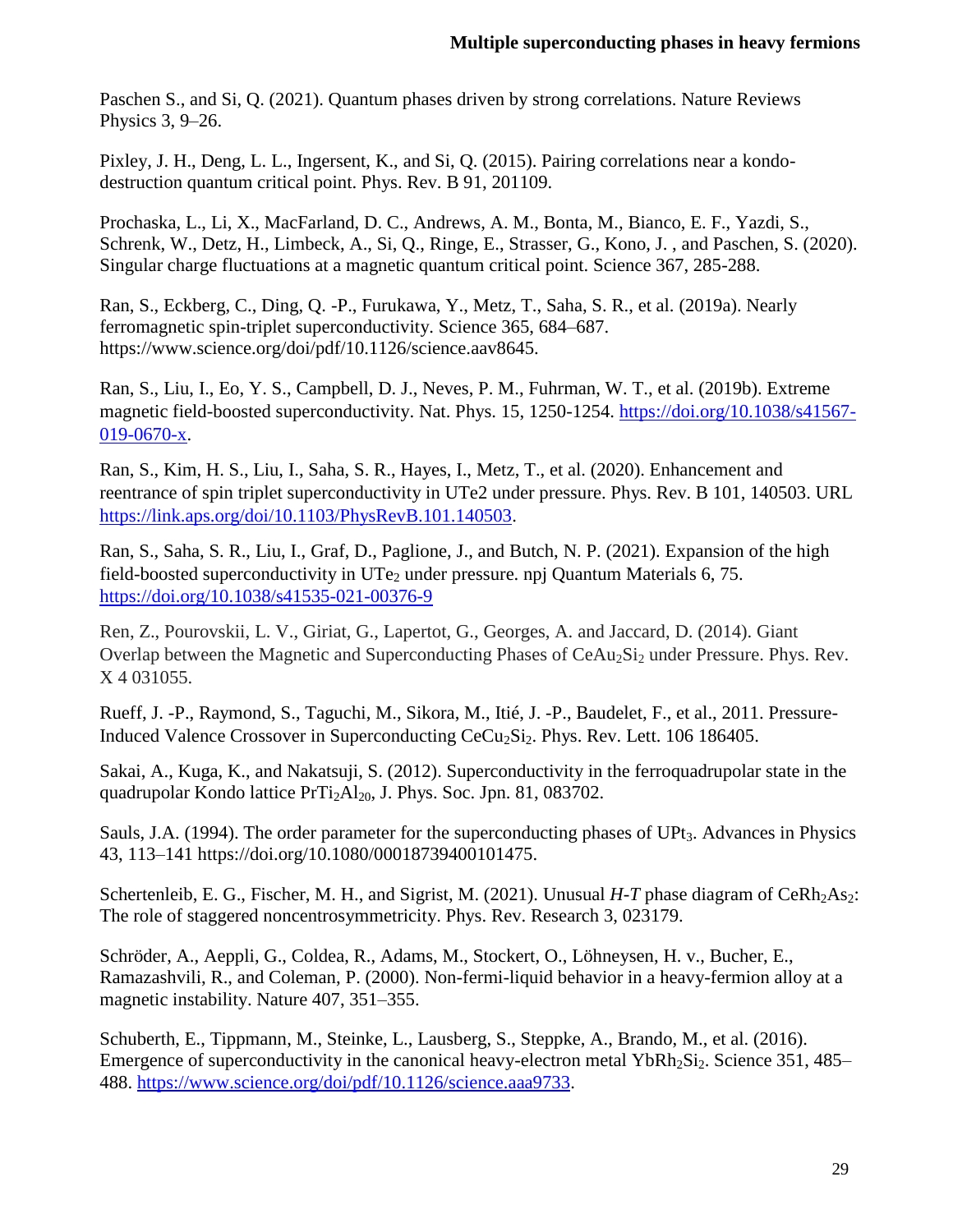Senthil, T., Vojta, M., and Sachdev, S. (2004). Weak magnetism and non-Fermi liquids near heavyfermion critical points. Phys. Rev. B 69, 035111.

Si, Q., Rabello, S., Ingersent, K., and Smith, J. L. (2001). Locally critical quantum phase transitions in strongly correlated metals. Nature 413, 804–808.

Si, Q., and Steglich, F. (2010). Heavy fermions and quantum phase transitions. Science 329, 1161- 1166. DOI: 10.1126/science.1191195

Si, Q., Pixley, J. H., Nica ,E. , Yamamoto ,S. J., Goswami ,P., Yu ,R., and Kirchner ,S. (2014). Kondo Destruction and Quantum Criticality in Kondo Lattice Systems, Journal of the Physical Society of Japan, 83, 061005.

Si, Q., Yu, R., and Abrahams, E. (2016). High-temperature superconductivity in iron pnictides and chalcogenides. Nat. Rev. Mater. 1, 16017.

Sigrist, M., and Ueda, K. (1991). Phenomenological theory of unconventional superconductivity. Rev. Mod. Phys. 63, 239.

Shishido, H., Settai, R., Harima, H., and Ōnuki, Y. (2005). A drastic change of the fermi surface at a critical pressure in CeRhIn<sub>5</sub>: dHvA study under pressure. Journal of the Physical Society of Japan 74, 1103–1106. https://doi.org/10.1143/JPSJ.74.1103.

Shishidou, T., Suh, H. G., Brydon, P. M. R., Weinert, M., and Agterberg, D. F. (2021). Topological band and superconductivity in UTe<sub>2</sub>. Phys. Rev. B 103, 104504.

Smidman, M., Stockert, O., Nica, E. M., Liu, Y., Yuan, H. Q., Si, Q., and Steglich, F. (2022). Unconventional and fully-gapped heavy-fermion superconductivity in CeCu2Si2. Preprint.

Smidman, M., Stockert, O., Arndt, J., Pang, G. M., Jiao, L., H. Q. Yuan, et al. (2018). Interplay between unconventional superconductivity and heavy-fermion quantum criticality:  $CeCu<sub>2</sub>Si<sub>2</sub>$  versus YbRh<sub>2</sub>Si<sub>2</sub>. Philos. Mag. 98, 2930.

Smidman, M., Salamon, M. B., Yuan, H. Q., and Agterberg, D. F. (2017). Superconductivity and spin–orbit coupling in non-centrosymmetric materials: a review. Rep. Prog. Phys. 80 036501.

Steglich, F. (2014). Heavy fermions: superconductivity and its relationship to quantum criticality. Philos. Mag. 94, 3259-3280. doi.org/10.1080/14786435.2014.956835

Steglich, F., Aarts, J., Bredl, C. D., Lieke, W., Meschede, D., Franz, W., and Schäfer, H. (1979). Superconductivity in the Presence of Strong Pauli Paramagnetism:  $CeCu<sub>2</sub>Si<sub>2</sub>$ . Phys. Rev. Lett. 43, 1892.

Steglich, F., and Wirth, S. (2016). Foundations of heavy-fermion superconductivity: lattice Kondo effect and Mott physics. Rep. Prog. Phys. 79, 084502.

Stewart G. R. (2017). Unconventional superconductivity. Advances in Physics 66, 75–196 [https://doi.org/10.1080/00018732.2017.1331615.](https://doi.org/10.1080/00018732.2017.1331615)

Stewart, G. R., Fisk, Z., Willis, J. O., and Smith, J. L. (1984). Possibility of Coexistence of Bulk Superconductivity and Spin Fluctuations in UPt<sub>3</sub>. Phys. Rev. Lett. 52 679.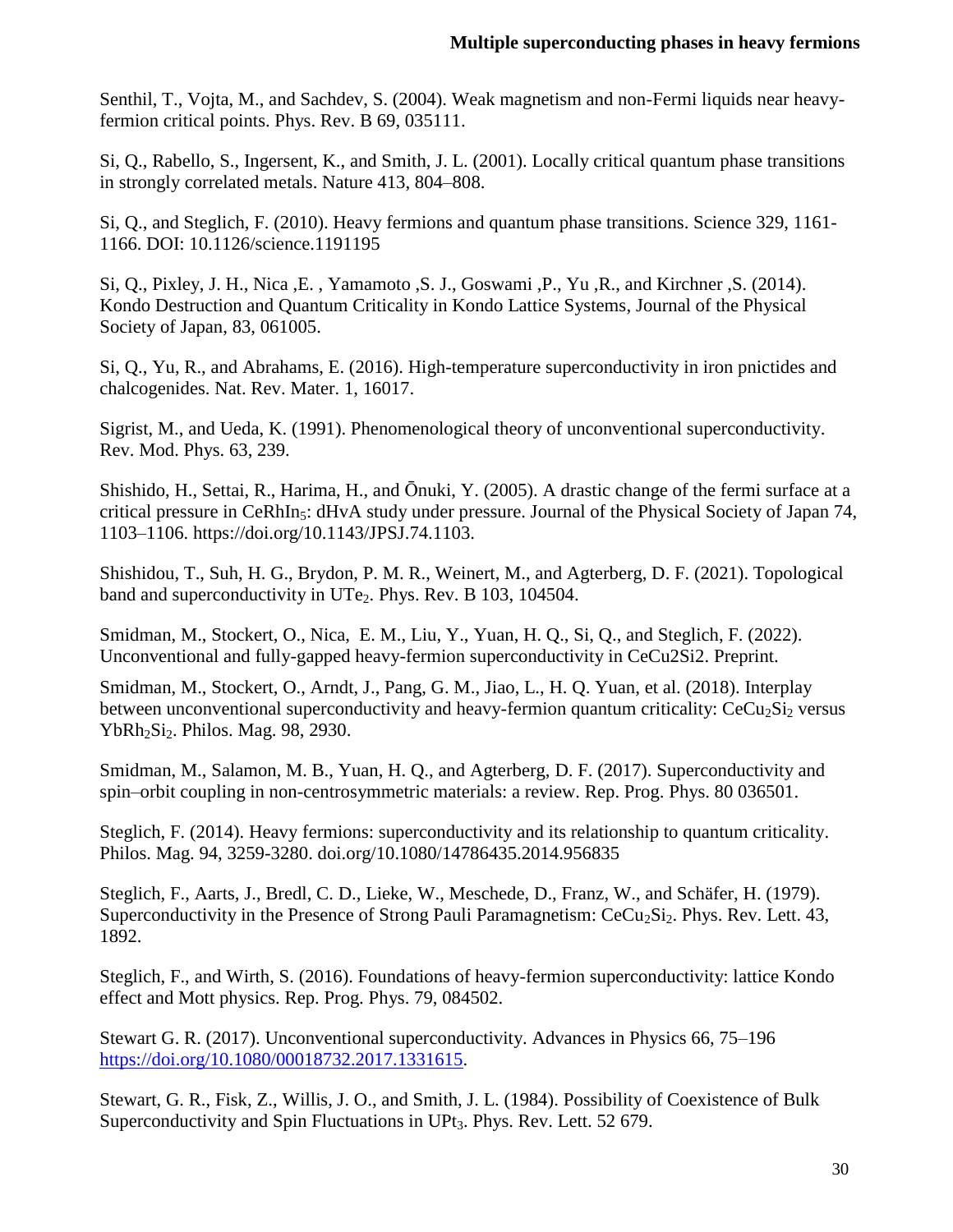Stockert, O., Arndt, J., Faulhaber, E., Geibel, C., Jeevan, H., Kirchner, S. et al. (2011). Magnetically driven superconductivity in  $CeCu<sub>2</sub>Si<sub>2</sub>$ . Nat. Phys. 7, 119.

Sugitani, I., Okuda, Y., Shishido, H., Yamada, T., Thamizhavel, A., Yamamoto, E., et al. (2006). Pressure-Induced Heavy-Fermion Superconductivity in Antiferromagnet CeIrSi3 without Inversion Symmetry. J. Phys. Soc. Jpn. 75, 043703

Thomas, S. M., Santos, F. B., Christensen, M. H., Asaba, T., Ronning, F., Thompson, J. D., et al. (2020). Evidence for a pressure-induced antiferromagnetic quantum critical point in intermediatevalence UTe<sub>2</sub>. Sci. Adv. 6, eabc870. URL [http://advances.sciencemag.org/content/6/42/eabc8709.abstract.](http://advances.sciencemag.org/content/6/42/eabc8709.abstract)

Trovarelli, O., Geibel, C., Mederle, S., Langhammer, C., Grosche, F. M., Gegenwart, et al. (2000). YbRh<sub>2</sub>Si<sub>2</sub>: Pronounced Non-Fermi-Liquid Effects above a Low-Lying Magnetic Phase Transition. Phys. Rev. Lett. 85, 626.

Vieyra, H. A., Oeschler, N., Seiro, S., Jeevan, H. S., Geibel, C., Parker, D., and Steglich, F. 2011. Determination of Gap Symmetry from Angle-Dependent *H*<sub>c2</sub> Measurements on CeCu<sub>2</sub>Si<sub>2</sub>. Phys. Rev. Lett. 106 207001.

Vollhardt, D., and Wölfle, P. (1990). The Superfluid Phases of Helium3 (Taylor & Francis, London.

Volovik, G. E. (2003). The Universe in a Helium Droplet (Oxford University Press, NY).

Walker, I. R., Grosche, F. M., Freye, D. M., and Lonzarich, G. G. (1997). The normal and superconducting states of CeIn3 near the border of antiferromagnetic order. Physica C 282-7, 3003- 306.

Wang, X.-P. , Qian, T., Richard, P., Zhang, P., Dong, J., Wang, H.-D., Dong, C.-H., Fang, M.-H. and Ding, H. (2011). Strong nodeless pairing on separate electron Fermi surface sheets in (Tl, K)Fe<sub>1.78</sub>Se<sub>2</sub> probed by ARPES. Europhy. Lett. 93, 57001.

Weng, Z. F., Smidman, M., Jiao, L., Lu, X., and Yuan, H. Q. (2016). Multiple quantum phase transitions and superconductivity in Ce-based heavy fermions. Rep. Prog. Phys. 79, 094503.

White, B. D., Thompson, J. D., and Maple. M. B. (2015). Unconventional superconductivity in heavy-fermion compounds. J. Phys. C 514, 246-278. doi.org/10.1016/j.physc.2015.02.044.

Xu, M., Ge, Q. Q., Peng, R., Ye, Z. R., Jiang, J., Chen, F., Shen, X. P., Xie, B. P., Zhang, Y., Wang, A. F., Wang, X. F., Chen, X. H., and Feng, D. L. (2012). Evidence for an *s*-wave superconducting gap in  $K_xFe_{2-x}Se_2$  from angle-resolved photoemission. Phys. Rev. B 85, 220504(R).

Xu, Y. J., Sheng, Y. T., and Yang, Y. F. (2019). Quasi-two dimensional fermi surfaces and unitary spin-triplet pairing in the heavy fermion superconductor  $UT_{e_2}$ . Phys. Rev. Lett. 123, 217002.

Yamashita, .T, Takenaka, T., Tokiwa, Y., Wilcox, J. A., Mizukami, Y., Terazawa, D., Kasahara, Y., Kittaka, S., Sakakibara, T., Konczykowski, M., Seiro, S., Jeevan, H. S., Geibel, C., Putzke, C., Onishi, T., Ikeda, H., Carrington, A., Shibauchi, T., and Matsuda Y. (2017). Fully gapped superconductivity with no sign change in the prototypical heavyfermion  $CeCu<sub>2</sub>Si<sub>2</sub>$ . Sci. Adv. 3, e1601667.